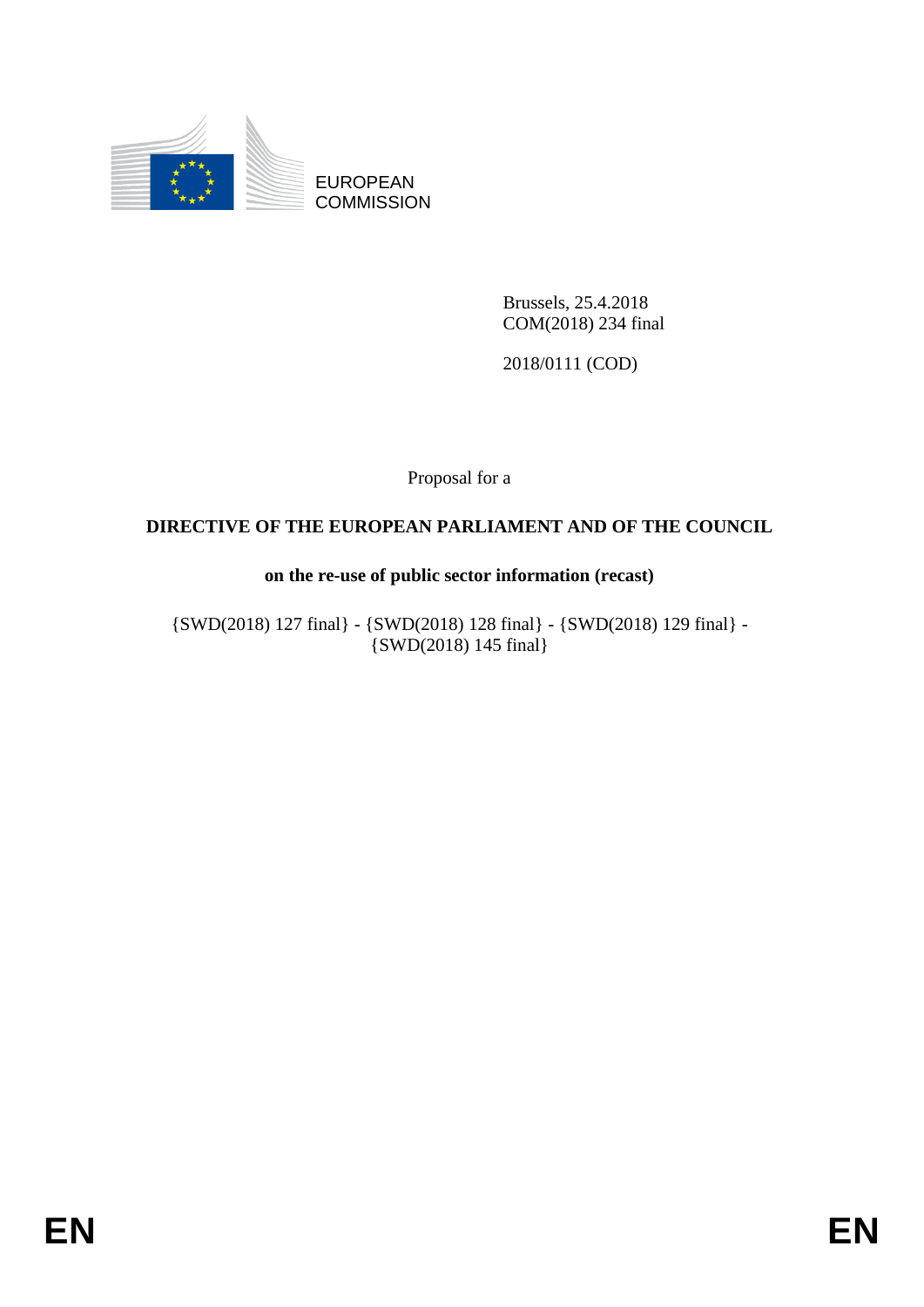#### **EXPLANATORY MEMORANDUM**

## **1. CONTEXT OF THE PROPOSAL**

#### **• Reasons for and objectives of the proposal**

The public sector in EU Member States produces vast amounts of data, e.g. meteorological data, digital maps, statistics and legal information. This information is a valuable resource for the digital economy. It is not only used as valuable raw material for the production of databased services and applications, but also brings greater efficiency to the delivery of private and public services and better informed decision-making. Therefore, the EU has been promoting the re-use of public sector information ('PSI') for several years.

Directive 2003/98/EC of the European Parliament and the Council on the re-use of public sector information ('PSI Directive') was adopted on 17 November 2003. The Directive aimed to facilitate the re-use of PSI throughout the Union by harmonising the basic conditions for reuse and removing major barriers to re-use in the internal market. It introduced provisions on non-discrimination, charging, exclusive arrangements, transparency, licensing and practical tools to facilitate the discovery and re-use of public sector information.

In July 2013 Directive 2003/98/EC was amended by Directive 2013/37/EU, with the aim to encourage Member States to make as much material held by public sector bodies available for re-use as possible. The modifications introduced an obligation to allow the re-use of generally accessible public data, expanded the scope of the Directive to include documents<sup>1</sup> from public libraries, museums and archives, established a default charging rule limited to the marginal cost for reproduction, provision and dissemination of the information, and obliged public sector bodies to be more transparent about the charging rules and conditions they apply. The amending Directive was implemented into national legislation by all 28 EU Member States.

Article 13 of the Directive calls on the European Commission to carry out a review of the application of the Directive and to communicate the results, together with any proposal for amendments, before 18 July 2018. The review was carried out by the Commission and resulted in the publication of an evaluation report<sup>2</sup>. The report found that the Directive continues to contribute to the achievement of its main policy objectives, but there are a number of issues that need to be addressed in order to fully exploit the potential of public sector information for the European economy and society. They include provision of real-time access to dynamic data via adequate technical means, increasing the supply of high-value public data for re-use, preventing the emergence of new forms of exclusive arrangements, limiting the use of exceptions to the principle of charging the marginal cost and clarifying the relationship between the PSI Directive and certain related legal instruments.

This proposal aims to address the above issues, adapting the Directive to the recent developments in the field of data management and use. The overall objective is to contribute to the strengthening of the EU's data-economy by increasing the amount of public sector data available for re-use, ensuring fair competition and easy access to markets based on public sector information, and enhancing cross-border innovation based on data.

 $\overline{1}$ <sup>1</sup> The terms "document", as defined in Article 2 of the Directive, should be understood broadly, and as such it denotes also such concepts as data and content.

<sup>2</sup> SWD(2018) 145.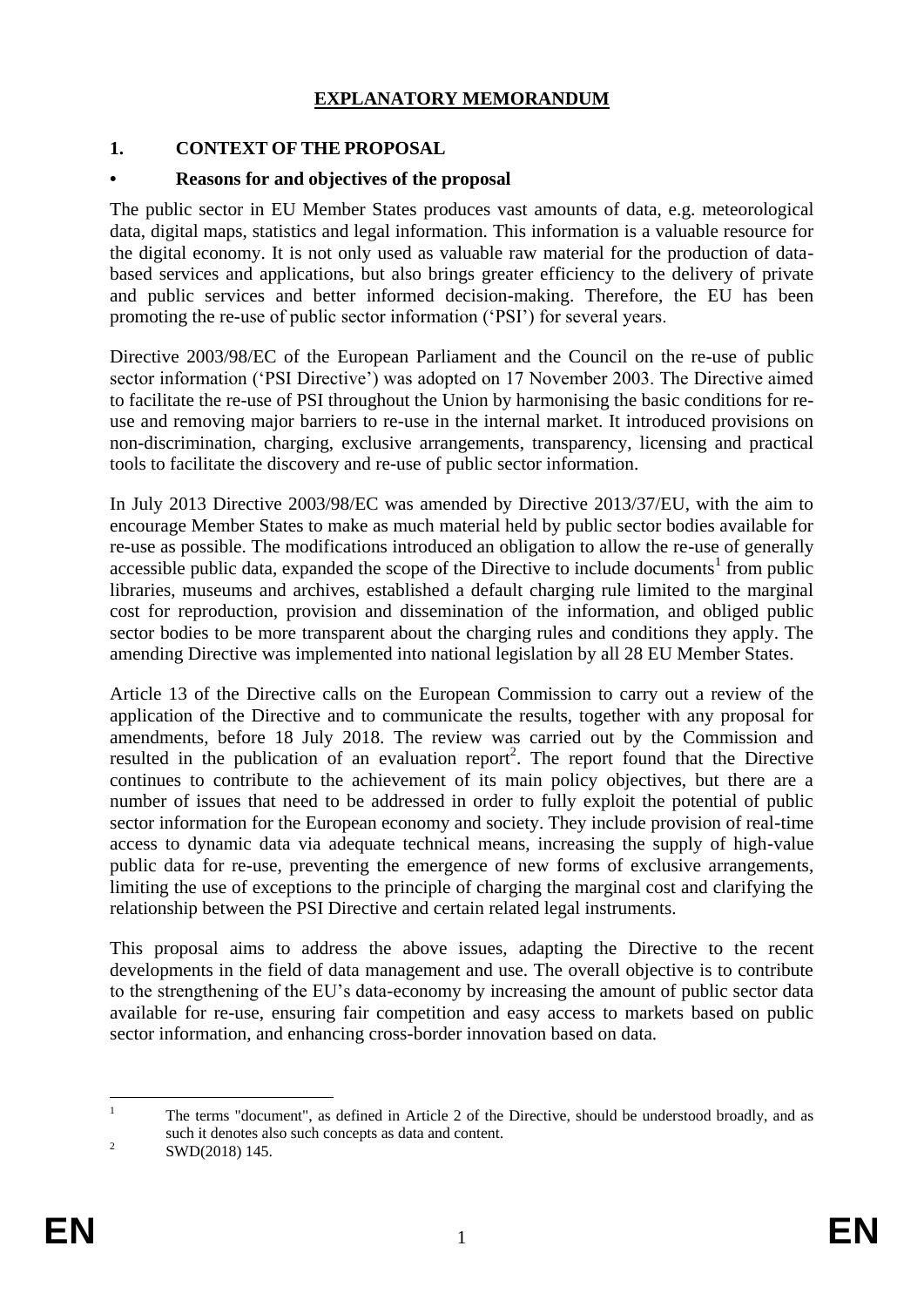At the same time, the review of the PSI Directive is an important part of the initiative on accessibility and re-use of public and publicly funded data announced by the Commission in the Mid-Term Review of the Digital Single Market (DSM) Strategy<sup>3</sup>.

#### **• Consistency with existing policy provisions in the policy area**

The proposal pursues the objectives set out in the DSM Strategy and is consistent with existing legal instruments.

It is coherent with the data protection legislation in force, namely the General Data Protection Regulation  $(GDPR)^4$  and the revised ePrivacy rules<sup>5</sup>. It is clear that the relationship between data protection law and PSI re-use – in the sense that both the public sector body and the reuser must comply with data protection law in full – is an established part of Union law.

The proposal also seeks to clarify the relationship between the PSI Directive and the *sui*  generis right provided for in Article 7 of the Database Directive<sup>6</sup>. The proposal does not alter the protection given by Article 7 to public sector bodies that are makers of databases, nor does it change the legal situation under the current Directive which prevented public sector bodies from exercising the *sui generis* protection right to prohibit or restrict the re-use of data contained in databases.

Finally, the proposal builds on the proposal for a Regulation on the free flow of non-personal data<sup>7</sup> , which, once adopted, will ensure a more competitive and integrated internal market for data storage and other processing services, complementing the provisions of the PSI Directive.

#### **• Consistency with other Union policies**

By creating the right conditions for improved access to and re-use of public sector data across the Union, this proposal complements other initiatives under the Digital Single Market strategy.

It is consistent with the guidance that the Commission has published on data sharing between businesses and between businesses and the public sector<sup>8</sup>, which is a follow-up to the public consultation launched with the Communication "Building a European Data Economy".<sup>9</sup> The guidance concerns a range of issues around sharing the ever-increasing amount of data, often created in an automated manner by machines or processes based on emerging technologies, such as the Internet of Things (IoT).

Access to and re-use of public sector data is recognised as an important driver in the area of big data analytics and Artificial Intelligence. In this context the proposal complements the

 $\overline{3}$  $\frac{3}{4}$  COM(2017) 228 final.

Regulation (EU) 2016/679 of the European Parliament and of the Council on the protection of natural persons with regard to the processing of personal data and on the free movement of such data, and repealing Directive 95/46/EC (General Data Protection Regulation).

<sup>5</sup> Proposal for a Regulation of the European Parliament and of the Council concerning the respect for private life and the protection of personal data in electronic communications and repealing Directive 2002/58/EC, COM(2017) 10 final.

<sup>6</sup> Directive 96/9/EC of the European Parliament and of the Council of 11 March 1996 on the legal protection of databases.

 $^7$  COM(2017) 495 final.

<sup>8</sup> SWD(2018) 125.

 $9 \qquad \qquad \text{COM}(2017) \; 9 \text{ final.}$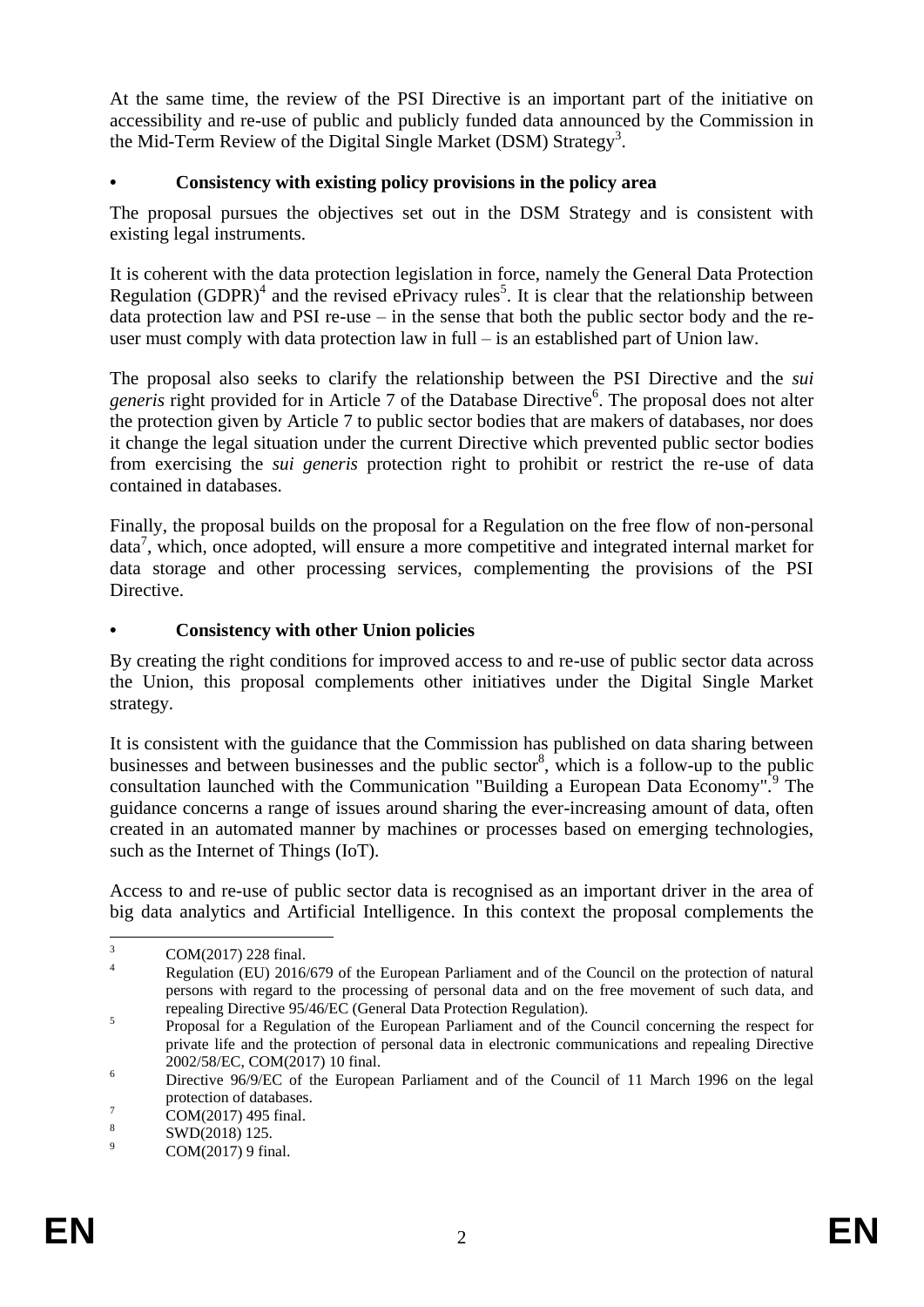initiative on next generation supercomputers, able to work ten times faster than the fastest computer in existence today, which will be needed to re-combine, correlate and mash up the ever growing amounts of data. The EU aims to take a lead in this domain with an investment of 1 billion EUR of public funding for a Joint Undertaking aimed at setting up a High-Performance-Computing network by 2023.<sup>10</sup>

The PSI Directive is a legal instrument allowing for the implementation of a horizontal policy that aims to faciliate the re-use of public sector information. At the same time it remains consistent with sectoral legislation laying down conditons for access to and reuse of data in specific areas.

For example, access to and re-use of relevant data generated in the transport sector, is ensured by legislation on the provision of EU-wide multimodal travel information services<sup>11</sup>. In the energy sector, a recent proposal for a recast of the Electricity Directive<sup>12</sup> includes provisions giving consumers the possibility to grant third parties access to their consumption data, while in the water sector the Commission has proposed provisions on the sharing of water parameters data in the context of the review of the Directive on the quality of water intended for human consumption<sup>13</sup>. While these rules are driven by sector-specific concerns and focus on selected datasets, the proposal lays down a horizontal framework providing minimum harmonisation of re-use conditions across domains and sectors.

The proposal is also consistent with and builds on the INSPIRE Directive<sup>14</sup>, which establishes a legal and technical interoperability framework for the sharing of spatial data held by public authorities for the purpose of environmental policies and policies and activities having an impact on the environment. Consequently, spatial information is covered by both the PSI Directive and the INSPIRE Directive. However, while the latter focuses technically on data access services, interoperability models and mandatory data-sharing between administrations, the former regulates the re-use of spatial datasets, including the conditions for re-use by third parties. For increased legal certainty, the proposal contains a clarification of the relationship between the two directives.

Finally, the proposal builds on the Commission's initiatives in the area of open access and open science, such as the Recommendation on access to and preservation of scientific information, which was revised<sup>15</sup> at the same time as the PSI Directive. It also complements the actions supporting the development of tools and services underpinning Open Science and promoting a pan-European access channel to the resources in the context of the European Open Science Cloud.

 $10$  $10$  COM(2018) 8 final.

<sup>11</sup> Commission Delegated Regulation (EU) 2017/1926 of 31 May 2017 supplementing Directive 2010/40/EU of the European Parliament and of the Council with regard to the provision of EU-wide multimodal travel information services.

<sup>&</sup>lt;sup>12</sup> Proposal for a Directive of the European Parliament and of the Council on common rules for the internal market in electricity (recast), COM/2016/0864 final/2.

<sup>&</sup>lt;sup>13</sup> Proposal for a Directive of the European Parliament and of the Council on the quality of water intended for human consumption (recast), COM/2017/0753 final.

<sup>&</sup>lt;sup>14</sup> Directive 2007/2/EC of the European Parliament and of the Council of 14 March 2007 establishing an Infrastructure for Spatial Information in the European Community (INSPIRE).

 $15$  C(2018) 2375.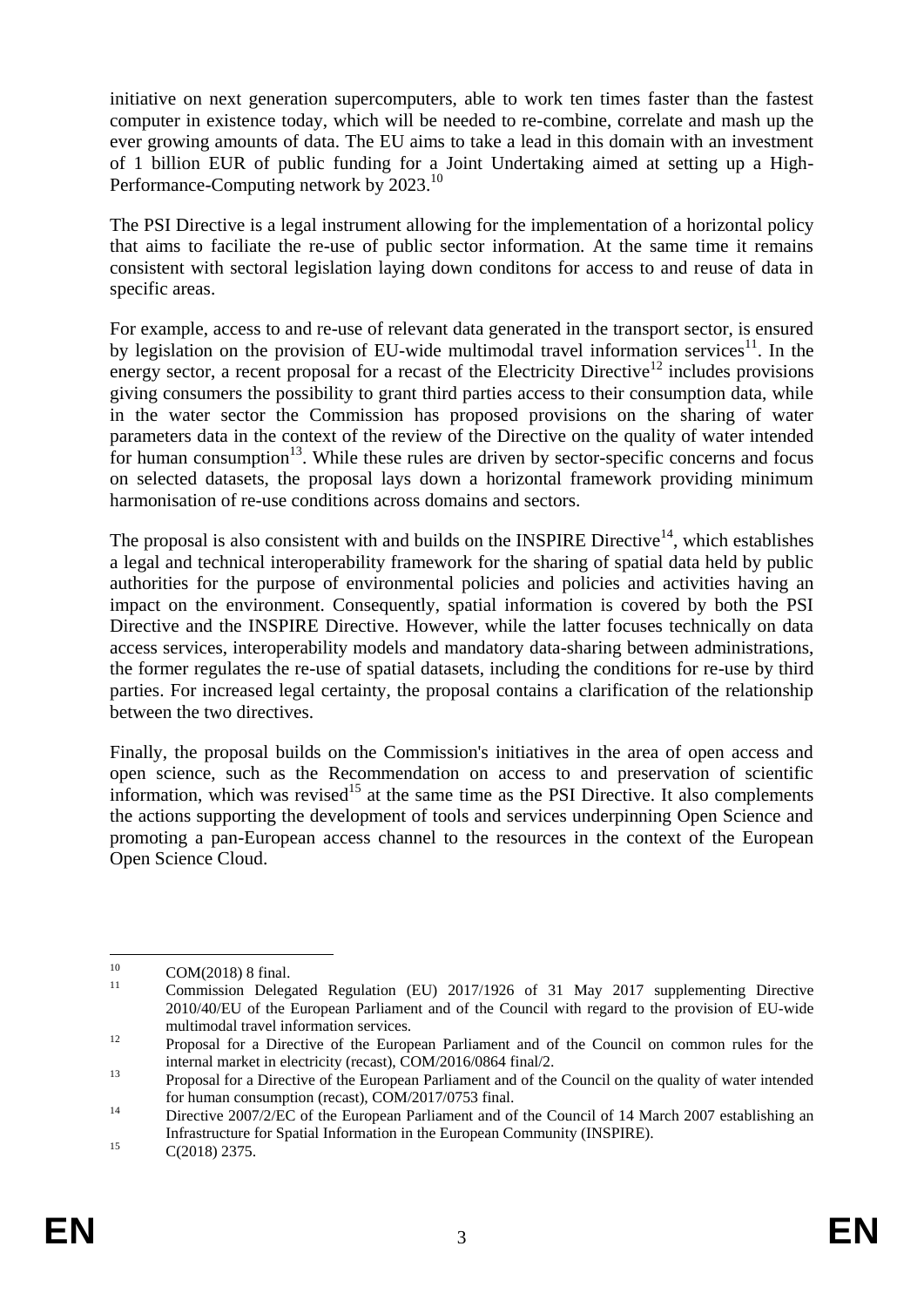# **2. LEGAL BASIS, SUBSIDIARITY AND PROPORTIONALITY**

## **• Legal basis**

The PSI Directive was adopted on the basis of Article 114 TFEU (95 TEC), as its subject matter concerned the proper functioning of the internal market and the free circulation of services. Any amendments to the Directive must therefore have the same legal basis.

#### **• Subsidiarity (for non-exclusive competence)**

The proposal complies with the principle of subsidiarity as set out in Article 5 of the Treaty on European Union (TEU). This implies a positive assessment of two aspects: the necessity test and the EU added value test.

The necessity test assesses if the objectives of the proposal can be sufficiently achieved by Member States. The removal of the remaining obstacles to an open re-use of public sector information and simultaneously aligning the legal framework to the evolving digital socioeconomic environment cannot be achieved by Member States alone. Diverging national legal solutions would likely compromise the growing tendency towards cross-border re-use, whereas the different levels of 'open data readiness' across EU Member States would persist or deepen, having a negative effect on the homogeneity and competitiveness within the Digital Single Market. The actions proposed are proportionate, since national intervention will not be able to achieve the same results (increase in openly re-useable PSI), whilst at the same time ensuring a competitive and non-discriminatory environment across the entire Single Market. The proposed actions can be seen as the next step towards full availability of PSI for re-use: a policy objective accepted by the Member States already in 2003 and confirmed in 2013. On the other hand, for scientific information, the proposal limits itself to ensuring legal re-usability of research data and only such research data that has already been made openly accessible as a result of obligations under national law or resulting from agreements with research funding bodies. It does not extend one uniform set of rules on how to ensure access to and re-use of all scientific information, but leaves this to Member States to define.

The proposal has also been positively assessed as regards EU added value. This was clearly confirmed during the process of evaluation of the current version of the PSI Directive<sup>16</sup>, which revealed that it is seen as an important instrument that has played a role in encouraging the national authorities to open up more public sector data across the EU and in the creation of an EU-wide market for products and services based on PSI.

# **• Proportionality**

The proposal complies with the principle of proportionality as set out in Article 5 TEU, as it contains provisions that do not go beyond what is necessary to solve the identified problems and achieve its objectives.

The proposal puts forward a balanced yet focused policy intervention. By targeting the new requirements at areas where change is necessary, it reduces unnecessary compliance burden in areas where change is not essential but difficult to enact. In addition, the intervention logic tested in the previous revision of the Directive (ensuring a competitive market for PSI re-use as a first step, before the application of an obligation to allow re-use) has proved to be an efficient strategy, ensuring the attainment of objectives for all groups of bodies successively brought within the scope of the Directive, while allowing for an ample adjustment period.

 $16$ SWD(2018) 145.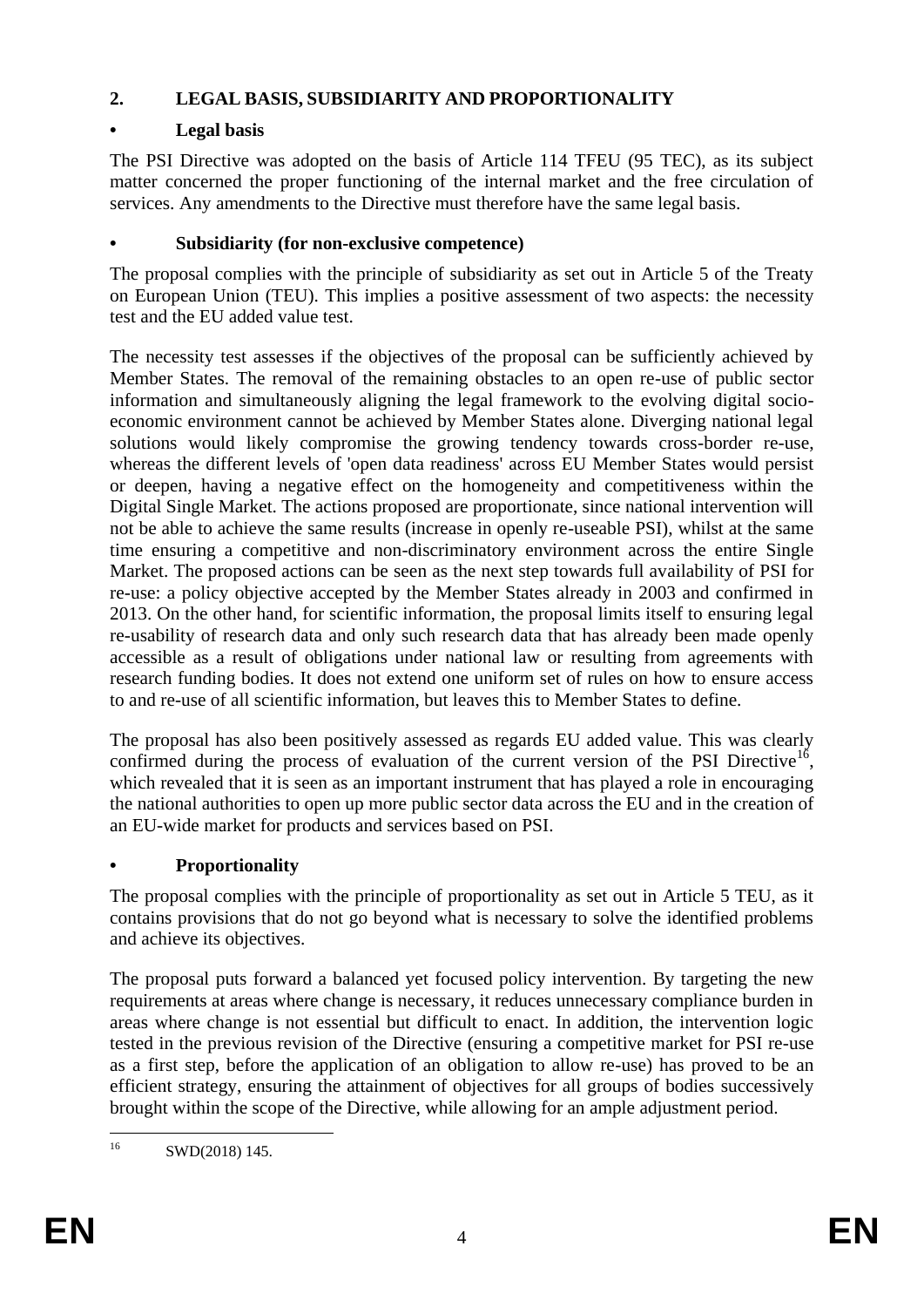The accompanying impact assessment<sup>17</sup> provides more details on the proportionality and cost effectiveness of the options in this legislative proposal.

#### **• Choice of the instrument**

This proposal substantially amends Directive 2003/98/EC and adds a number of new provisions. In the interest of clarity, it is proposed to use the recasting method. Given that the instrument being recast is a Directive, for reasons of consistency of legal drafting and to facilitate Member States transposition of the act, this proposal is also for a Directive.

#### **3. RESULTS OF EX-POST EVALUATIONS, STAKEHOLDER CONSULTATIONS AND IMPACT ASSESSMENTS**

## **• Ex-post evaluations/fitness checks of existing legislation**

As part of the Regulatory Fitness and Performance Programme (REFIT), the existing PSI Directive was subject to an evaluation. In line with the Better Regulation guidelines, the evaluation assessed the evaluation criteria of effectiveness, efficiency, coherence, relevance and EU added value of the intervention. It also assessed the economic, social and environmental impacts the intervention. The evaluation aimed to identify opportunities to reduce regulatory costs and to simplify the existing legislation without negatively affecting the achievement of the underlying policy goals.

The evaluation report<sup>18</sup> has confirmed that overall the PSI Directive works well. It continues to contribute to the achievement of its main policy objectives, which are to stimulate the digital content market for PSI-based products and services, to stimulate cross-border exploitation of PSI and to prevent distortions of competition on the EU market. At the same time, it has had a favourable impact on transparency, citizen empowerment, and public sector efficiency.

However, the report also indicates that there are a number of issues that would need to be addressed in order to fully exploit the potential of public sector information for the European economy and society: provision of real-time access to dynamic data via adequate technical means, reducing the restrictions, including financial barriers, on the re-use of high-value public data, acknowledging that relevant data are often generated in the context of the provision of certain services of general economic interest by public undertakings and by publicly funded research rather than by the public sector as such, the existence of new forms of exclusive arrangements, the use of exceptions to the principle of charging the marginal cost and the relationship between the PSI Directive and certain related legal instruments.

#### **• Stakeholder consultations**

The Commission consulted on the review of the PSI Directive between June 2017 and late January 2018. The aim was to assess the functioning of the Directive, consider the scope of the review and reflect on policy options. During the consultation process the opinions of both PSI holders (public bodies) and re-users (public, private, commercial and non commercial actors) were sought.

 $17$  $^{17}$  SWD(2018) 127.<br>  $^{18}$  SWD(2018) 145

SWD(2018) 145.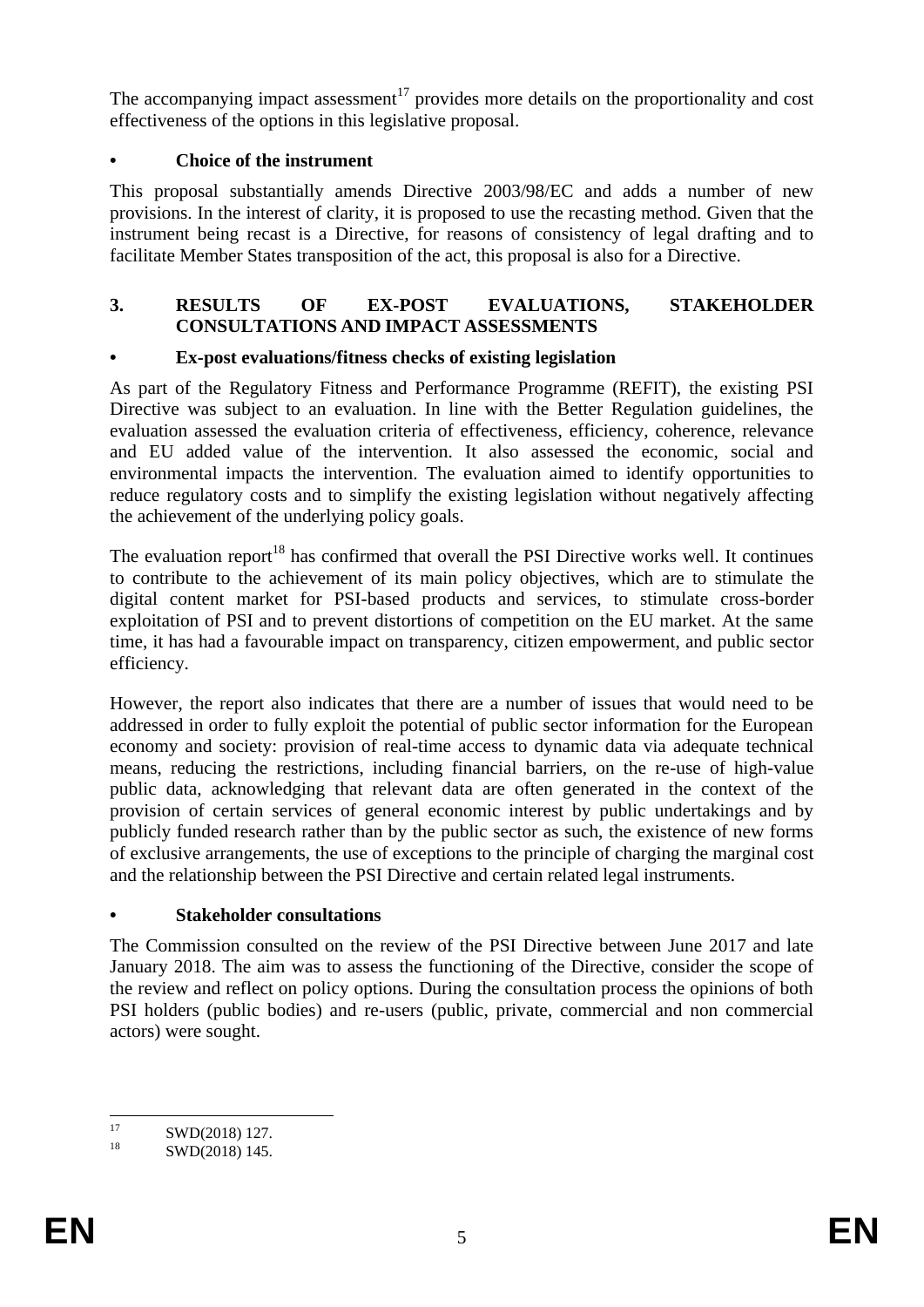An Inception Impact Assessment was published on the dedicated Better Regulation webpage and it was available for feedback for 4 weeks (18 September 2017 - 16 October 2017). Seven stakeholders sent replies.

A public online consultation was published on the dedicated Consultations webpage and it was available for feedback for 12 weeks (19 September 2017 - 15 December 2017). All interested parties, including governments, public sector content holders and users, commercial and non-commercial re-users, experts and academics as well as citizens were invited to contribute. The online questionnaire covered both the evaluation of the current Directive implementation and the problems, objectives and possible options for the future. Respondents also had the opportunity to upload a document, such as a position paper. With several targeted actions, the Commission made stakeholders aware of the public online consultation and called on them to participate. Feedback was received from 273 stakeholders. A total of 56 papers received until the end of the consultation process, end of January 2018, were taken into account.

As part of the evaluation and impact assessment process, a number of stakeholder events were also organised to address particular issues and/or target specific stakeholders, including a public hearing held on 19 January 2018, which was open to anyone wishing to contribute to the debate on the future shape of the PSI Directive. Furthermore, several ad hoc meetings have taken place with stakeholders' representatives.

The overall conclusion from the consultation was that although on the whole the PSI Directive works well, there are areas which should be reviewed, such as the availability of dynamic data, charging rules, and the wider availability of high-value PSI, including research data and data generated in the context of the provision of a public task.

## **• Collection and use of expertise**

The process of preparing the proposal was supported by a study on the functioning of the PSI Directive (SMART 2017/0061)<sup>19</sup>. The aim of the study was to assist the Commission in evaluating the existing legal and policy framework applicable to data access and re-use (assessing the role which the PSI Directive has played in promoting PSI re-use across Europe), and in checking whether it could be improved to address some of the weaknesses identified and/or new issues which have emerged since the last revision of the Directive (in particular by assessing the expected impacts of a number of policy options/combinations thereof). The study relied on a combination of sources and methods, including strategic interviews, desk research, interviews with stakeholders at the EU and national levels, workshops with public sector practitioners and academics, as well as with PSI re-users and data economy players, online surveys with public authorities, including public cultural institutions, education and research bodies, as well as the re-user community, and analysis of the public online consultation launched by the Commission.

As part of the preparatory work, the Commission has also analysed the latest Open Data Maturity in Europe report<sup>20</sup>, which measures Open Data maturity across Europe through a series of indicators aligned with the provisions of the PSI Directive. This analysis was complemented with information from the available Member States reports, received as part of monitoring compliance with the PSI Directive pursuant to its Article 13(2). Additional input

<sup>19</sup> <sup>19</sup> The study was led by a consortium consisting of Deloitte, Open Evidence, Wik Consult, Time Lex, Spark, and Lisbon Council.

<sup>20</sup> <https://www.europeandataportal.eu/en/highlights/open-data-maturity-europe-2017>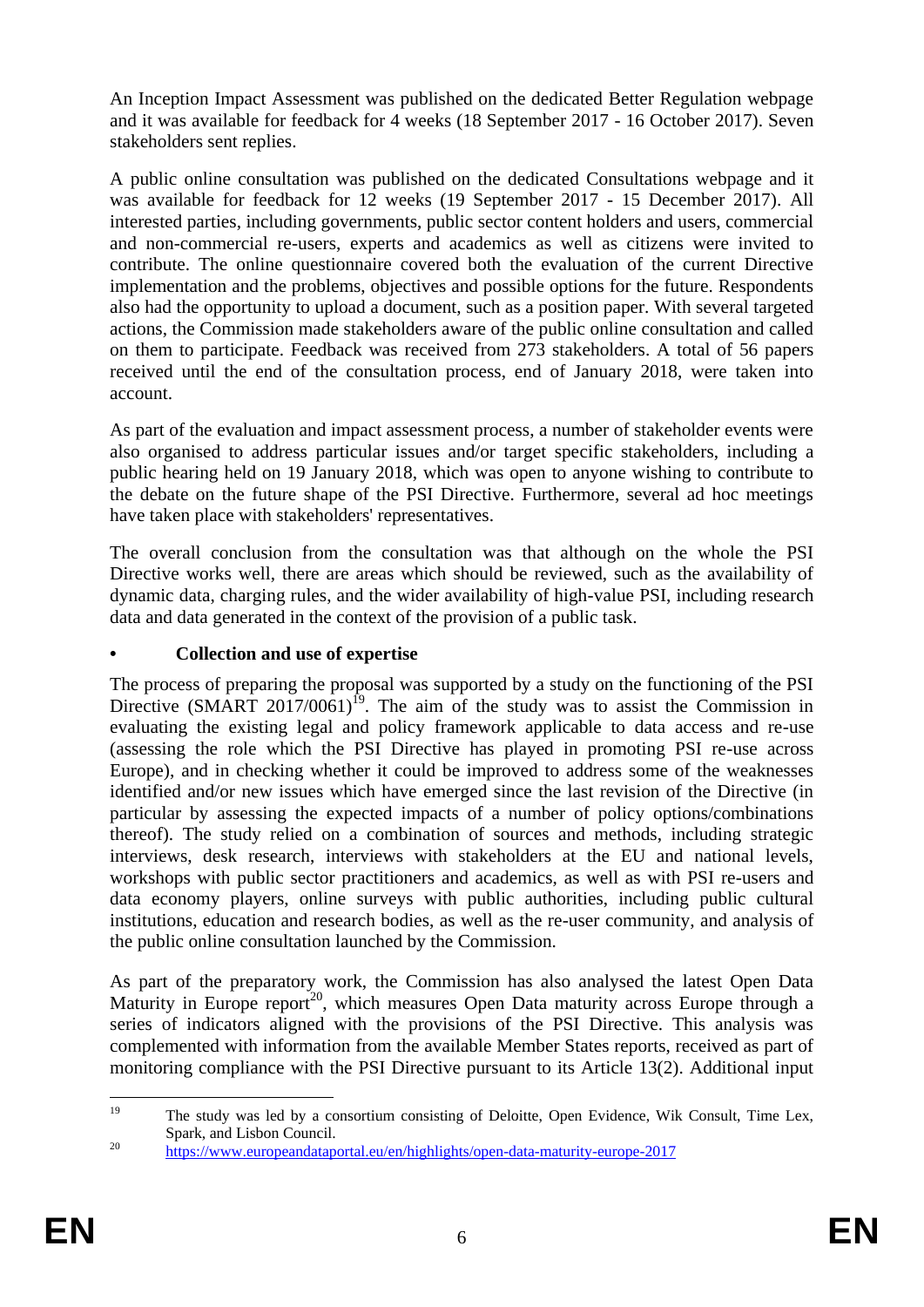from Member States was received at a meeting of the Member State Expert Group on PSI on 15 November 2017 and at a meeting of the DSM Strategic Group on 22 February 2018.

#### **• Impact assessment**

The proposal is based on an impact assessment, which received a positive opinion with reservations from the Commission's Regulatory Scrutiny Board on  $16$  March  $2018<sup>21</sup>$ . The issues raised by the Regulatory Scrutiny Board were addressed in the revised version of the Impact Assessment Staff Working Document<sup>22</sup>, in which a specific section details the changes made following the Regulatory Scrutiny Board's opinion.

The following options were considered in the impact assessment: a) a baseline scenario (maintaining the current approach without changes); b) discontinuing existing EU action (repeal of the PSI Directive); c) soft law measures only; and d) a packaged solution consisting of both amendments of the PSI Directive and soft law.

While options b) and c) were discarded at an early stage, option a) was retained as the baseline scenario, while option d) was presented as two possible packages, one with all elements of lower legislative intensity, and the other one with all elements of higher legislative intensity. The elements covered in each package were the use of APIs for dynamic data, the review of charging rules, the availability of data resulting from public research funding and data held by both public undertakings and private operators from the transport and utilities sector, as well as the 'data lock-in' effect.

Both packages were subject to a thorough analysis against the baseline. Based on the evidence presented in the impact assessment, a mixed package of lower intensity regulatory intervention combined with an update of existing soft law was chosen as the preferred option, based on the following elements:

*Dynamic data/APIs*: a 'soft' obligation for Member States to make dynamic data available in a timely manner and to introduce APIs. For a limited number of fundamental high-value datasets (to be adopted through a Delegated Act) there will be a hard obligation to do so.

*Charging*: tighten the rules for Member States for invoking the exceptions to the general rule that public sector bodies cannot charge more than marginal costs for dissemination. Create a list of fundamental high-value datasets that should be freely available in all Member States (same datasets as above, to be adopted through a Delegated Act).

*Data in the transport and utilities sector*: only public undertakings will be covered, not private companies. A limited set of obligations will apply: public undertakings can charge above marginal costs for dissemination and are under no obligation to release the data they do not want to release.

*Research data*: Member States will be obliged to develop policies for open access to research data resulting from publicly funded research while keeping flexibility in implementation. The PSI Directive will also cover research data that have already been made accessible as a result of open access mandates, focusing on re-usability aspects.

*Non-exclusivity*: transparency requirements for public-private agreements involving public sector information (ex-ante check, possibly by national competition authorities, and openness of the actual agreement).

 $\overline{21}$ <sup>21</sup> SEC(2018) 206.

SWD(2018) 127.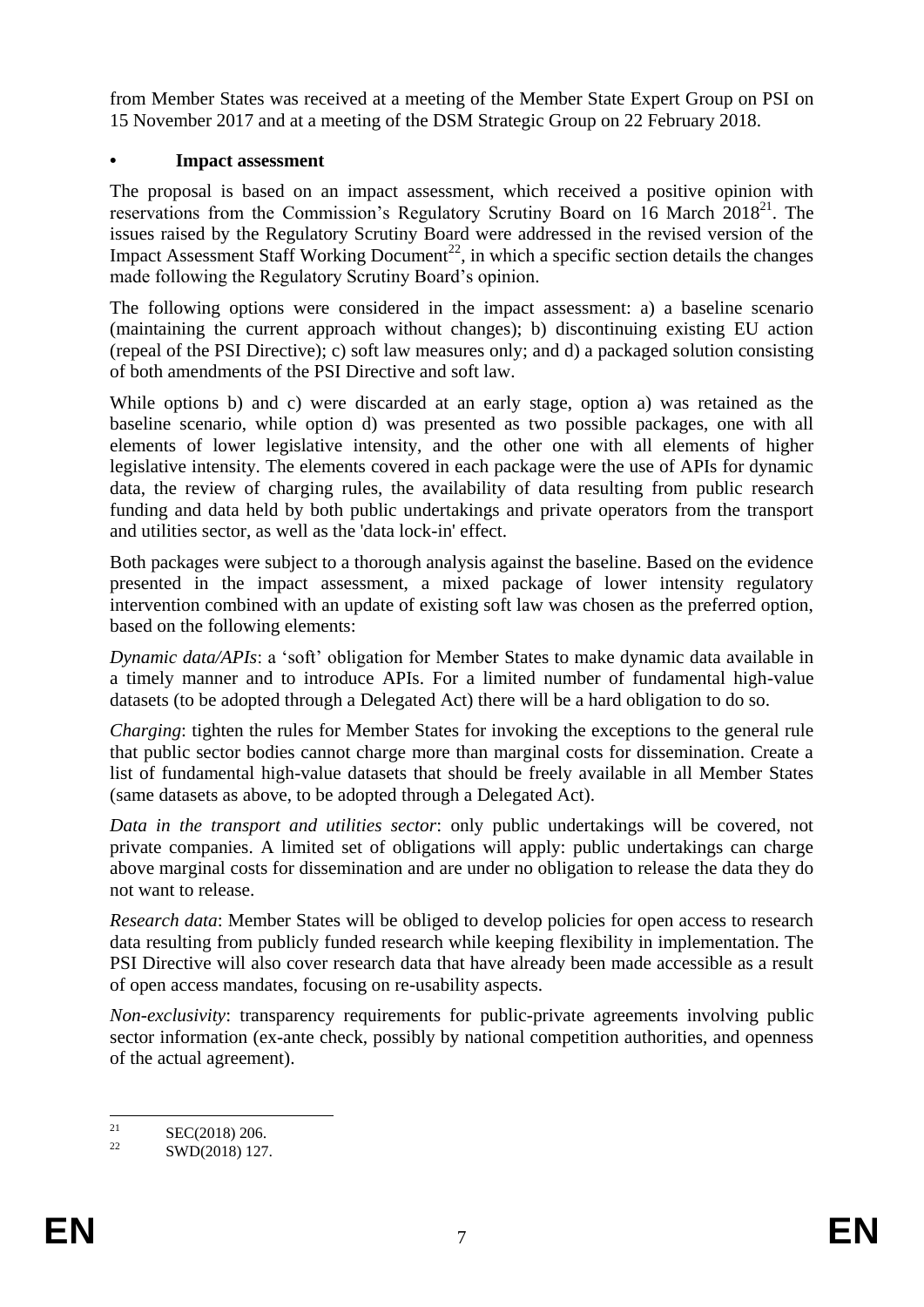This is combined with an update of the Recommendation on the access to and preservation of scientific information<sup>23</sup> and a clarification of the interaction between the PSI Directive and the Database and INSPIRE Directives.

The chosen option allows for a targeted and proportional intervention, amounting to an incremental strengthening of the Commission's open data policy. It is believed that it will lead to a significant improvement over the baseline scenario. It is broadly acceptable to stakeholders and can be realistically enacted within a reasonable timeframe due to lack of notable Member State opposition. Although the benefits of the higher intensity regulatory intervention scenario were considered to be substantial, that scenario was also generally characterised by a lower feasibility, higher compliance costs, and higher risks for legal and policy coherence.

#### **• Regulatory fitness and simplification**

The proposal constitutes an important contribution to the achievement of REFIT objectives. It affects two large sets of stakeholders: re-users and bodies holding documents covered by the Directive, but it only imposes obligations on the latter. When considering these obligations, it should be borne in mind that several requirements of the Directive, notably those related to the practical arrangements for making data available, are part of an overall effort towards digitising the public administration<sup>24</sup> rather than specific PSI Directive-related costs.

Nevertheless, the proposal contains provisions which, in line with the Commission's REFIT programme, aim at further reduction of administrative burden and increased cost savings related to the implementation of the Directive, *inter alia* through charging rules and clarifying the interplay with other EU legal instruments, such as the Database and INSPIRE directives. Additionally, enhanced use of APIs and proactive publishing of dynamic data online will result in a decrease of administrative burden for public sector bodies due to a lower number of re-use requests to process and a lower risk of complaints (including litigation), while discontinued reporting obligation will reduce administrative burden and related costs of public sector bodies on local, regional and national level.

For holders of documents to which the Directive extends as a result of this initiative, the proposal aims at limiting the administrative burden. For documents held by certain public undertakings that are providing a service of general economic interest the proposal limits the impact in three ways. First, obligations under this Directive only apply insofar as the public undertaking in question has taken the decision to make certain documents available for re-use. Second, the procedural obligations to process a request for re-use in a certain manner and within specific time-limits do not apply to this group of data holders. Finally, the obligations to make available documents through certain technical means are subject to exceptions if they are too burdensome on the undertakings. For research data, a specific category of documents produced by scientific researchers, the proposal limits the impact by only applying to such research data for which the researcher has already made all relevant efforts in order to make the data publicly accessible and in particular through web-based repositories that are designed to automate the dissemination process, making any intervention by the researcher in question unnecessary. Such web-based repositories, typically funded by academic institutions, have, however, dedicated helpdesks in order to assist re-users in terms of technical problems with accessing documents they contain.

 $2<sub>3</sub>$  $\frac{23}{24}$  C(2018) 2375.

See: Policy action 4 of the Tallinn Declaration, https://ec.europa.eu/digital-singlemarket/en/news/ministerial-declaration-egovernment-tallinn-declaration.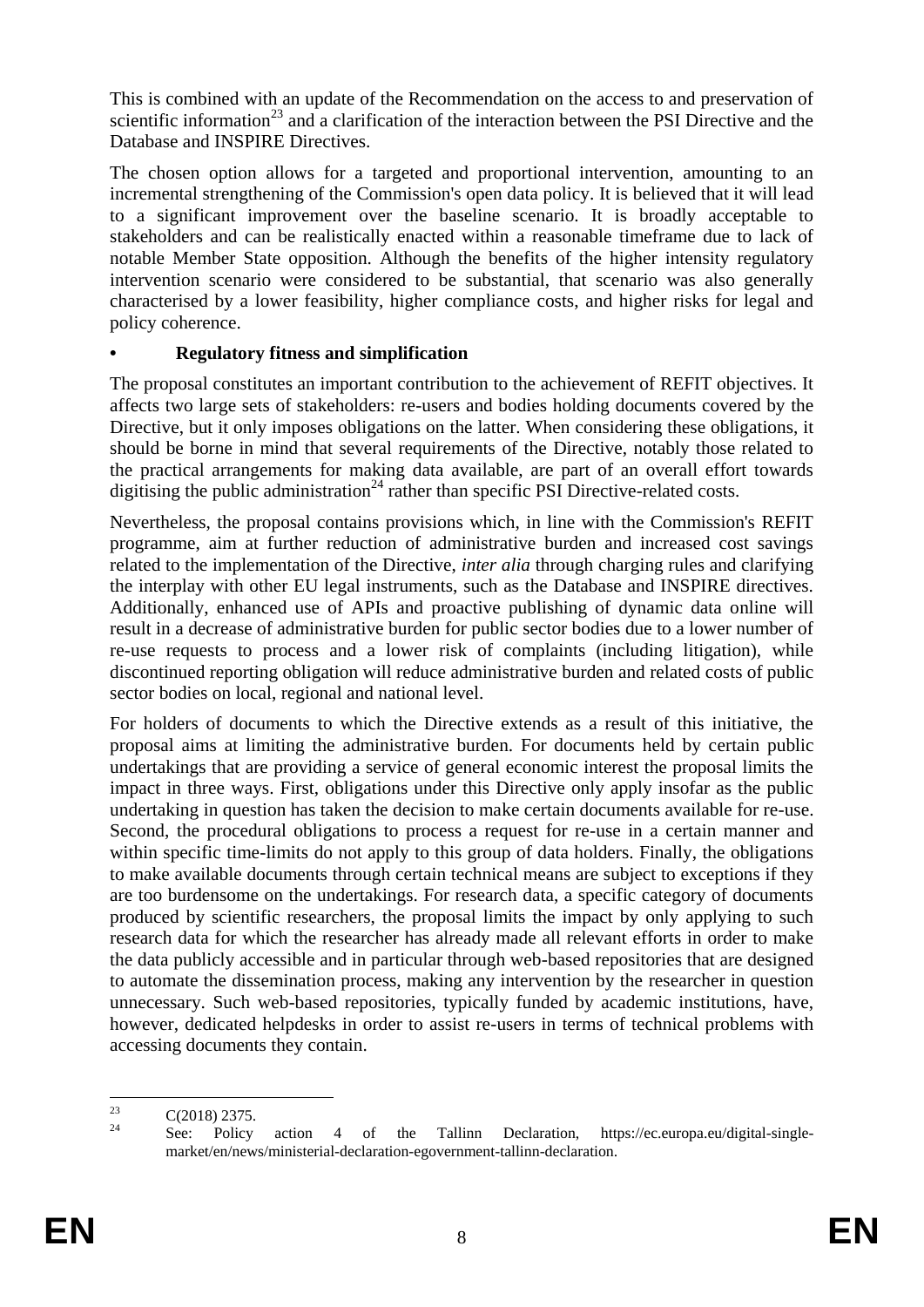At the same time the proposal makes it considerably easier for commercial entities (mostly SMEs) to benefit from the online availability of high quality data without cost. This will eliminate the need to make individual requests, as well as any transactional costs, thus contributing additionally to the REFIT objectives.

## **• Fundamental rights**

The proposal does not pose any specific challenges in terms of compliance with fundamental rights. The proposal is in line with the right to the protection of personal data (Article 8 of the Charter of Fundamental Rights).

## **4. BUDGETARY IMPLICATIONS**

The proposal has no impact on the European Union budget.

# **5. OTHER ELEMENTS**

# **• Implementation plans and monitoring, evaluation and reporting arrangements**

The Commission will monitor the impact of the Directive through a regular 'landscaping' exercise performed by the European Data Portal, which feeds the annual Open Data Maturity report.

The review clause has been modified so as to allow for the next evaluation of the impact of the Directive to take place four years after the transposition date of the amending Directive. The evaluation will examine whether the Directive has contributed to the achievement of its overall aim, which is to contribute to the strengthening of the EU's data-economy by enhancing the positive effect of the re-use of public sector data on the economy and society. It will be based on the five criteria of efficiency, effectiveness, relevance, coherence and EU value added and will provide the basis for impact assessments of possible further measures.

As concerns research data, the national points of reference established by the Recommendation on access to and preservation of scientific information of 17 July 2012 as revised on 25 April 2018<sup>25</sup> will report on the follow-up.

# • **Explanatory documents**

Considering the scope of the proposal and the fact that it is a recast of an existing directive, which all Member States have transposed in full, it is neither justified nor proportionate to require explanatory documents on the transposition.

# **• Detailed explanation of the specific provisions of the proposal**

Chapter I defines the substantive scope of the Directive and the general principle.

With the recast the scope of application of the Directive shall be extended to documents held by public undertakings active in the areas defined in the Directive 2014/25/EU on procurement by entities operating in the water, energy, transport and postal services sectors and by public undertakings acting as public service operators under Regulation (EC) No 1370/2007 insofar as they are were produced as part of the provision of services in the general interest, as defined by law or other binding rules in the Member State.

<sup>25</sup> C(2018) 2375.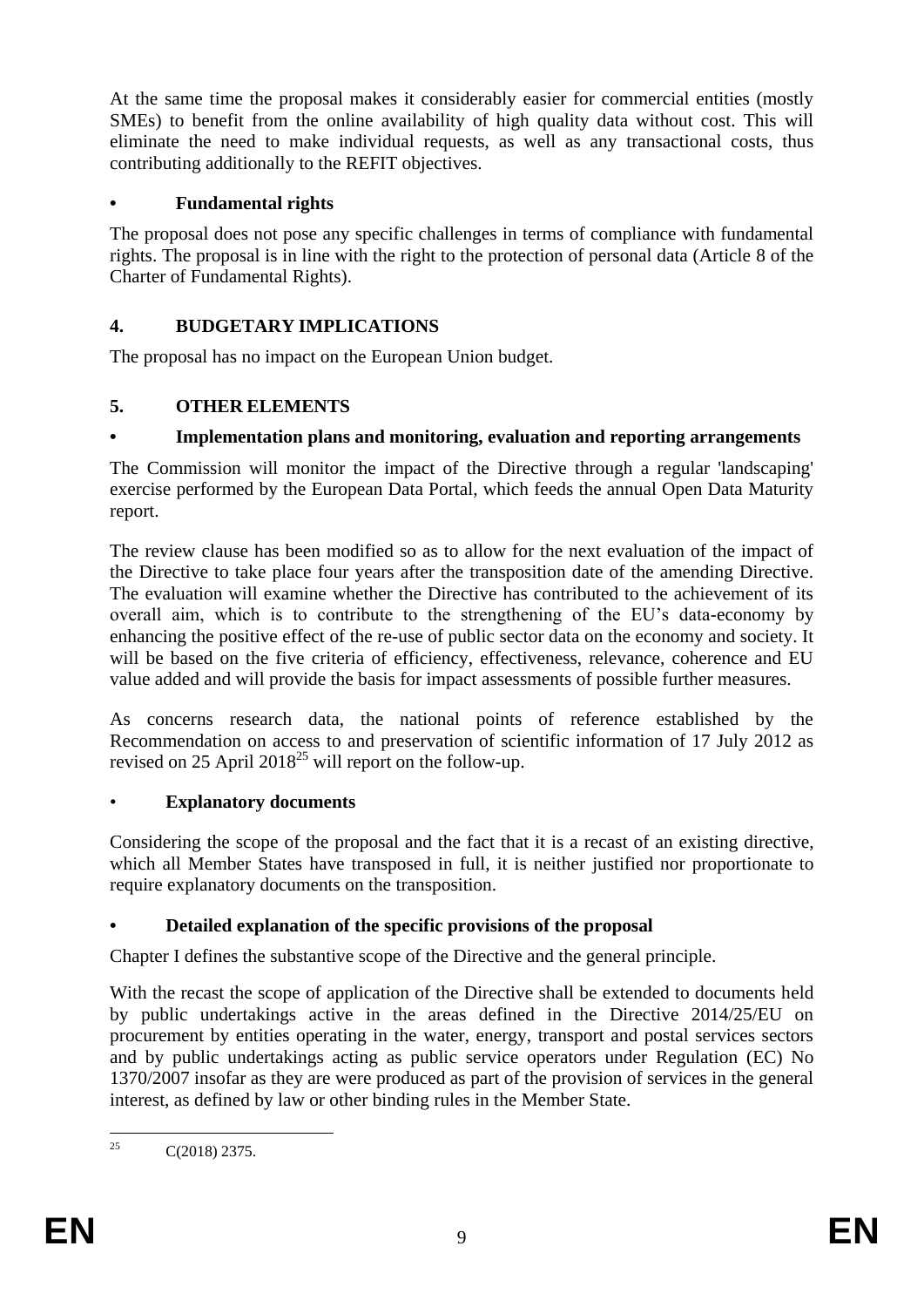The scope shall also be extended to certain research data, a specific category of documents produced as part of scientific research, namely results of the scientific fact-finding process (experiments, surveys and similar) that are at the basis of the scientific process, while publications in scientific journals continue to be excluded from the scope as they pose additional challenges in terms of rights management. Consequently, the previous exemption of documents held by educational and research establishments, including organisations established for the transfer of research results, schools and universities, except university libraries, will be limited.

The general principle that documents falling within the scope of the Directive are re-usable for commercial and non-commercial purposes under the conditions set forth in this Directive (Article 3) is unchanged for documents within the scope of the Directive before the recast. For documents to which the scope of application is extended by the recast, the general principle applies only insofar as the public undertakings in question have made the documents available for re-use (identical to the provisions currently applying to documents in which libraries, including university libraries, museums and archives hold intellectual property rights (Article 3(2) of Directive 2003/98/EC as amended by Directive 2013/13/EU)) or – in the case of research data – where such research data have been made available by the researcher through a web-based research data repository as a result of requirements imposed by research funders on the researcher to allow access to and re-use of such data to a wider public ("Open Access funder mandate").

Article 1(6) clarifies that the so-called *sui generis* right protecting makers of databases provided for in Article 7 of Directive 96/9/EC on the legal protection of databases cannot be invoked by a public sector body which is the rightholder as a ground to prohibit re-use of the content of the database.

Chapter II (Article 4) is amended so as to specify that the procedural requirements shall not apply to public undertakings or with respect to research data in order to minimise the administrative impact for the relevant bodies or organisations.

Chapter III includes a series of adaptations to the conditions and the way in which data are made available for re-use. Article 5 takes account of the growing importance of dynamic ("real-time") data and includes the requirement on public sector bodies to make such data available through an Application Programming Interface (API). Article 6 is amended to specifiy that documents may also be provided free of charge . Free provision of documents shall in particular apply to research data and to high-value datasets defined in accordance with a delegated act under Article 13. The proposal acknowledges that the costs for anonymising documents contaning personal data can be included in cost calculation . Article 10 specifies that Member States shall support the availability of research data by adopting national policies and relevant actions aiming at making all publicly funded research data openly available ('open access policies'). It also provides that data already available in "open access" research data repositories shall be re-usable for commercial and non-commercial purposes according to the provisions of the Directive.

Chapter IV (Article 12) is amended so as to specify that the prohibition of exclusive arrangements shall also extend to such arrangements that do not expressly grant an exclusive right in the re-use of documents, but may lead to a situation where access is limited to one or very few re-users.

A new Chapter V has been added which defines a specific category of high-value datasets. The category of high-value datasets is a subset of documents to which the Directive applies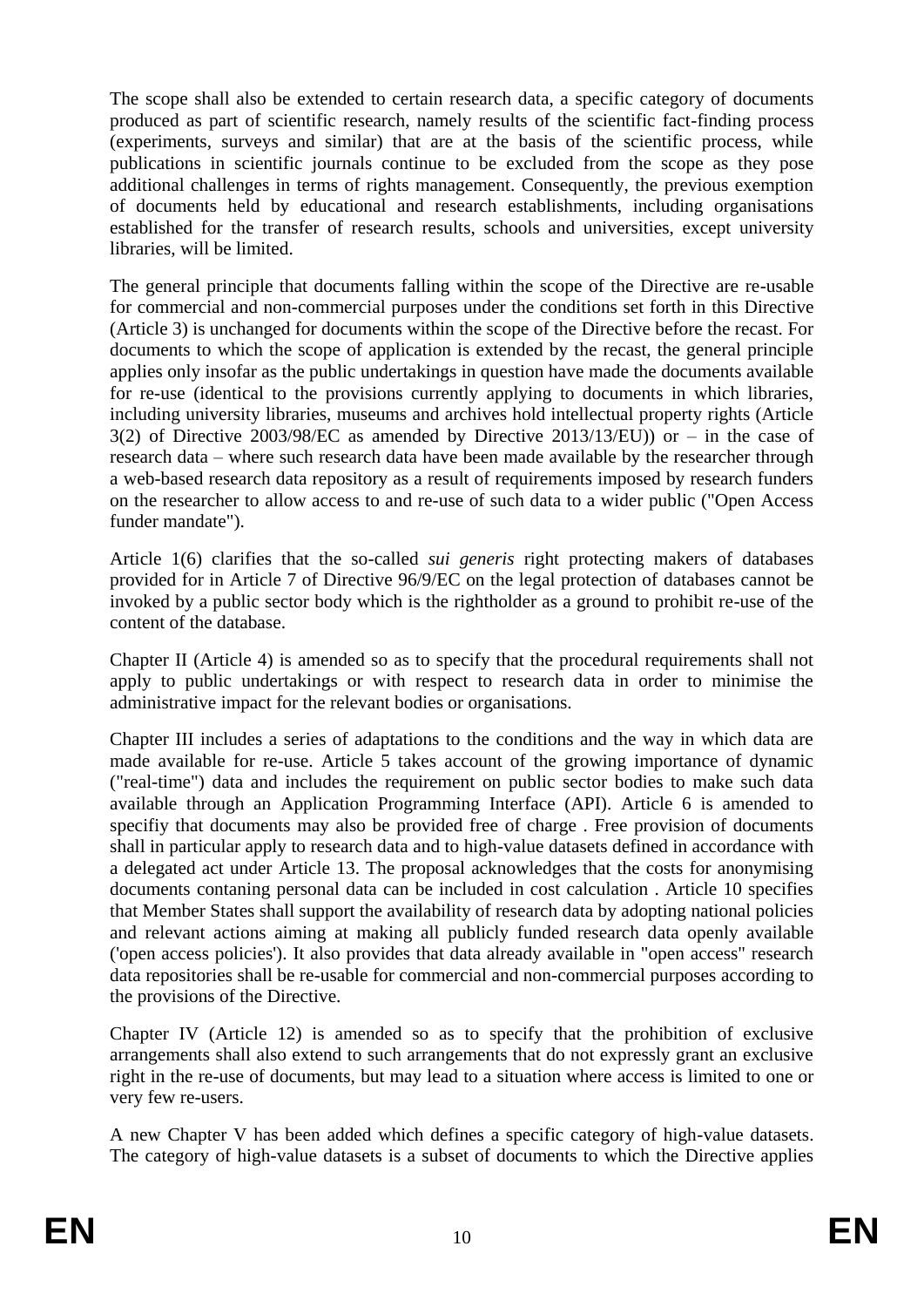according to its Article 1 and the re-use of which is associated with important socio-economic benefits. The list of such high-value datasets shall be determined in a delegated act pursuant to Article 290 TFEU. This delegated act shall also specify the modalities of their publication and re-use. In principle, the re-use of such high-value datasets should be free of charge and for dynamic content Application Programming Interfaces (APIs) shall be used as a means of dissemination.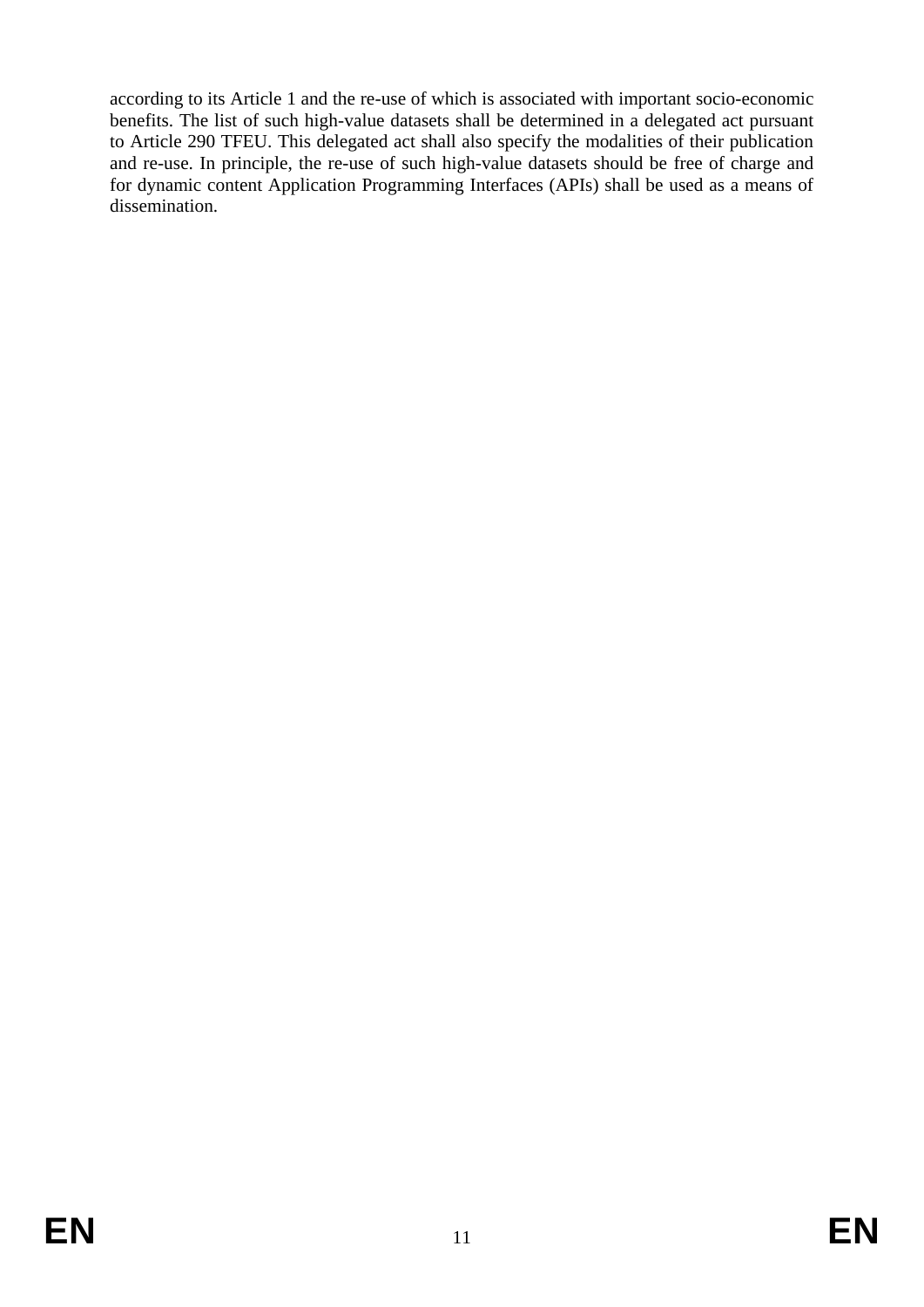$\sqrt{2003/98/EC}$  (adapted) 2018/0111 (COD)

Proposal for a

#### **DIRECTIVE OF THE EUROPEAN PARLIAMENT AND OF THE COUNCIL**

#### **on the re-use of public sector information (recast)**

#### THE EUROPEAN PARLIAMENT AND THE COUNCIL OF THE EUROPEAN UNION,

Having regard to the Treaty establishing the European Community  $\boxtimes$  on the Functioning of the European Union  $\otimes$ , and in particular Article  $\frac{15}{2}$   $\otimes$  114  $\otimes$  thereof,

Having regard to the proposal from the European Commission,

After transmission of the draft legislative act to the national parliaments,

Having regard to the opinion of the European Economic and Social Committee<sup>26</sup>,

Having regard to the opinion of the Committee of the Regions<sup>27</sup>

Acting in accordance with the ordinary legislative procedure,

Whereas:

new

- (1) Directive  $2003/98/EC$  of the European Parliament and of the Council<sup>28</sup> has been substantially amended. Since further amendments are to be made, that Directive should be recast in the interests of clarity.
- (2) Pursuant to Article 13 of Directive 2003/98/EC and five years after the adoption of the amending Directive 2013/37/EU, the Commission has, after consulting the relevant stakeholders, undertaken an evaluation and review of the functioning of the Directive in the framework of a Regulatory Fitness and Performance Programme<sup>29</sup>.
- (3) Following the stakeholder consultation and in the light of the Impact Assessment<sup>30</sup> results, the Commission considered that action at Union level was necessary in order to address the remaining and emerging barriers to a wide re-use of public sector and publicly-funded information across the Union and to bring the legislative framework up to date with the advances in digital technologies, such as Artificial Intelligence and the Internet of Things.
- (4) The substantive changes introduced to the legal text so as to fully exploit the potential of public sector information for the European economy and society focus on the

<sup>26</sup>  $^{26}$  OJ C […], […], p. […].

 $\frac{27}{28}$  OJ C [...], [...], p. [...].

<sup>28</sup> Directive 2003/98/EC of the European Parliament and of the Council of 17 November 2003 on the reuse of public sector information (OJ L 345, 31.12.2003, p. 90).

 $\frac{29}{30}$  SWD(2018) 145.

SWD(2018) 127.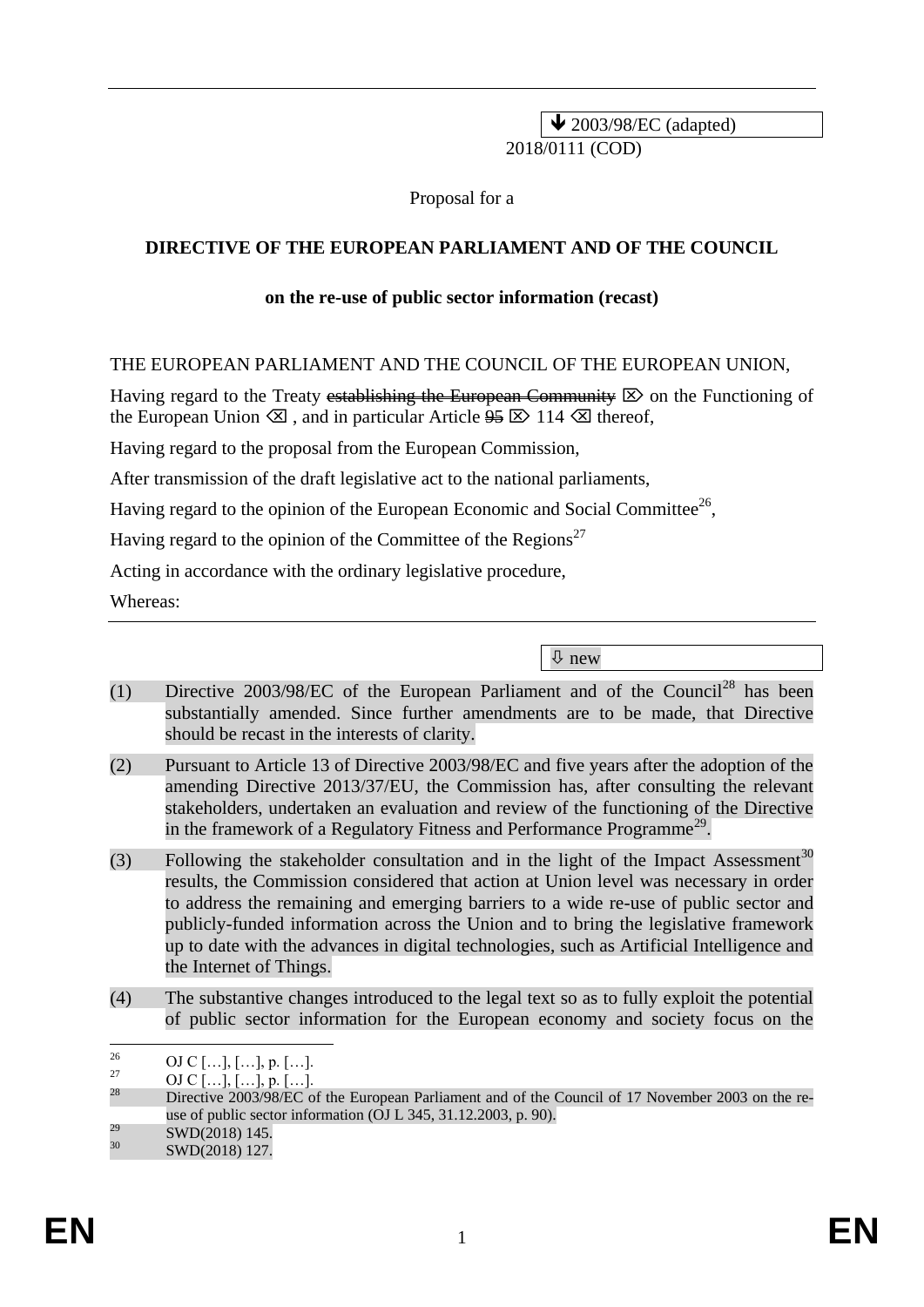following areas: the provision of real-time access to dynamic data via adequate technical means, increasing the supply of high-value public data for re-use, including from public undertakings, research performing organisationsand research funding organisations, tackling the emergence of new forms of exclusive arrangements, the use of exceptions to the principle of charging the marginal cost and the relationship between this Directive and certain related legal instruments, including Directive  $96/9/EC^{31}$  and Directive 2007/2/EC of the European Parliament and of the Council<sup>32</sup>.

# $\blacktriangleright$  2003/98/EC recital 1

(5) The Treaty provides for the establishment of an internal market and of a system ensuring that competition in the internal market is not distorted. Harmonisation of the rules and practices in the Member States relating to the exploitation of public sector information contributes to the achievement of these objectives.

> $\triangle$  2013/37/EU recital 1 (adapted)  $Arr$  new

(6)  $\Rightarrow$  The public sector in the Member States collects, produces, reproduces and disseminates a wide range of information in many areas of activity, such as social, economic, geographical, weather, tourist, business, patent and educational information.  $\Leftarrow$  Documents produced by public sector bodies of the Member States  $\boxtimes$  executive, legislative or judicial nature  $\boxtimes$  constitute a vast, diverse and valuable pool of resources that can benefit the knowledge economy.

> $\bigvee$  2013/37/EU recitals 2 and 5 (adapted)

(7) Directive 2003/98/EC of the European Parliament and of the Council of 17 November 2003 on the re-use of public sector information establishes  $\boxtimes$  established  $\boxtimes$  a minimum set of rules governing the re-use and the practical means of facilitating reuse of existing documents held by public sector bodies of the Member States  $\boxtimes$ . including executive, legislative and judicial bodies  $\otimes$ . Since  $\otimes$  the adoption of  $\otimes$ the first set of rules on re-use of public sector information was adopted in 2003, the amount of data in the world, including public data, has increased exponentially and new types of data are being generated and collected. In parallel, we are witnessing a continuous evolution in technologies for analysis, exploitation and processing of data. This rapid technological evolution makes it possible to create new services and new applications, which are built upon the use, aggregation or combination of data. The rules  $\boxtimes$  originally  $\boxtimes$  adopted in 2003  $\boxtimes$  and later amended in 2013  $\boxtimes$  no longer keep pace with these rapid changes and as a result the economic and social opportunities offered by re-use of public data risk being missed.

 $31$ Directive 96/9/EC of the European Parliament and of the Council of 11 March 1996 on the legal protection of databases (OJ L 77, 27.3.1996, p. 20).

<sup>&</sup>lt;sup>32</sup> Directive 2007/2/EC of the European Parliament and of the Council of 14 March 2007 establishing an Infrastructure for Spatial Information in the European Community (INSPIRE) (OJ L 108, 25.4.2007, p.1).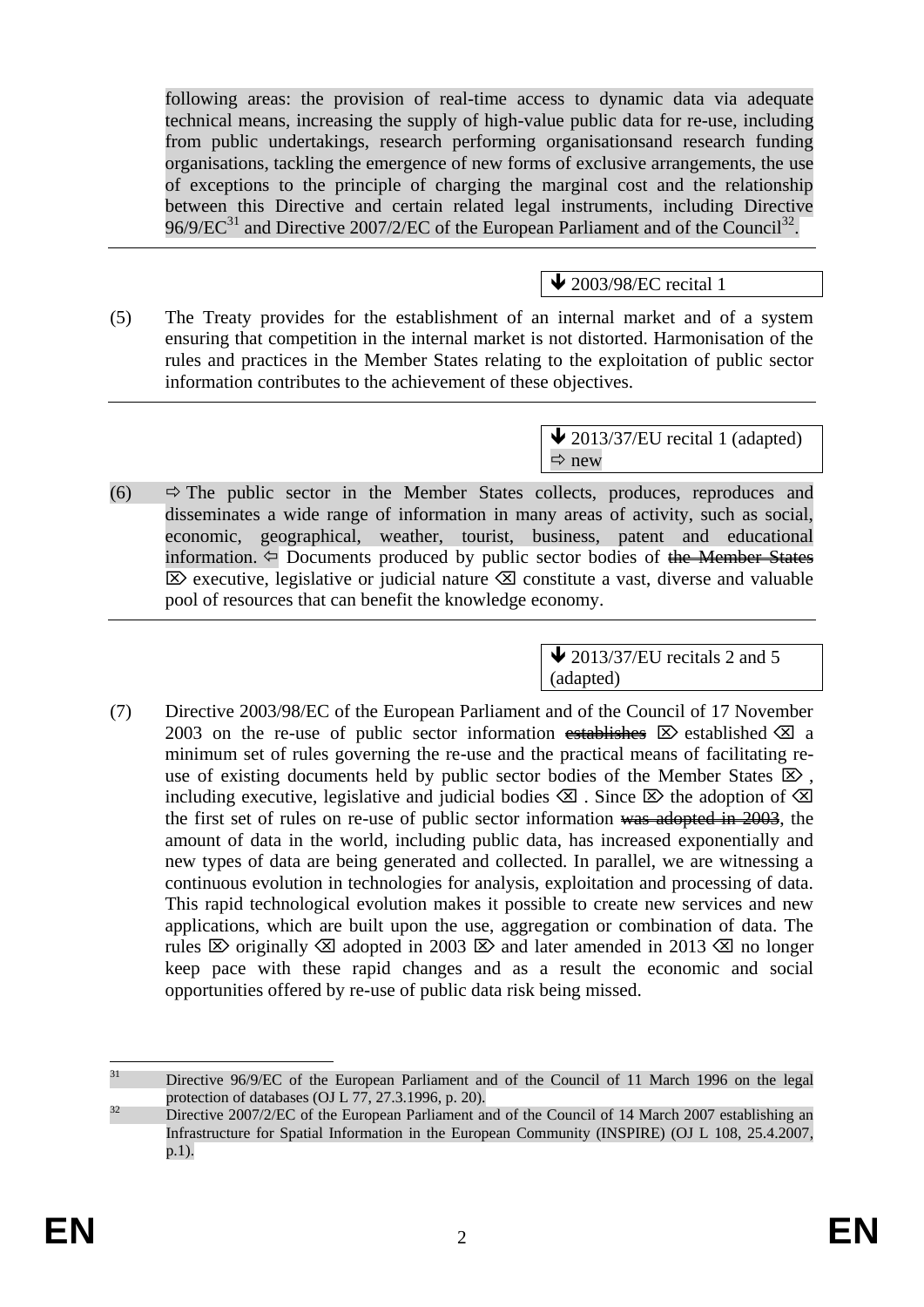(8) The evolution towards an information and knowledge  $\boxtimes$  data-based  $\boxtimes$  society influences the life of every citizen in the Community,  $\boxtimes$  among other things  $\boxtimes$  inter *alia*, by enabling them to gain new ways of accessing and acquiring knowledge.

(9) Digital content plays an important role in this evolution. Content production has given rise to rapid job creation in recent years and continues to do so. Most of these jobs are created  $\overline{\mathbb{E}}$  by innovative start-ups and SMEs  $\overline{\mathbb{E}}$  in small emerging companies.

The public sector collects, produces, reproduces and disseminates a wide range of information in many areas of activity, such as social, economic, geographical, weather, tourist, business, patent and educational information.

(10) One of the principal aims of the establishment of an internal market is the creation of conditions conducive to the development of Community-wide  $\boxtimes$  Union-wide  $\boxtimes$ services. Public sector information is an important primary material for digital content products and services and will become an even more important content resource with the development of wireless content services. Broad cross-border geographical coverage will also be essential in this context. Wider possibilities of re-using public sector information should *inter alia* allow European companies to exploit its potential and contribute to economic growth and job creation.

(11) Allowing re-use of documents held by a public sector body adds value for the re-users, for the end users and for society in general and in many cases for the public body itself, by promoting transparency and accountability and providing feedback from reusers and end users which allows the public sector body concerned to improve the quality of the information collected.

(12) There are considerable differences in the rules and practices in the Member States relating to the exploitation of public sector information resources, which constitute barriers to bringing out the full economic potential of this key document resource. Traditional Ppractice in public sector bodies in exploiting public sector information  $\boxtimes$  continues to vary among Member States  $\boxtimes$  has developed in very disparate ways. That should be taken into account. Minimum harmonisation of national rules and practices on the re-use of public sector documents should therefore be undertaken, in cases where the differences in national regulations and practices or the absence of clarity hinder the smooth functioning of the internal market and the proper development of the information society in the Community.

 $\triangle$  2003/98/EC recital 4

 $\bigvee$  2013/37/EU recital 4

 $\bigvee$  2003/98/EC recital 6 (adapted)

 $\triangle$  2003/98/EC recital 2 (adapted)

 $\bigvee$  2003/98/EC recital 3 (adapted)

 $\triangle$  2003/98/EC recital 5 (adapted)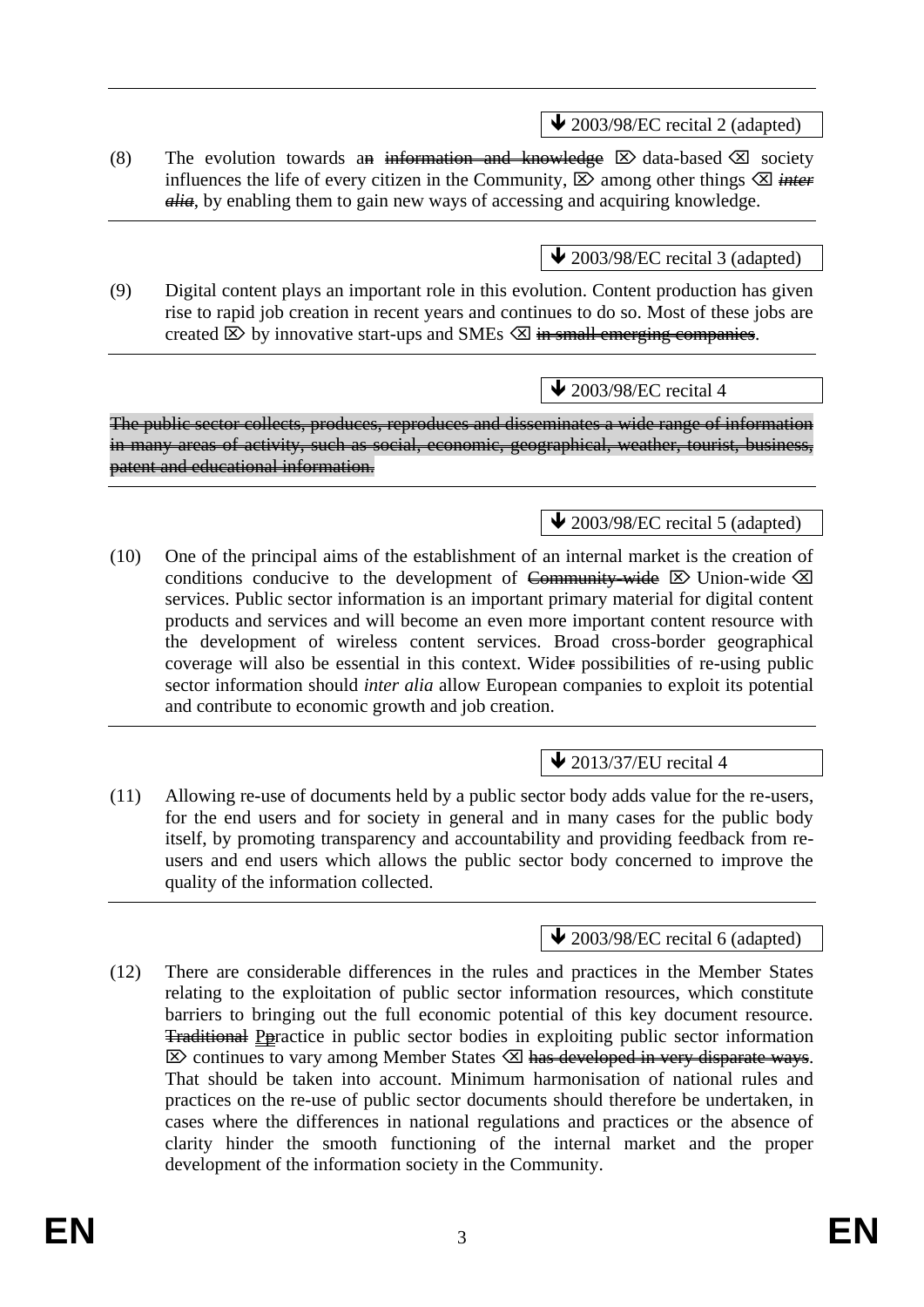$\triangle$  2013/37/EU recital 3 (adapted)

(13) Open data policies which encourage the wide availability and re-use of public sector information for private or commercial purposes, with minimal or no legal, technical or financial constraints, and which promote the circulation of information not only for economic operators but also for the public, can play an important role in kick-starting the development of new services based on novel ways to combine and make use of such information, stimulate economic growth and promote social engagement. However, this requires a level playing field at Union level in terms of whether or not the re-use of documents is authorised, which cannot be achieved by leaving it subject to the different rules and practices of the Member States or the public sector bodies eoncerned.

# $\bigvee$  2003/98/EC recital 7

- (14) Moreover, without minimum harmonisation at Community level, legislative activities at national level, which have already been initiated in a number of Member States in order to respond to the technological challenges, might result in even more significant differences. The impact of such legislative differences and uncertainties will become more significant with the further development of the information society, which has already greatly increased cross-border exploitation of information.
	- $\bigvee$  2013/37/EU recital 6 (adapted)  $\Rightarrow$  new
- (15) At the same time, Member States have now established re-use policies under Directive 2003/98/EC and some of them have been adopting ambitious open data approaches to make re-use of accessible public data easier for citizens and companies beyond the minimum level set by that Directive. To prevent different rules in different Member States acting as a barrier to the cross-border offer of products and services, and to enable comparable public data sets to be re-usable for pan-European applications based on them, a minimum harmonisation is required to determine what public data are available for re-use in the internal information market, consistent with the relevant access regime.  $\Rightarrow$  The provisions of Union and national law that go beyond these minimum requirements, notably in cases of sectoral legislation, should continue to apply. Examples of provisions that exceed the minimum harmonisation level of this Directive include lower thresholds for permissible charges for re-use than the thresholds foreseen in Article 6 or less restrictive licensing terms than those referred to in Article 8. Notably, this Directive should be without prejudice to provisions that exceed the minimum harmonisation level of this Directive as laid down in Commission delegated regulations adopted under Directive 2010/40/EU of the European Parliament and of the Council on the framework for the deployment of Intelligent Transport Systems in the field of road transport and for interfaces with other modes of transport.  $\Leftrightarrow$

#### $\triangle$  2003/98/EC recital 8

(16) A general framework for the conditions governing re-use of public sector documents is needed in order to ensure fair, proportionate and non-discriminatory conditions for the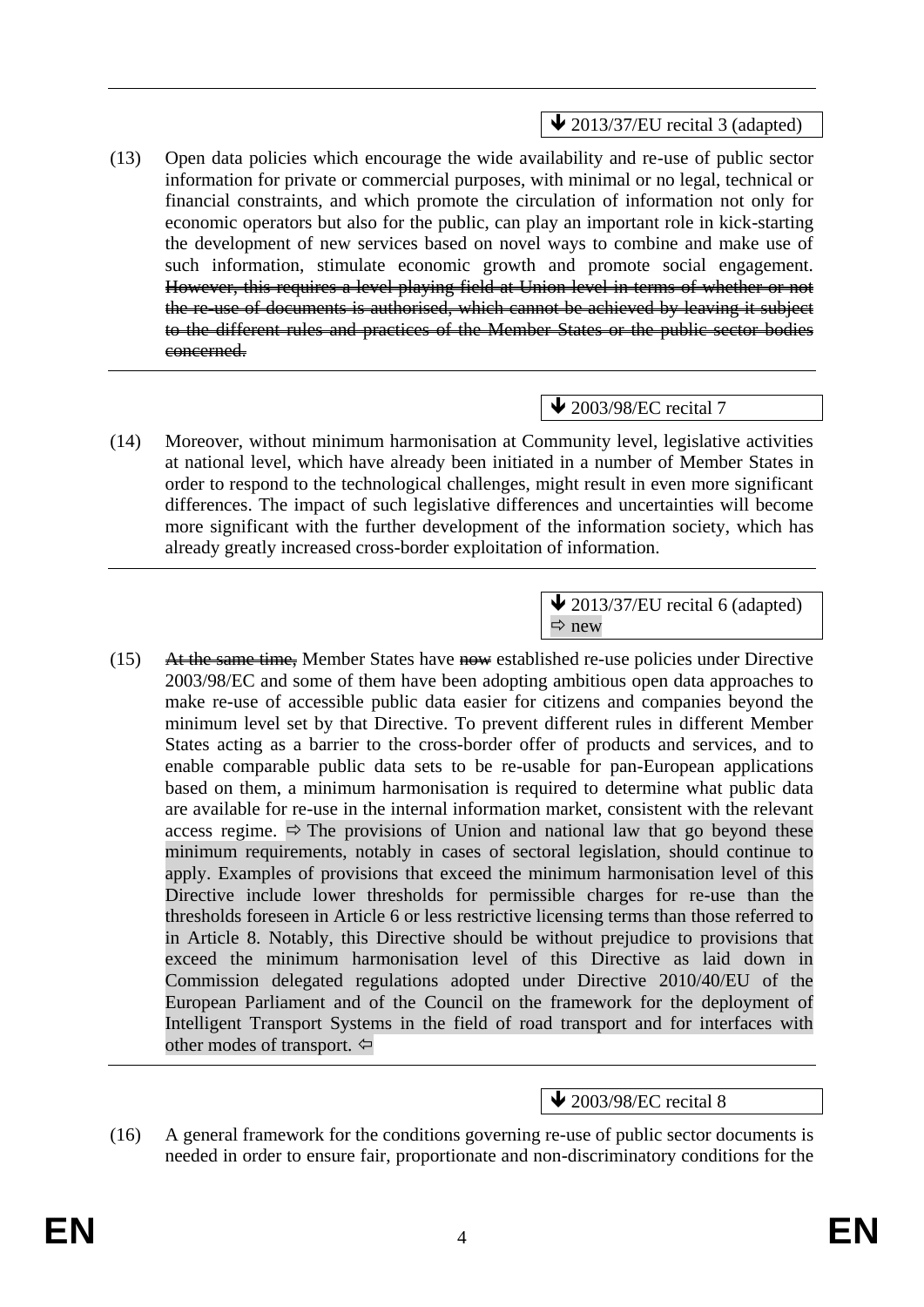re-use of such information. Public sector bodies collect, produce, reproduce and disseminate documents to fulfil their public tasks. Use of such documents for other reasons constitutes a re-use. Member States' policies can go beyond the minimum standards established in this Directive, thus allowing for more extensive re-use.

# $\bigvee$  2013/37/EU recital 10 (adapted)

(17)  $\boxtimes$  This  $\boxtimes$  Directive  $\frac{2003}{98}{\text{E}}\text{E}$  should apply to documents the supply of which forms part of the public tasks of the public sector bodies concerned, as defined by law or by other binding rules in the Member States. In the absence of such rules the public tasks should be defined in accordance with common administrative practice in the Member States, provided that the scope of the public tasks is transparent and subject to review. The public tasks could be defined generally or on a case-by-case basis for individual public sector bodies.

> $\bigvee$  2003/98/EC recital 9 (adapted)  $\Rightarrow$  new

- (18) This Directive does not contain an obligation to allow re-use of documents. The decision whether or not to authorise re-use will remain with the Member States or the public sector body concerned. This Directive should apply to documents that are made accessible for re-use when public sector bodies license, sell, disseminate, exchange or give out information. To avoid cross-subsidies, re-use should include further use of documents within the organisation itself for activities falling outside the scope of its public tasks. Activities falling outside the public task will typically include supply of documents that are produced and charged for exclusively on a commercial basis and in competition with others in the market. The definition of 'document' is not intended to cover computer programmes.
- (19)  $\Rightarrow$  The Directive lays down an obligation for Member States to make all documents reusable unless access is restricted or excluded under national rules on access to documents and subject to the other exceptions laid down in this Directive.  $\Leftarrow$  The Directive builds on the existing access regimes in the Member States and does not change the national rules for access to documents. It does not apply in cases in which citizens or companies can, under the relevant access regime, only obtain a document if they can prove a particular interest. At Community  $\boxtimes$  Union  $\boxtimes$  level, Articles 41 (right to good administration) and 42 of the Charter of Fundamental Rights of the European Union recognise the right of any citizen of the Union and any natural or legal person residing or having its registered office in a Member State to have access to European Parliament, Council and Commission documents. Public sector bodies should be encouraged to make available for re-use any documents held by them. Public sector bodies should promote and encourage re-use of documents, including official texts of a legislative and administrative nature in those cases where the public sector body has the right to authorise their re-use.

 $\sqrt{\Psi}$  new

(20) The Member States often entrust the provision of services in the general interest with entities outside of the public sector while maintaining a high degree of control over such entities. At the same time, the provisions of the Directive 2003/98/EC apply only to documents held by public sector bodies, while excluding public undertakings from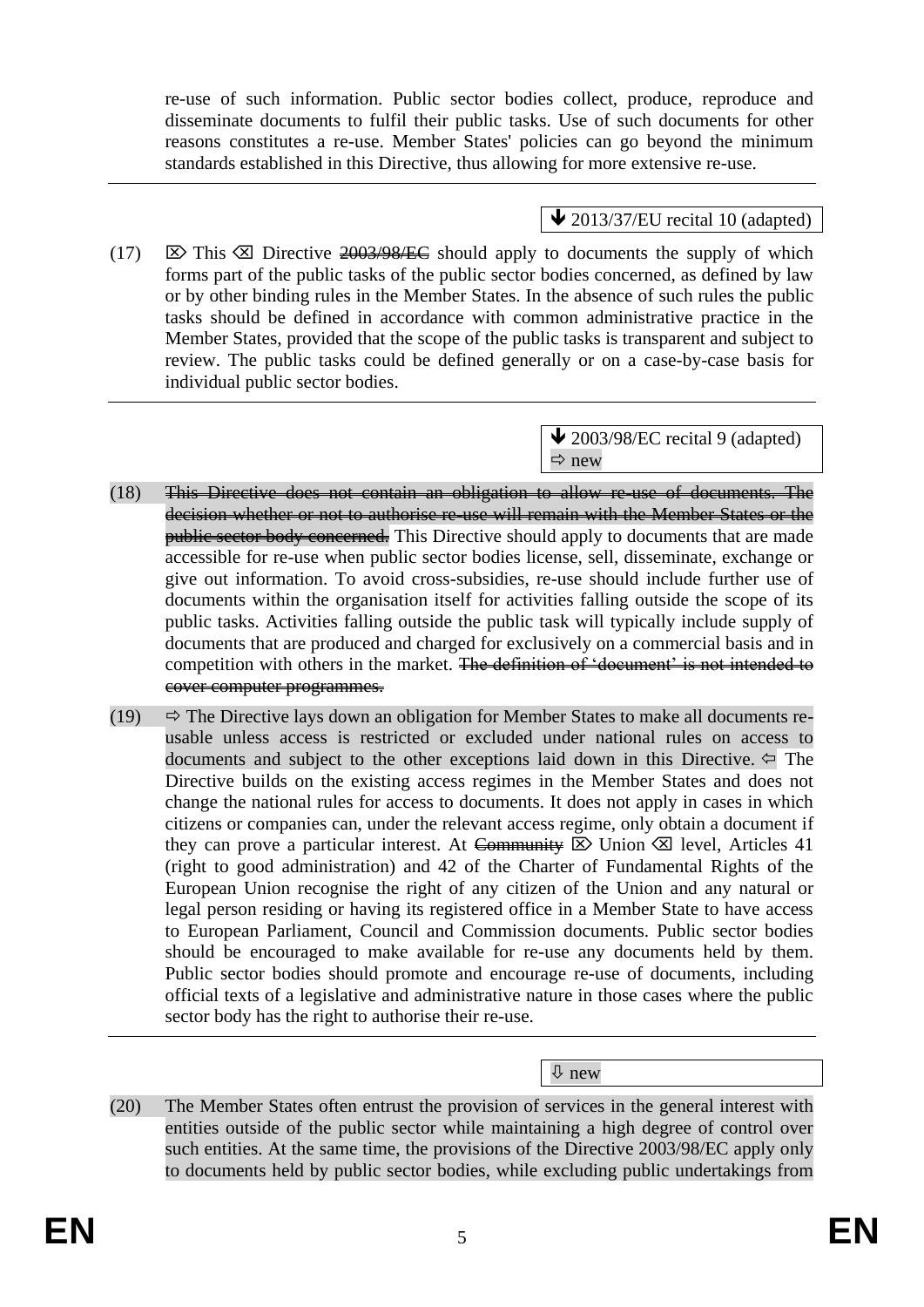its scope. This leads to a poor availability for re-use of documents produced in the performance of services in the general interest in a number of areas, notably in the utility sectors. It also greatly reduces the potential for the creation of cross-border services based on documents held by public undertakings that provide services in the general interest.

- (21) Directive 2003/98/EC should therefore be amended in order to ensure that its provisions can be applied to the re-use of documents produced in the performance of services in the general interest by public undertakings pursuing one of the activities referred to in Articles 8 to 14 of Directive 2014/25/EU of the European Parliament and of the Council<sup>33</sup>, as well as by public undertakings acting as public service operators pursuant to Article 2 of Regulation (EC) No 1370/2007 of the European Parliament and the Council on public passenger transport services by rail and by road, public undertakings acting as air carriers fulfilling public service obligations pursuant to Article 16 of Regulation (EC) No 1008/2008 of the European Parliament and of the Council of 24 September 2008 on common rules for the operation of air services in the Community, and public undertakings acting as Community shipowners fulfilling public service obligations pursuant to Article 4 of Regulation (EEC) No 3577/92 of 7 December 1992 applying the principle of freedom to provide sevices to maritime transport within Member States (maritime cabotage).
- (22) This Directive should not contain an obligation to allow the re-use of documents produced by public undertakings. The decision whether or not to authorise re-use should remain with the public undertaking concerned. Only after the public undertaking has chosen to make a document available for re-use, should it observe the relevant obligations laid down in Chapters III and IVof this Directive, in particular as regards formats, charging, transparency, licences, non-discrimation and prohibition of exclusive arrangements. On the other hand, the public undertaking is not required to comply with the requirements laid down in Chapter II, such as the rules applicable to processing of requests.
- (23) The volume of research data generated is growing exponentially and has potential for re-use beyond the scientific community. In order to be able to address mounting societal challenges efficiently and in a holistic manner, it has become crucial and urgent to be able to access, blend and re-use data from different sources, as well as across sectors and disciplines. Research data includes statistics, results of experiments, measurements, observations resulting from fieldwork, survey results, interview recordings and images. It also includes meta-data, specifications and other digital objects. Research data is different from scientific articles reporting and commenting on findings resulting from their scientific research. For many years, the open availability and re-usability of scientific research results stemming from public funding has been subject to specific policy initiatives. Open access policies aim in particular to provide researchers and the public at large with access to research data as early as possible in the dissemination process and to enable its use and re-use. Open access helps enhance quality, reduce the need for unnecessary duplication of research, speed up scientific progress, combat scientific fraud, and it can overall favour economic growth and innovation. Beside open access, data management planning is

<sup>33</sup> <sup>33</sup> Directive 2014/25/EU of the European Parliament and of the Council of 26 February 2014 on procurement by entities operating in the water, energy, transport and postal services sectors and repealing Directive 2004/17/EC (OJ L 94, 28.3.2014, p. 243).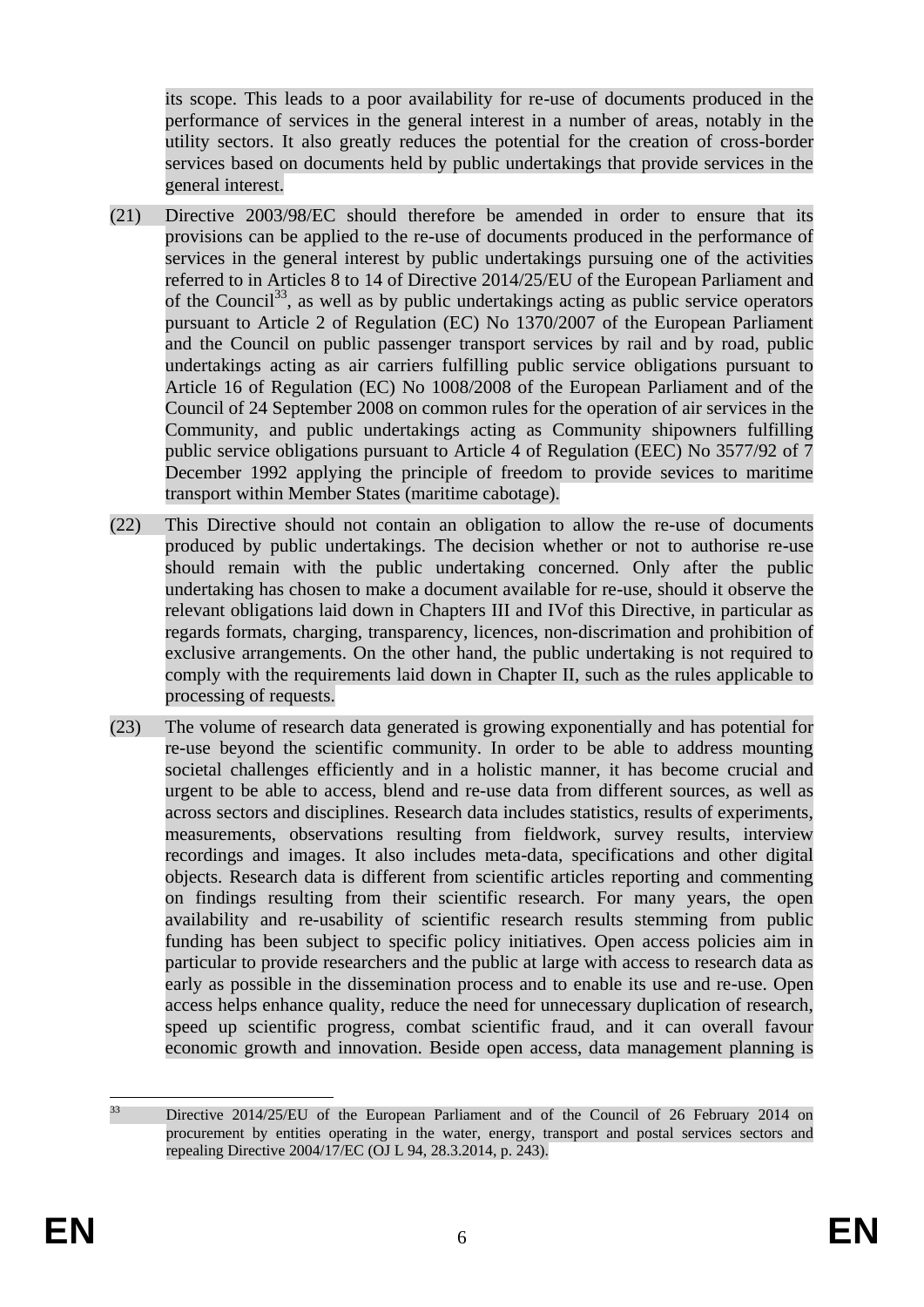swiftly becoming a standard scientific practice for ensuring data that is findable, accessible, interoperable and re-usable (FAIR principles).

(24) For the reasons explained above, it is appropriate to set an obligation on Member States to adopt open access policies with respect to publicly-funded research results and ensure that such policies are implemented by all research performing organisations and research funding organisations. Open access policies typically allow for a range of exceptions from making scientific research results openly available. On 17 July 2012, the Commission adopted a Recommendation on access to and preservation of scientific information, updated on 25 April  $2018<sup>34</sup>$ , and describing, among other things, relevant elements of open access policies. Additionally, the conditions, under which certain research results can be re-used, should be improved. For this reason, certain obligations stemming from this Directive should be extended to research data resulting from scientific research activities subsidised by public funding or co-funded by public and private-sector entities. However, in this context, concerns in relation to privacy, protection of personal data, trade secrets, national security, legitimate commercial interests and to intellectual property rights of third parties should be duly taken into account. In order to avoid any administrative burden, such obligations should only apply to such research data that have already been made publicly available by researchers. Other types of documents held by research performing organisations and research funding organisations should continue to be exempt from the scope of application of this Directive.

 $\triangle$  2003/98/EC recital 10 (adapted)

(25) The definitions of 'public sector body' and 'body governed by public law' are taken from the public procurement Directives Directive 2014/24/EU of the European Parliament and the Council<sup>35</sup>  $\left(92/50\right)\rightleftharpoons 93/36/EEC^3$  and  $93/37/EEC^3$  and  $98/4/EC<sup>39</sup>$ . Public undertakings are not covered by these definitions.

 $\bigvee$  2003/98/EC recital 11 (adapted)

(26) This Directive lays down a generic definition of the term 'document', in line with developments in the information society. It covers any representation of acts, facts or information — and any compilation of such acts, facts or information — whatever its medium (written on paper, or stored in electronic form or as a sound, visual or audiovisual recording), held by public sector bodies.  $\boxtimes$  The definition of 'document' is not intended to cover computer programmes.  $\boxtimes$  A document held by a public sector body is a document where the public sector body has the right to authorise reuse.

<sup>1</sup>  $\frac{34}{35}$  C(2018)2375

Directive 2014/24/EU of the European Parliament and the Council of 26 February 2014 on public procurement (OJ L 94, 28.3.2014)

<sup>36</sup> OJ L 209, 24.7.1992, p. 1. Directive as last amended by Commission Directive 2001/78/EC (OJ L 285,  $10.2001$ 

 $\overline{\Theta}$  L 199, 9.8.1993, p. 1. Directive as last amended by Commission Directive 2001/78/EC.

 $\frac{38}{39}$   $\frac{91 \cancel{199, 9.8.1993}}{21 \cancel{199, 9.8.1993}}$ ,  $\frac{54.$  Directive as last amended by

 $4.1008$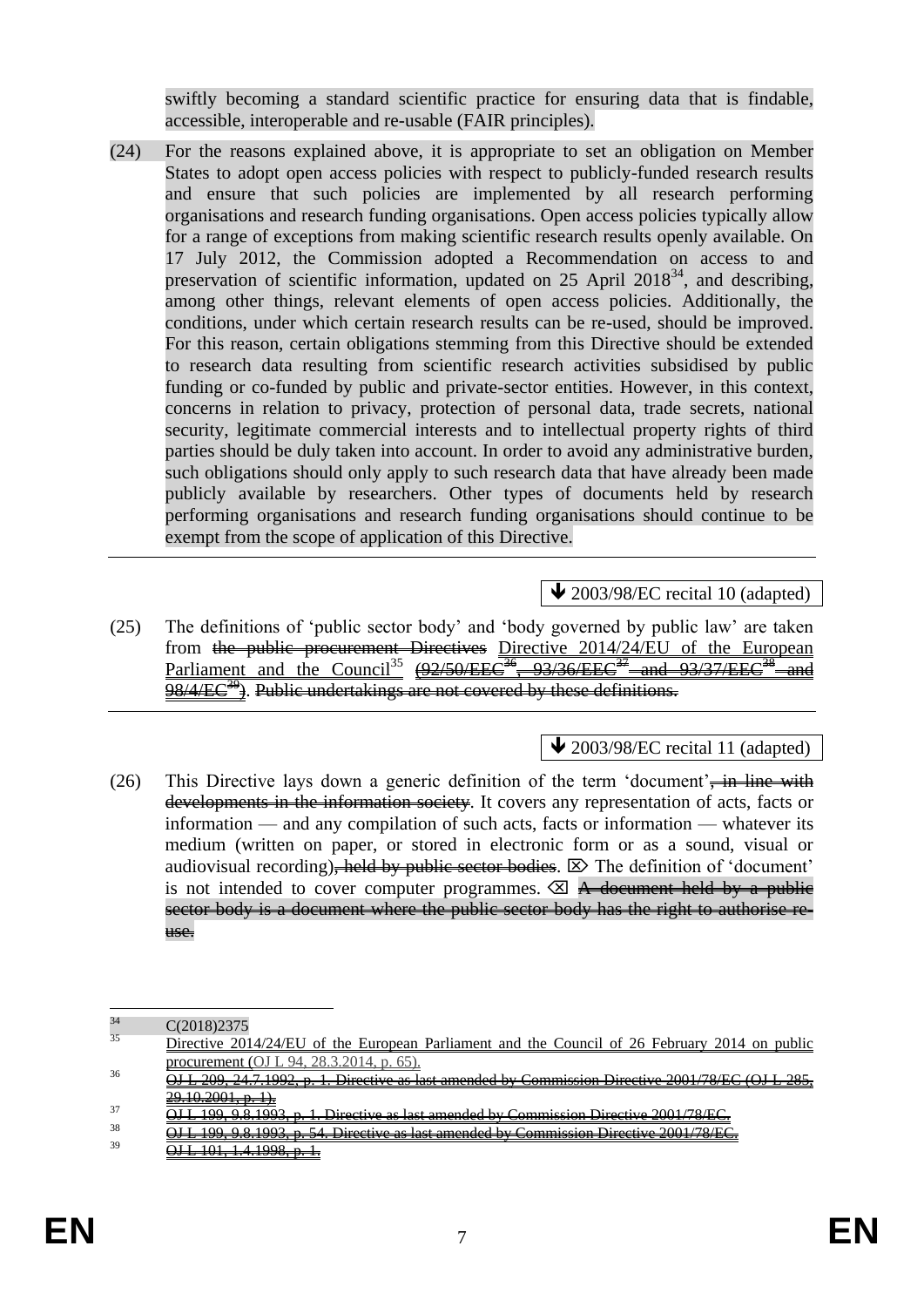$\triangle$  2003/98/EC recital 12 (adapted)  $\Rightarrow$  new

(27)  $\Rightarrow$  Public sector bodies are increasingly making their documents available for re-use in a proactive manner, by ensuring online discoverability and actual availability of both metadata and the underlying content. Documents should also be made available for reuse following a request lodged by a re-user.  $\Leftrightarrow \boxtimes$  In those cases,  $\boxtimes \underline{f}$  the time limit for replying to requests for re-use should be reasonable and in  $\lim_{\alpha \to \infty} \mathbb{E}$  accordance  $\otimes$ with the equivalent time for requests to access the document under the relevant access regimes.  $\Rightarrow$  Public undertakings, educational establishments, research performing organisations and research funding organisations should however be exempt from this requirement.  $\Leftarrow$  Reasonable time limits throughout the Union will stimulate the creation of new aggregated information products and services at pan-European level. Once a request for re-use has been granted, public sector bodies should make the documents available in a timeframe that allows their full economic potential to be exploited. This is particularly important for dynamic exploited  $\boxtimes$  data  $\boxtimes$  (  $\boxtimes$  including  $\boxtimes$   $\underset{\longleftarrow}{\text{e.g.}}$  traffic data  $\boxtimes$ , satellite data, weather data  $\boxtimes$ ), the economic value of which depends on the immediate availability of the information and of regular updates.  $\Rightarrow$  Dynamic data should therefore be made available immediately after collection, via an Application Programming Interface so as to facilitate the development of internet, mobile and cloud applications based on such data. Whenever this is not possible due to technical or financial constraints, public sector bodies should make the documents available in a timeframe that allows their full economic potential to be exploited.  $\Leftarrow$  Should a licence be used, the timely availability of documents may be a part of the terms of the licence.

new

(28) In order to get access to the data opened for re-use by this Directive, the use of suitable and well-designed Application Programming Interfaces (APIs) is needed. An API describes the kind of data can be retrieved, how to do this and the format in which the data will be received. It has different levels of complexity and can mean a simple link to a database to retrieve specific datasets, a web interface, or more complex set-ups. There is general value in re-using and sharing data via a suitable use of APIs as this will help developers and start-ups to create new services and products. It is also a crucial ingredient of creating valuable ecosystems around data assets that are often unused. The set-up and use of API needs to be based on several principles: stability, maintenance over lifecycle, uniformity of use and standards, user-friendliness as well as security. For dynamic data, meaning frequently updated data, often in real time, public sector bodies and public undertakings shall make this available for re-use immediately after collection by ways of suitable APIs.

> $\bigvee$  2003/98/EC recital 13 (adapted)  $\Rightarrow$  new

(29) The possibilities for re-use can be improved by limiting the need to digitise paperbased documents or to process digital files to make them mutually compatible. Therefore, public sector bodies should make documents available in any pre-existing format or language, through electronic means where possible and appropriate. Public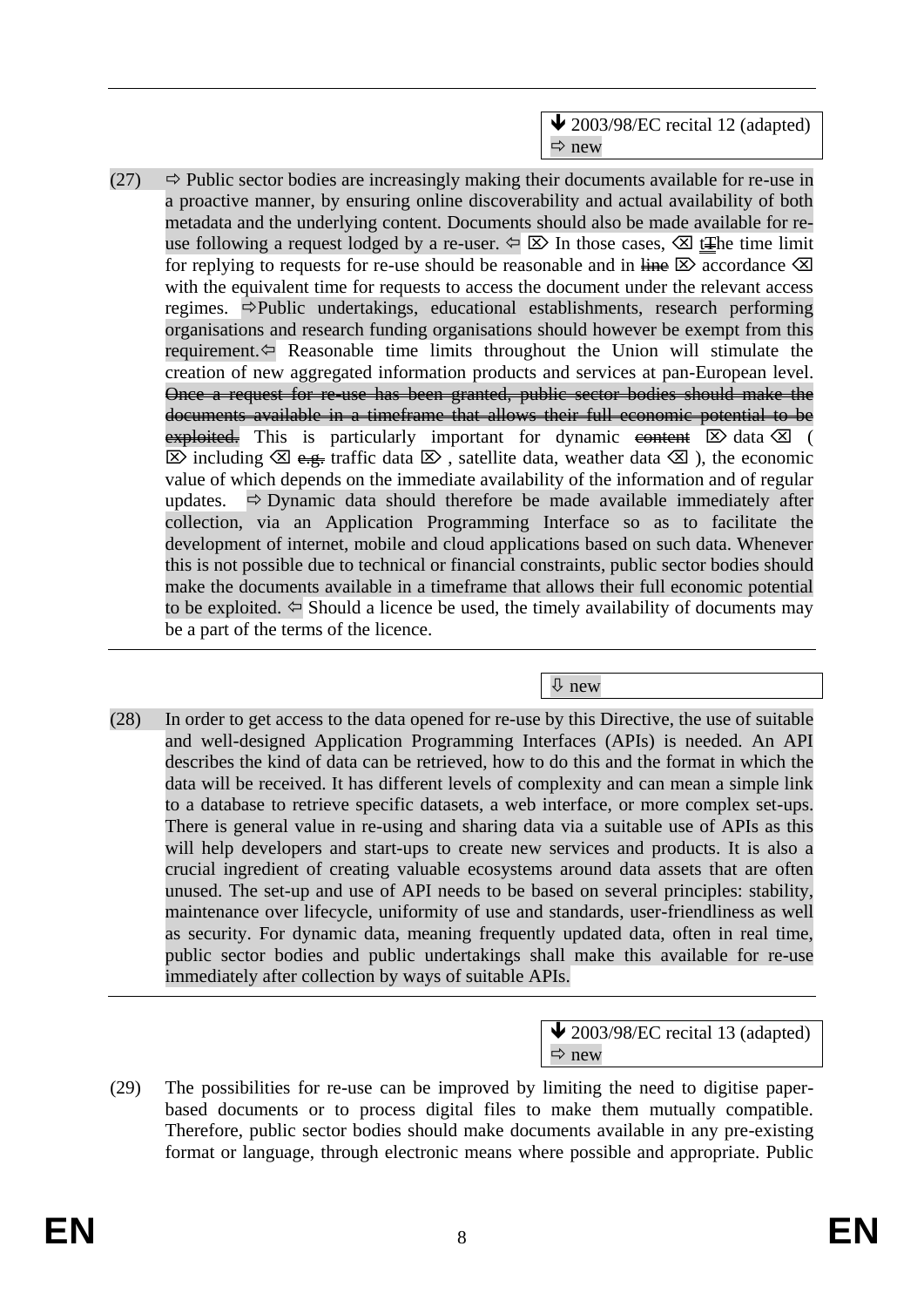sector bodies should view requests for extracts from existing documents favourably when to grant such a request would involve only a simple operation. Public sector bodies should not, however, be obliged to provide an extract from a document where this involves disproportionate effort. To facilitate re-use, public sector bodies should make their own documents available in a format which, as far as possible and appropriate, is not dependent on the use of specific software. Where possible and appropriate, public sector bodies should take into account the possibilities for the reuse of documents by and for  $\boxtimes$  persons  $\boxtimes$  people with disabilities  $\Rightarrow$  by providing the information in accessible formats  $\Leftarrow$ .

> $\triangle$  2013/37/EU recital 20  $\Rightarrow$  new

(30) To facilitate re-use, public sector bodies should, where possible and appropriate, make documents  $\Rightarrow$ , including those published on websites,  $\Leftarrow$  available through open and machine-readable formats and together with their metadata, at the best level of precision and granularity, in a format that ensures interoperability, e.g. by processing them in a way consistent with the principles governing the compatibility and usability requirements for spatial information under Directive 2007/2/EC of the European Parliament and of the Council<sup>40</sup> of 14 March 2007 establishing an Infrastructure for Spatial Information in the European Community (INSPIRE).

new

(31) A document should be considered to be in a machine-readable format if it is in a file format that is structured in such a way that software applications can easily identify, recognise and extract specific data from it. Data encoded in files that are structured in a machine-readable format should be considered to be machine-readable data. Machine-readable formats can be open or proprietary; they can be formal standards or not. Documents encoded in a file format that limits automatic processing, because the data cannot, or cannot easily, be extracted from them, should not be considered to be in a machine-readable format. Member States should where possible and appropriate encourage the use of open, machine-readable formats.

> $\bigvee$  2013/37/EU recital 22 (adapted)  $\Rightarrow$  new

 $(32)$   $\Rightarrow$  Charges for the re-use of documents constitute an important market entry barrier for start-ups and SMEs. Documents should therefore be made available for re-use without charges and,  $\Leftrightarrow$  wWhere charges are  $\Leftrightarrow$  necessary  $\Leftrightarrow$  made by public sector bodies for the re-use of documents, those charges  $\boxtimes$  they  $\boxtimes$  should in principle be limited to the marginal costs.  $\Rightarrow$  In exceptional cases  $\Leftarrow$  However, the necessity of not hindering the normal running of public sector bodies that are required to generate revenue to cover a substantial part of their costs relating to the performance of their public tasks or of the costs relating to the collection, production, reproduction and dissemination of

<sup>40</sup> Directive 2007/2/EC of the European Parliament and of the Council of 14 March 2007 establishing an Infrastructure for Spatial Information in the European Community (INSPIRE) (OJ L 108, 25.4.2007, p.1).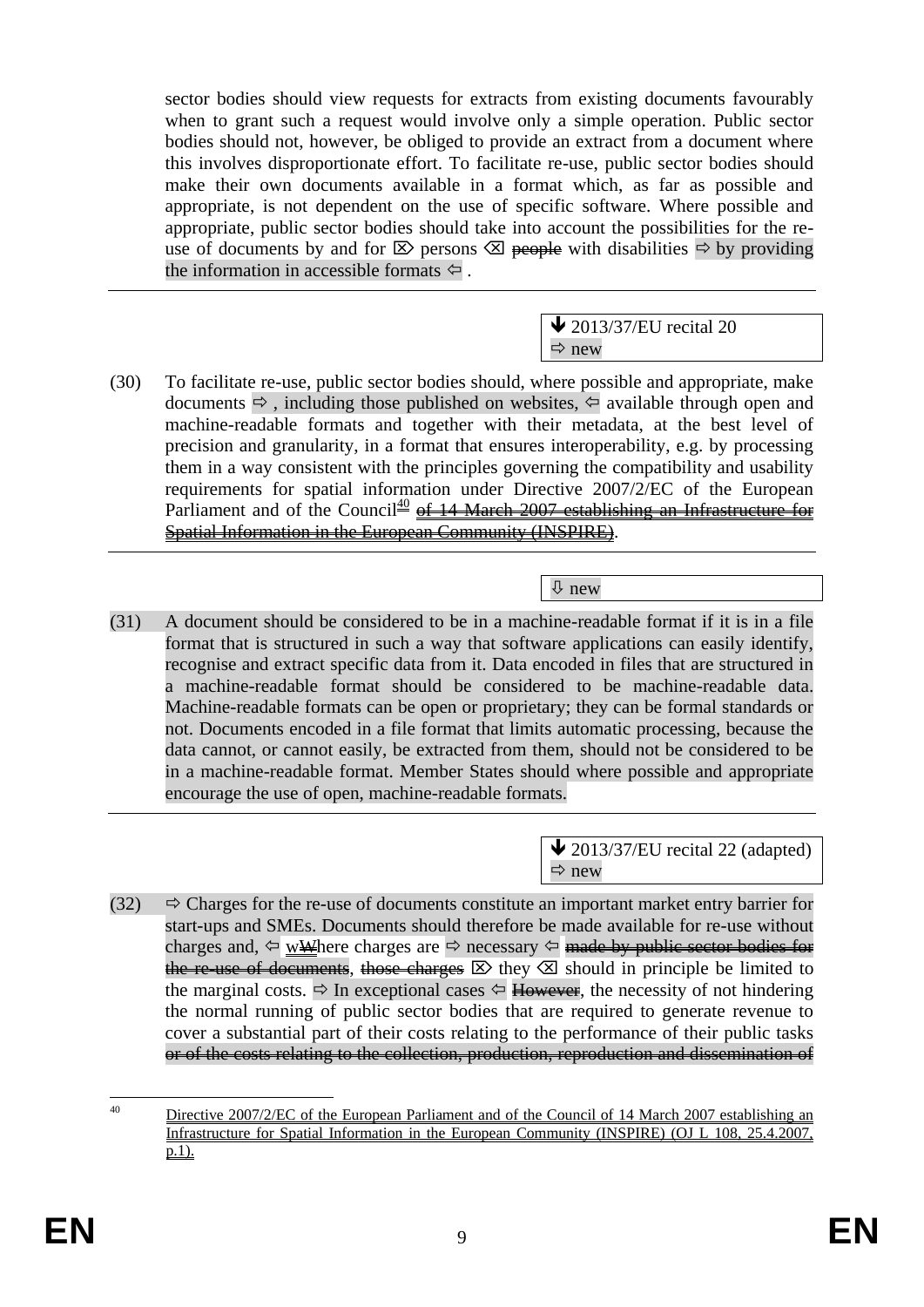certain documents made available for re-use should be taken into consideration.  $\Rightarrow$  The role of public undertakings in a competitive economic environment should also be acknowledged.  $\Leftarrow$  In such cases, public sector bodies  $\Rightarrow$  and public undertakings  $\Leftrightarrow$ should  $\boxtimes$  therefore  $\boxtimes$  be able to charge above marginal costs. Those charges should be set according to objective, transparent and verifiable criteria and the total income from supplying and allowing re-use of documents should not exceed the cost of collection, production, reproduction and dissemination, together with a reasonable return on investment.  $\Rightarrow$  Where applicable, the costs of anonymisation of personal data or of commercially sensitive information should also be included in the eligible cost.  $\Leftarrow$  The requirement to generate revenue to cover a substantial part of the public sector bodies' costs relating to the performance of their public tasks or  $\Rightarrow$  the scope of the services of general interest entrusted with public undertakings  $\Leftarrow$  of the costs relating to the collection, production, reproduction and dissemination of certain documents, does not have to be a legal requirement and may stem, for example, from administrative practices in Member States. Such a requirement should be regularly reviewed by the Member States.

> $\bigvee$  2013/37/EU recital 23  $\Rightarrow$  new

(33) Libraries, museums and archives should also be able to charge above marginal costs in order not to hinder their normal running. In the case of such public sector bodies the total income from supplying and allowing re-use of documents over the appropriate accounting period should not exceed the cost of collection, production, reproduction, dissemination, preservation and rights clearance, together with a reasonable return on investment.  $\Rightarrow$  Where applicable, the costs of anonymisation of personal data or of commercially sensitive information should also be included in the eligible cost.  $\Leftarrow$  For the purpose of libraries, museums and archives and bearing in mind their particularities, the prices charged by the private sector for the re-use of identical or similar documents could be considered when calculating a reasonable return on investment.

 $\bigvee$  2013/37/EU recital 24

(34) The upper limits for charges set in this Directive are without prejudice to the right of Member States to apply lower charges or no charges at all.

 $\blacktriangleright$  2013/37/EU recital 25

(35) Member States should lay down the criteria for charging above marginal costs. In this respect, Member States, for example, may lay down such criteria in national rules or may designate the appropriate body or appropriate bodies, other than the public sector body itself, competent to lay down such criteria. That body should be organised in accordance with the constitutional and legal systems of the Member States. It could be an existing body with budgetary executive powers and under political responsibility.

# $\bigvee$  2003/98/EC recital 14 (adapted)

Where charges are made, the total income should not exceed the total costs of collecting, producing, reproducing and disseminating documents, together with a reasonable return on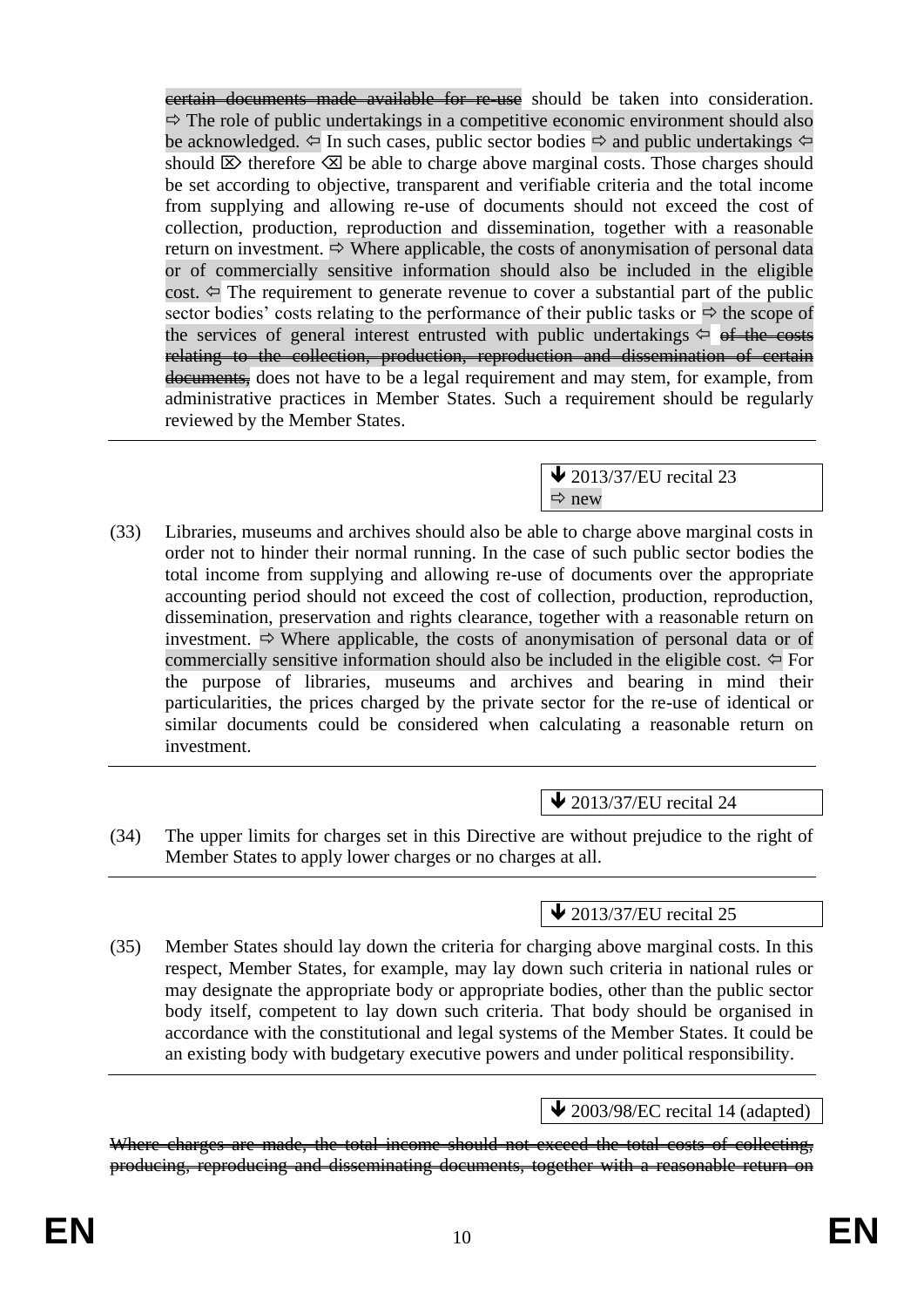investment, having due regard to the self-financing requirements of the public sector body concerned, where applicable. Production includes creation and collation, and dissemination may also include user support. Recovery of costs, together with a reasonable return on investment, consistent with applicable accounting principles and the relevant cost calculation method of the public sector body concerned, constitutes an upper limit to the charges, as any excessive prices should be precluded. The upper limit for charges set in this Directive is without prejudice to the right of Member States or public sector bodies to apply lower charges or no charges at all, and Member States should encourage public sector bodies to make documents available at charges that do not exceed the marginal costs for reproducing and disseminating the documents.

#### $\bigvee$  2003/98/EC recital 15 (adapted)  $\Rightarrow$  new

(36) Ensuring that the conditions for re-use of public sector documents are clear and publicly available is a pre-condition for the development of a Community-wide  $\boxtimes$  Union-wide  $\boxtimes$  information market. Therefore all applicable conditions for the reuse of the documents should be made clear to the potential re-users. Member States should encourage the creation of indices accessible on line, where appropriate, of available documents so as to promote and facilitate requests for re-use. Applicants for re-use of documents  $\Rightarrow$  held by entities other than public undertakings, educational establishments, research performing organisations and research funding organisations  $\Leftarrow$  should be informed of available means of redress relating to decisions or practices affecting them. This will be particularly important for SMEs which may not be familiar with interactions with public sector bodies from other Member States and corresponding means of redress.

# $\bigvee$  2013/37/EU recital 28

(37) The means of redress should include the possibility of review by an impartial review body. That body could be an already existing national authority, such as the national competition authority, the national access to documents authority or a national judicial authority. That body should be organised in accordance with the constitutional and legal systems of Member States and should not prejudge any means of redress otherwise available to applicants for re-use. It should however be distinct from the Member State mechanism laying down the criteria for charging above marginal costs. The means of redress should include the possibility of review of negative decisions but also of decisions which, although permitting re-use, could still affect applicants on other grounds, notably by the charging rules applied. The review process should be swift, in accordance with the needs of a rapidly changing market.

# $\bigvee$  2003/98/EC recital 16

(38) Making public all generally available documents held by the public sector concerning not only the political process but also the legal and administrative process — is a fundamental instrument for extending the right to knowledge, which is a basic principle of democracy. This objective is applicable to institutions at every level, be it local, national or international.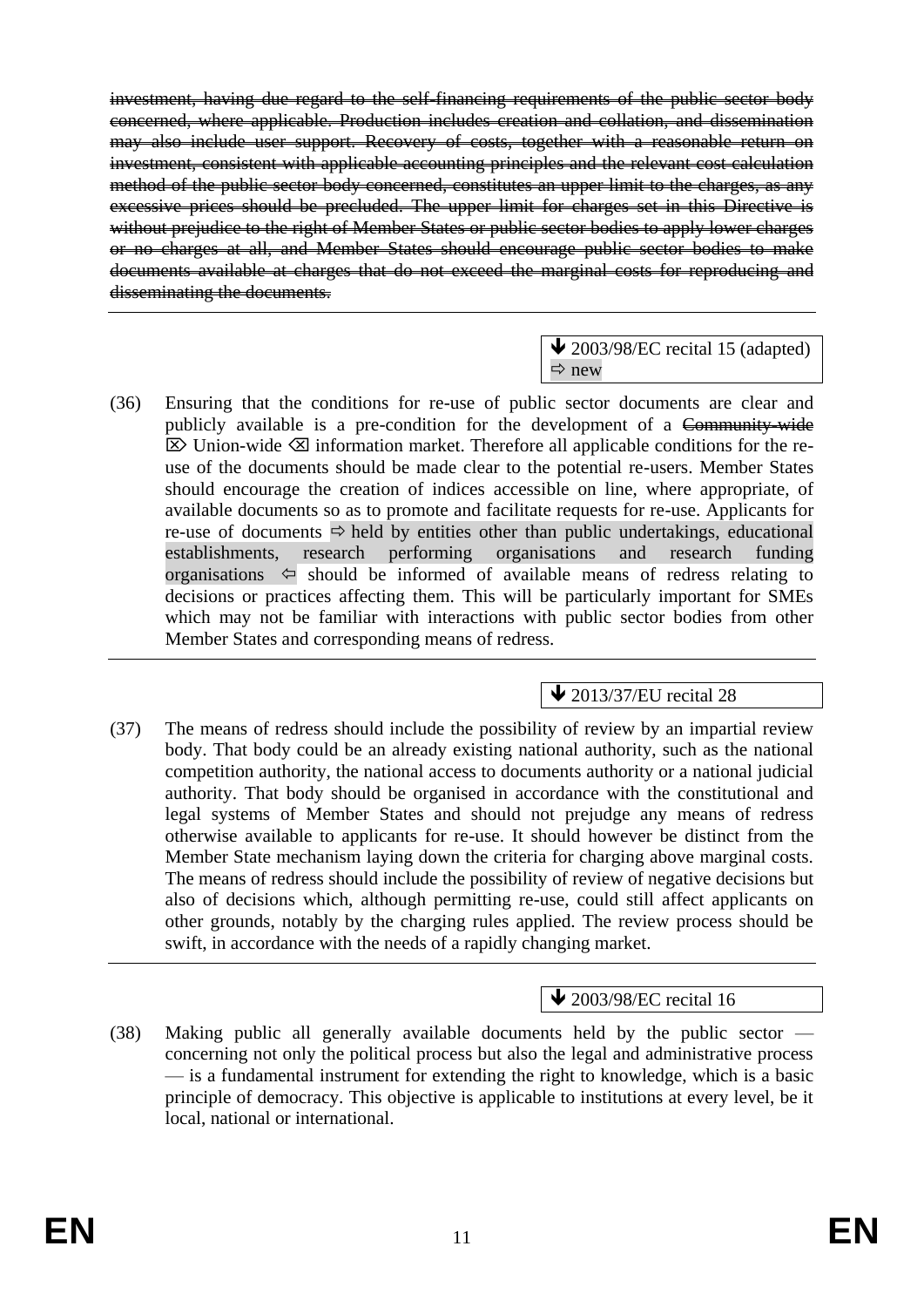$\triangle$  2003/98/EC recital 17

(39) In some cases the re-use of documents will take place without a licence being agreed. In other cases a licence will be issued imposing conditions on the re-use by the licensee dealing with issues such as liability, the proper use of documents, guaranteeing non-alteration and the acknowledgement of source. If public sector bodies license documents for re-use, the licence conditions should be fair and transparent. Standard licences that are available online may also play an important role in this respect. Therefore Member States should provide for the availability of standard licences.

# $\triangle$  2003/98/EC recital 18

(40) If the competent authority decides to no longer make available certain documents for re-use, or to cease updating these documents, it should make these decisions publicly known, at the earliest opportunity, via electronic means whenever possible.

# $\triangle$  2003/98/EC recital 19

(41) Conditions for re-use should be non-discriminatory for comparable categories of reuse. This should, for example, not prevent the exchange of information between public sector bodies free of charge for the exercise of public tasks, whilst other parties are charged for the re-use of the same documents. Neither should it prevent the adoption of a differentiated charging policy for commercial and non-commercial re-use.

# $\triangle$  2013/37/EU recital 26

(42) In relation to any re-use that is made of the document, public sector bodies may impose conditions, where appropriate through a licence, such as acknowledgment of source and acknowledgment of whether the document has been modified by the reuser in any way. Any licences for the re-use of public sector information should in any event place as few restrictions on re-use as possible, for example limiting them to an indication of source. Open licences available online, which grant wider re-use rights without technological, financial or geographical limitations and relying on open data formats, should play an important role in this respect. Therefore, Member States should encourage the use of open licences that should eventually become common practice across the Union.

# $\bigvee$  2003/98/EC recital 20

(43) Public sector bodies should respect competition rules when establishing the principles for re-use of documents avoiding as far as possible exclusive agreements between themselves and private partners. However, in order to provide a service of general economic interest, an exclusive right to re-use specific public sector documents may sometimes be necessary. This may be the case if no commercial publisher would publish the information without such an exclusive right.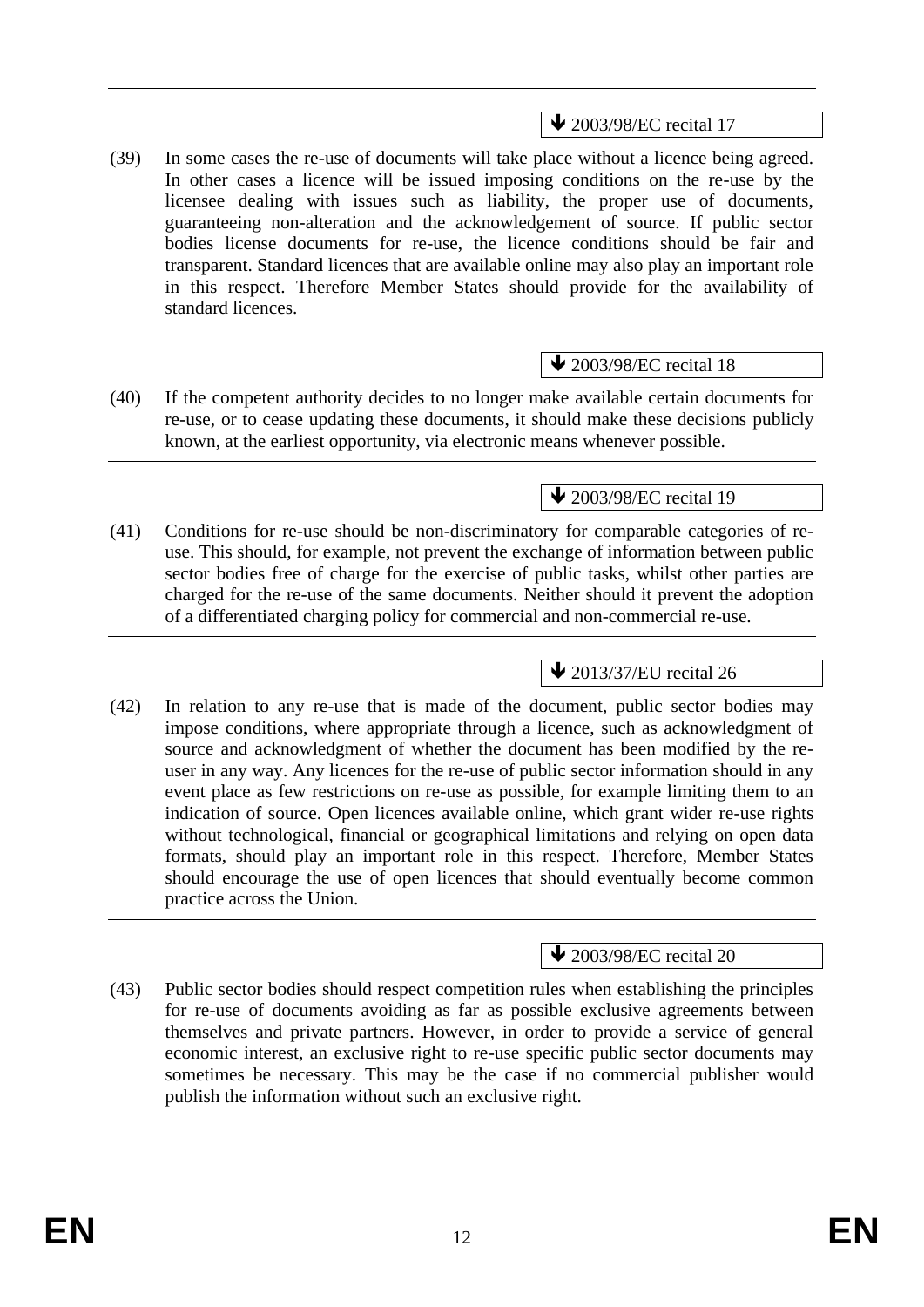$\bigvee$  2013/37/EU recital 31  $\Rightarrow$  new

- $(44)$   $\Rightarrow$  There are numerous cooperation arrangements between libraries, including university libraries, museums, archives and private partners which involve digitisation of cultural resources granting exclusive rights to private partners. Practice has shown that such public-private partnerships can facilitate worthwhile use of cultural collections and at the same time accelerate access to the cultural heritage for members of the public. It is therefore appropriate to take into account current divergences in the Member States with regard to digitisation of cultural resources, by a specific set of rules pertaining to agreements on digitisation of such resources.  $\Leftrightarrow$  Where an exclusive right relates to digitisation of cultural resources, a certain period of exclusivity might be necessary in order to give the private partner the possibility to recoup its investment. That period should, however, be limited in time and as short as possible, in order to respect the principle that public domain material should stay in the public domain once it is digitised. The period of an exclusive right to digitise cultural resources should in general not exceed 10 years. Any period of exclusivity longer than 10 years should be subject to review, taking into account technological, financial and administrative changes in the environment since the arrangement was entered into. In addition, any public private partnership for the digitisation of cultural resources should grant the partner cultural institution full rights with respect to the post-termination use of digitised cultural resources.
	- new
- (45) Arrangements between data holders and data re-users which do not expressly grant exclusive rights but which can reasonably be expected to restrict the availability of documents for re-use should be subject to additional public scrutiny and should therefore be published at least two months before coming into effect so as to give interested parties an opportunity to request the re-use of the documents covered by the agreement and prevent the risk of restricting the range of potential re-users. Such agreements should also be made public following their conclusion, in the final form agreed by the parties.
- (46) This Directive aims at minimising the risk of excessive first-mover advantage that could limit the number of potential re-users of the data. Where contractual arrangements may, in addition to the Member State's obligations under this Directive to grant documents, entail a transfer of Member State's resources within the meaning of Article 107(1) TFEU, this Directive should be without prejudice to the application of the State aid and other competition rules laid down in Articles 101 to 109 of the Treaty. It follows from the State aid rules laid down in Articles 107 to 109 of the Treaty that the State must verify *ex ante* whether State aid may be involved in the relevant contractual arrangement and ensure that they comply with State aid rules.

 $\triangle$  2003/98/EC recital 21 (adapted)  $\Rightarrow$  new

(47) This Directive  $\boxtimes$  is without prejudice and  $\boxtimes$  should be implemented and applied in full compliance with the principles  $\boxtimes$  Union law  $\boxtimes$  relating to the protection of personal datain accordance with Directive 95/46/EC of the European Parliament and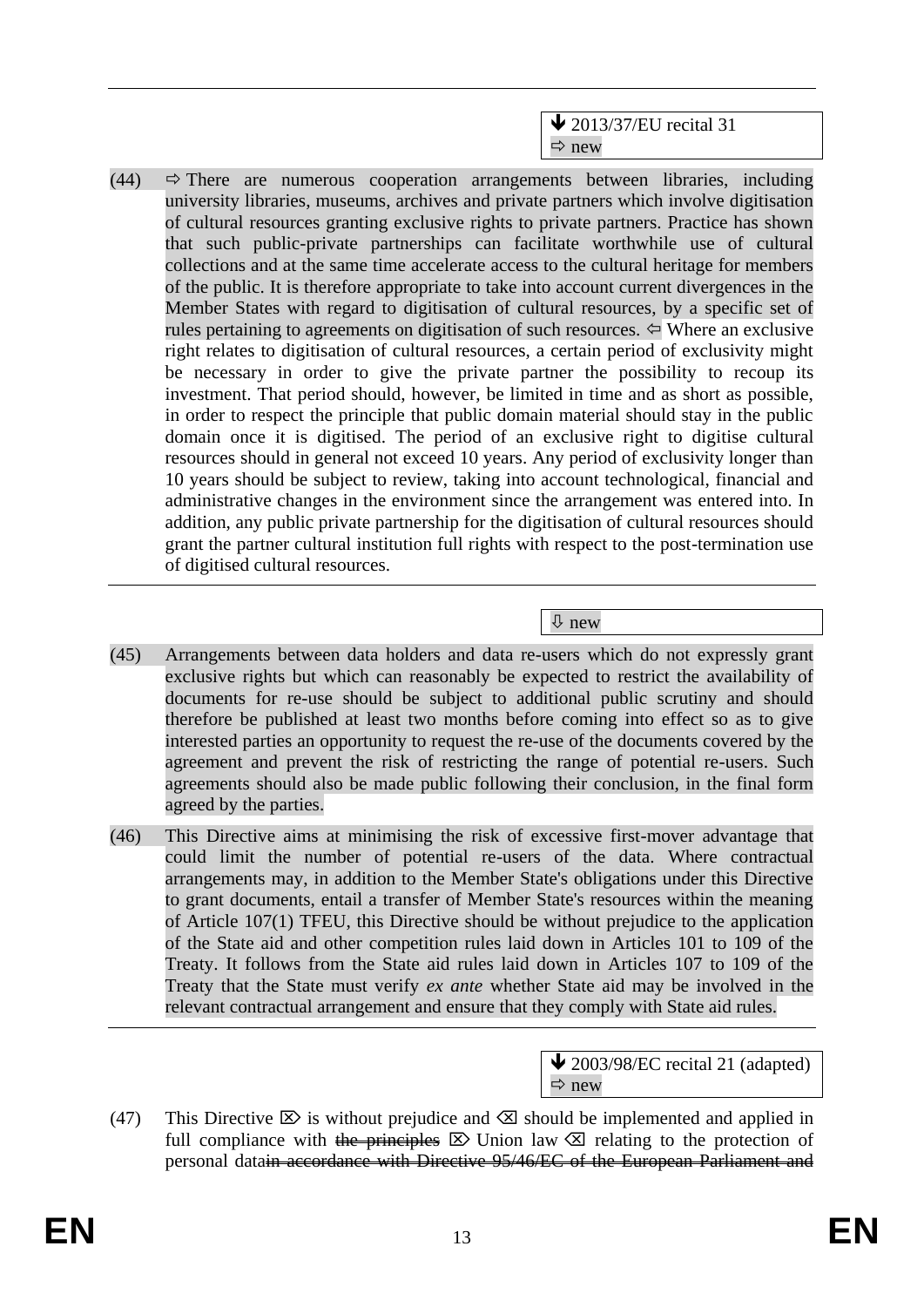of the Council of 24 October 1995 on the protection of individuals with regard to the processing of personal data and of the free movement of such data<sup>41</sup>  $\boxtimes$  including Regulation (EU) 2016/679 of the European Parliament and of the Council<sup>42</sup> and Directive 2002/58/EC of the European Parliament and of the Council<sup>43</sup>  $\otimes$ .  $\Rightarrow$  Anonymisation is a means to reconcile the interests in making public sector information as re-usable as possible with the obligations under data protection legislation, but comes at a cost. It is appropriate to consider this cost as one of the cost items to be considered as part of the marginal cost of dissemination as defined in Article 6 of this Directive.  $\Leftrightarrow$ 

**↓** 2003/98/EC recital 22

(48) The intellectual property rights of third parties are not affected by this Directive. For the avoidance of doubt, the term 'intellectual property rights' refers to copyright and related rights only (including *sui generis* forms of protection). This Directive does not apply to documents covered by industrial property rights, such as patents, registered designs and trademarks. The Directive does not affect the existence or ownership of intellectual property rights of public sector bodies, nor does it limit the exercise of these rights in any way beyond the boundaries set by this Directive. The obligations imposed by this Directive should apply only insofar as they are compatible with the provisions of international agreements on the protection of intellectual property rights, in particular the Berne Convention for the Protection of Literary and Artistic Works (the Berne Convention) and the Agreement on Trade-Related Aspects of Intellectual Property Rights (the TRIPS Agreement). Public sector bodies should, however, exercise their copyright in a way that facilitates re-use.

 $\bigvee$  2013/37/EU recital 9 (adapted)

(49) Taking into account Union law and the international obligations of Member States and of the Union, particularly under the Berne Convention for the Protection of Literary and Artistic Works and the  $\boxtimes$  TRIPS  $\boxtimes$  Agreement on Trade-Related Aspects of Intellectual Property Rights, documents for which third parties hold intellectual property rights should be excluded from the scope of  $\boxtimes$  this  $\boxtimes$  Directive 2003/98/EC. If a third party was the initial owner of the intellectual property rights for a document held by libraries, including university libraries, museums and archives and the term of protection of those rights has not expired, that document should, for the purpose of this Directive, be considered as a document for which third parties hold intellectual property rights.

 $\overline{A1}$ <sup>41</sup> **OJ L 281, 23.11.1995, p. 31.** 

<sup>42</sup> Regulation (EU) 2016/679 of the European Parliament and of the Council of 27 April 2016 on the protection of natural persons with regard to the processing of personal data and on the free movement of such data, and repealing Directive 95/46/EC (General Data Protection Regulation) […].

<sup>43</sup> Directive 2002/58/EC of the European Parliament and of the Council of 12 July 2002 concerning the processing of personal data and the protection of privacy in the electronic communications sector (Directive on privacy and electronic communications) (OJ L 201 , 31/07/2002 p. 37).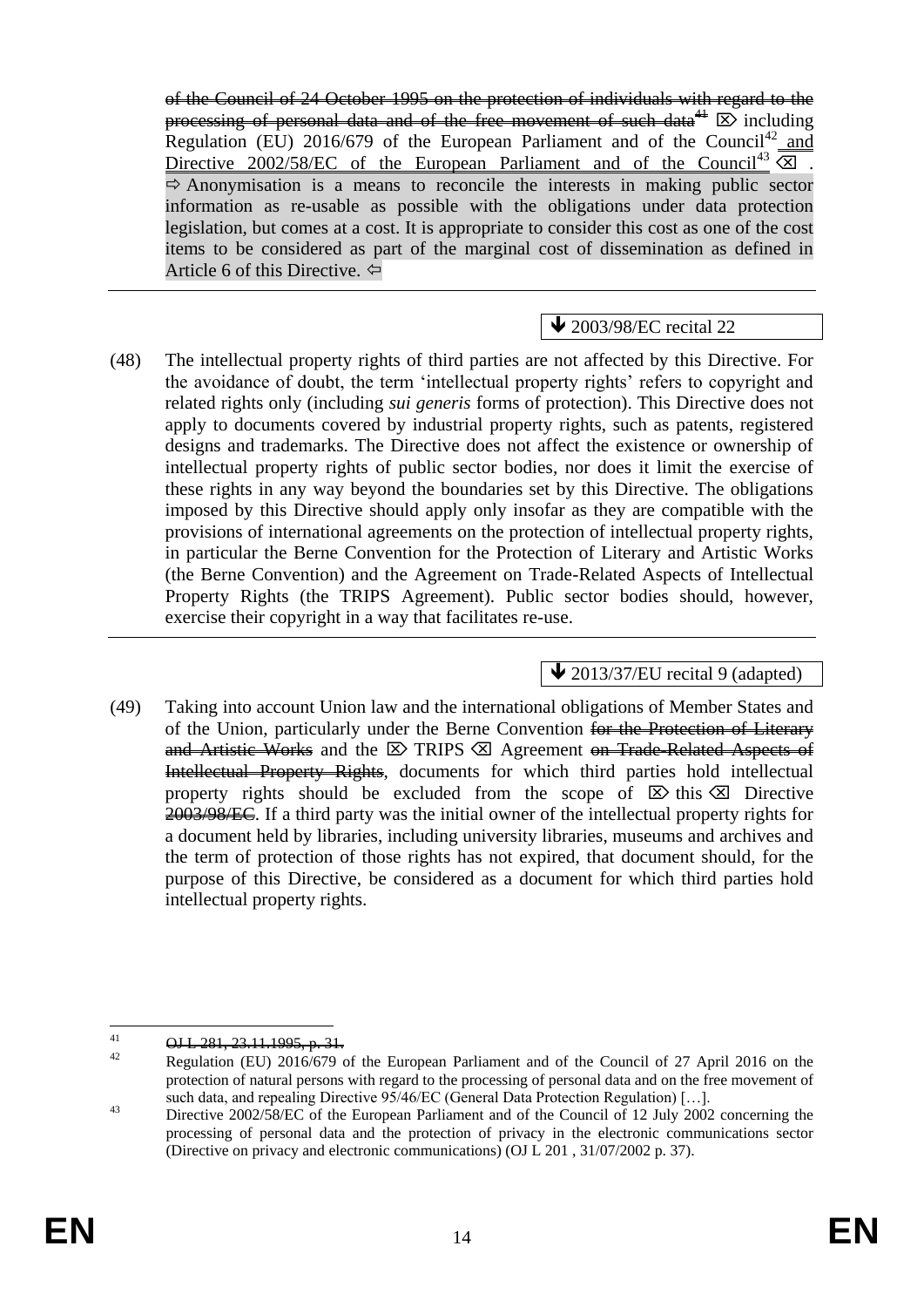2013/37/EU recital 12 (adapted)

(50)  $\boxtimes$  This  $\boxtimes$  Directive 2003/98/EC should be without prejudice to the rights, including economic and moral rights that employees of public sector bodies may enjoy under national rules.

# $\bigvee$  2013/37/EU recital 13

(51) Moreover, where any document is made available for re-use, the public sector body concerned should retain the right to exploit the document.

# $\bigvee$  2003/98/EC recital 23

(52) Tools that help potential re-users to find documents available for re-use and the conditions for re-use can facilitate considerably the cross-border use of public sector documents. Member States should therefore ensure that practical arrangements are in place that help re-users in their search for documents available for re-use. Assets lists, accessible preferably online, of main documents (documents that are extensively reused or that have the potential to be extensively re-used), and portal sites that are linked to decentralised assets lists are examples of such practical arrangements.

> $\triangle$  2003/98/EC recital 24  $\Rightarrow$  new

(53) This Directive is without prejudice to Directive 2001/29/EC of the European Parliament and of the Council  $\frac{f(22 \text{ May } 2001 \text{ on the harmonisation of certain aspects})}{22 \text{ May } 2001 \text{ on the harmonisation of certain aspects}}$ of copyright and related rights in the information society<sup>44</sup> and Directive 96/9/EC of the European Parliament and of the Council of 11 March 1996 on the legal protection  $\theta$  databases<sup>45</sup>. It spells out the conditions within which public sector bodies can exercise their intellectual property rights in the internal information market when allowing re-use of documents.  $\Rightarrow$  In particular, where public sector bodies are holders of the right provided for in Article 7(1) of Directive 96/9/EC, they should not exercise it in order to prevent or restrict the re-use of data contained in databases.  $\Leftrightarrow$ 

 $\triangle$  2013/37/EU recital 27 (adapted)

(54) The Commission has supported the development of an online  $\boxtimes$  Open Data Maturity Report  $\otimes$  Public Sector Information scoreboard with relevant performance indicators for the re-use of public sector information in all the Member States. A regular update of this  $\boxtimes$  report  $\boxtimes$  secreboard will contribute to the exchange of information between the Member States and the availability of information on policies and practices across the Union.

 $44$ Directive 2001/29/EC of the European Parliament and of the Council of 22 May 2001 harmonisation of certain aspects of copyright and related rights in the information society (OJ L 167, 22.6.2001, p. 10).

<sup>&</sup>lt;sup>45</sup> Directive 96/9/EC of the European Parliament and of the Council of 11 March 1996 on the legal protection of databases (OJ L 77, 27.3.1996, p. 20).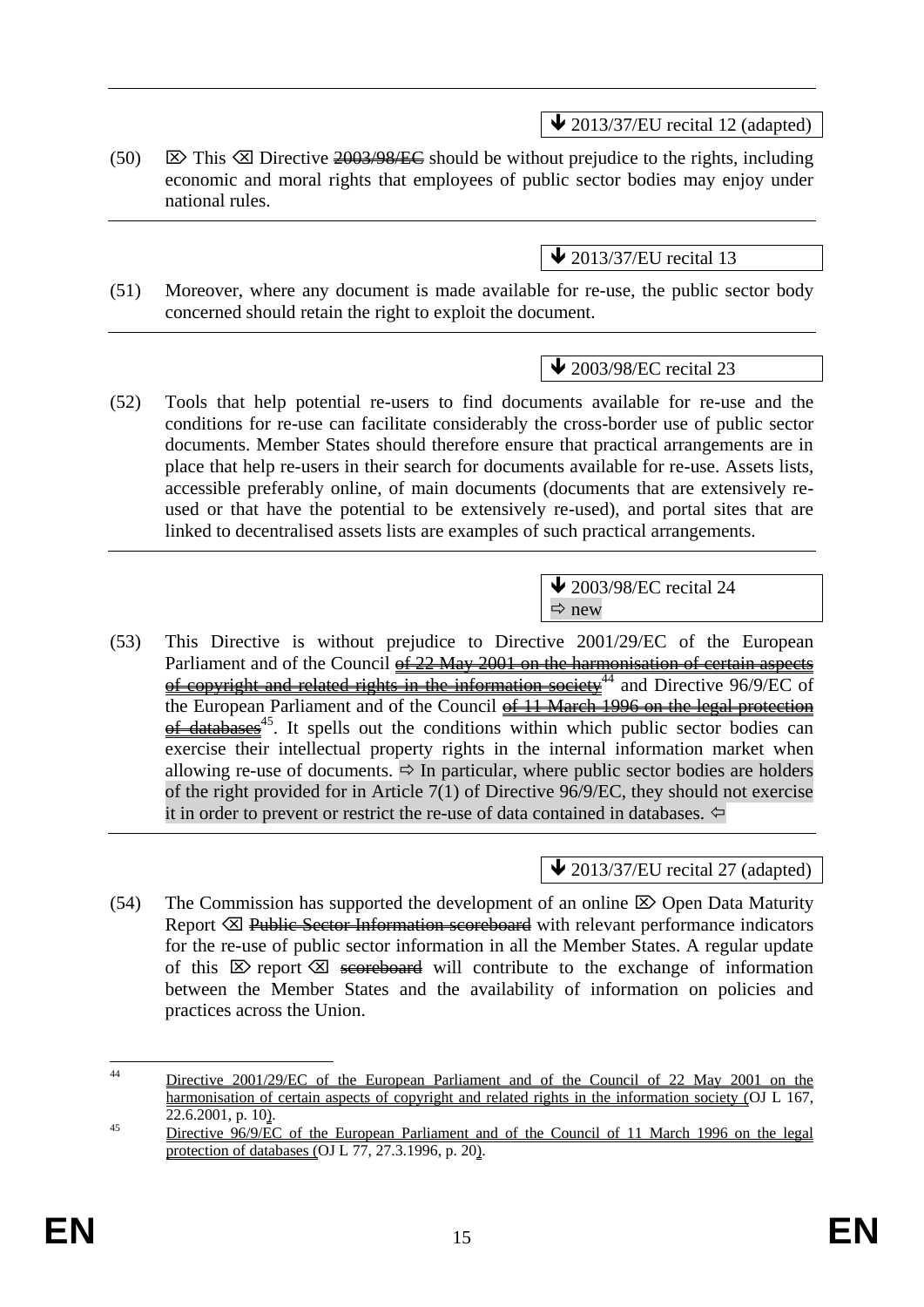$\bigvee$  2013/37/EU recital 35  $\Rightarrow$  new

- (55) It is necessary to ensure that the Member States  $\Rightarrow$  monitor  $\Leftarrow$  report to the Commission on the extent of the re-use of public sector information, the conditions under which it is made available and the redress practices.
	- $\blacktriangleright$  2013/37/EU recital 29  $\Rightarrow$  new
- (56) The Commission  $\Rightarrow$  may  $\Leftarrow$  should assist the Member States in implementing this Directive in a consistent way by issuing  $\Rightarrow$  and updating existing  $\Leftrightarrow$  guidelines, particularly on recommended standard licences, datasets and charging for the re-use of documents, after consulting interested parties.

 $\triangle$  2013/37/EU recital 15  $\Rightarrow$  new

new

- (57) One of the principal aims of the establishment of the internal market is the creation of conditions conducive to the development of Union-wide services. Libraries, museums and archives hold a significant amount of valuable public sector information resources, in particular since digitisation projects have multiplied the amount of digital public domain material. These cultural heritage collections and related metadata are a potential base for digital content products and services and have a huge potential for innovative re-use in sectors such as learning and tourism.  $\Rightarrow$  Other types of cultural establishments (such as orchestras, operas, ballets and theatres), including the archives that are part of those establishments, should remain outside the scope because of their 'performing arts' specificity and the fact that almost all of their material is subject to third-party intellectual property rights and would therefore remain outside the scope of that Directive.  $\Leftrightarrow$  Wider possibilities for re-using public cultural material should, inter alia, allow Union companies to exploit its potential and contribute to economic growth and job creation.
- (58) In order to set in place conditions supporting the re-use of documents which is associated with important socio-economic benefits having a particular high value for economy and society, the power to adopt acts in accordance with Article 290 of the Treaty on the Functioning of the European Union should be delegated to the Commission in respect of the adoption of a list of high-value datasets among the documents to which this Directive applies, along with the modalities of their publication and re-use. It is of particular importance that the Commission carry out appropriate consultations during its preparatory work, including at expert level, and that those consultations be conducted in accordance with the principles laid down in the Interinstitutional Agreement of 13 April 2016 on Better Law-Making. In particular, to ensure equal participation in the preparation of delegated acts, the European Parliament and the Council receive all documents at the same time as Member States' experts, and their experts systematically have access to meetings of Commission expert groups dealing with the preparation of delegated acts.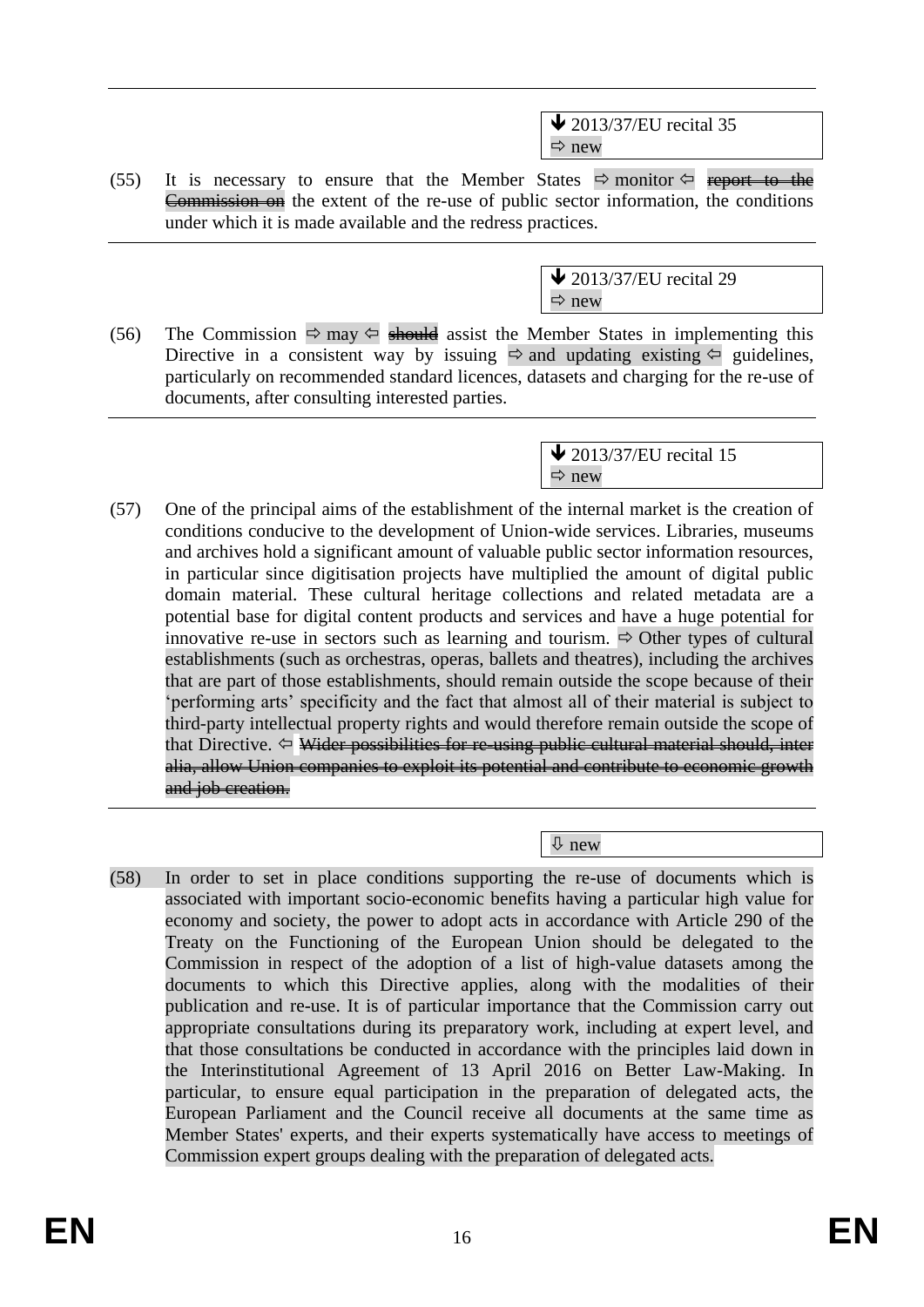- (59) An EU-wide list of datasets with a particular potential to generate socio-economic benefits together with harmonised re-use conditions constitutes an important enabler of cross-border data applications and services. In the process leading to the establishment of the list, the Commission should carry out appropriate consultations, including at expert level. The list should take into account sectoral legislation that already regulates the publication of datasets, as well as the categories indicated in the Technical Annex of the G8 Open Data Charter and in the Commission's Notice 2014 /C 240/01.
- (60) In view of ensuring their maximum impact and to facilitate re-use, the high-value datasets should be made available for re-use with minimal legal restrictions and at no cost. They should also be published via Application Programming Interfaces, whenever the dataset in question contains dynamic data.

## $\triangle$  2003/98/EC recital 25 (adapted)

Since the objectives of the proposed action, namely to facilitate the creation of Communitywide information products and services based on public sector documents, to enhance an effective cross-border use of public sector documents by private companies for added-value information products and services and to limit distortions of competition on the Community market, cannot be sufficiently achieved by the Member States and can therefore, in view of the intrinsic Community scope and impact of the said action, be better achieved at Community level, the Community may adopt measures, in accordance with the principle of subsidiarity as set out in Article 5 of the Treaty. In accordance with the principle of proportionality, as set out in that Article, this Directive does not go beyond what is necessary in order to achieve those objectives. This Directive should achieve minimum harmonisation, thereby avoiding further disparities between the Member States in dealing with the re-use of public sector documents.

#### $\triangle$  2013/37/EU recital 33 (adapted)

(61) Since the objectives of this Directive, namely to facilitate the creation of Union-wide information products and services based on public sector documents, to ensure the effective cross-border use of public sector documents on the one hand by private companies, particularly by small and medium-sized enterprises, for added-value information products and services, and on the other hand by citizens to facilitate the free circulation of information and communication, cannot be sufficiently achieved by  $\boxtimes$  the  $\boxtimes$  Member States and  $\boxtimes$  but  $\boxtimes$  can  $\boxtimes$  rather  $\boxtimes$  therefore, by reasons of the pan-European scope of the proposed action, be better achieved at Union level, the Union may adopt measures, in accordance with the principle of subsidiarity as set out in Article 5 of the Treaty on European Union. In accordance with the principles of proportionality<sub> $\overline{x}$ </sub> as set out in that Article, this Directive does not go beyond what is necessary in order to achieve those objectives.

> ↓ 2013/37/EU recital 34 (adapted)  $\Rightarrow$  new

(62) This Directive respects the fundamental rights and observes the principles recognised in particular by the Charter of Fundamental Rights of the European Union, including  $\Rightarrow$  the right to privacy (Article 7),  $\Leftarrow$  the protection of personal data (Article 8), and the right to property (Article 17)  $\Rightarrow$  and the integration of persons with disabilities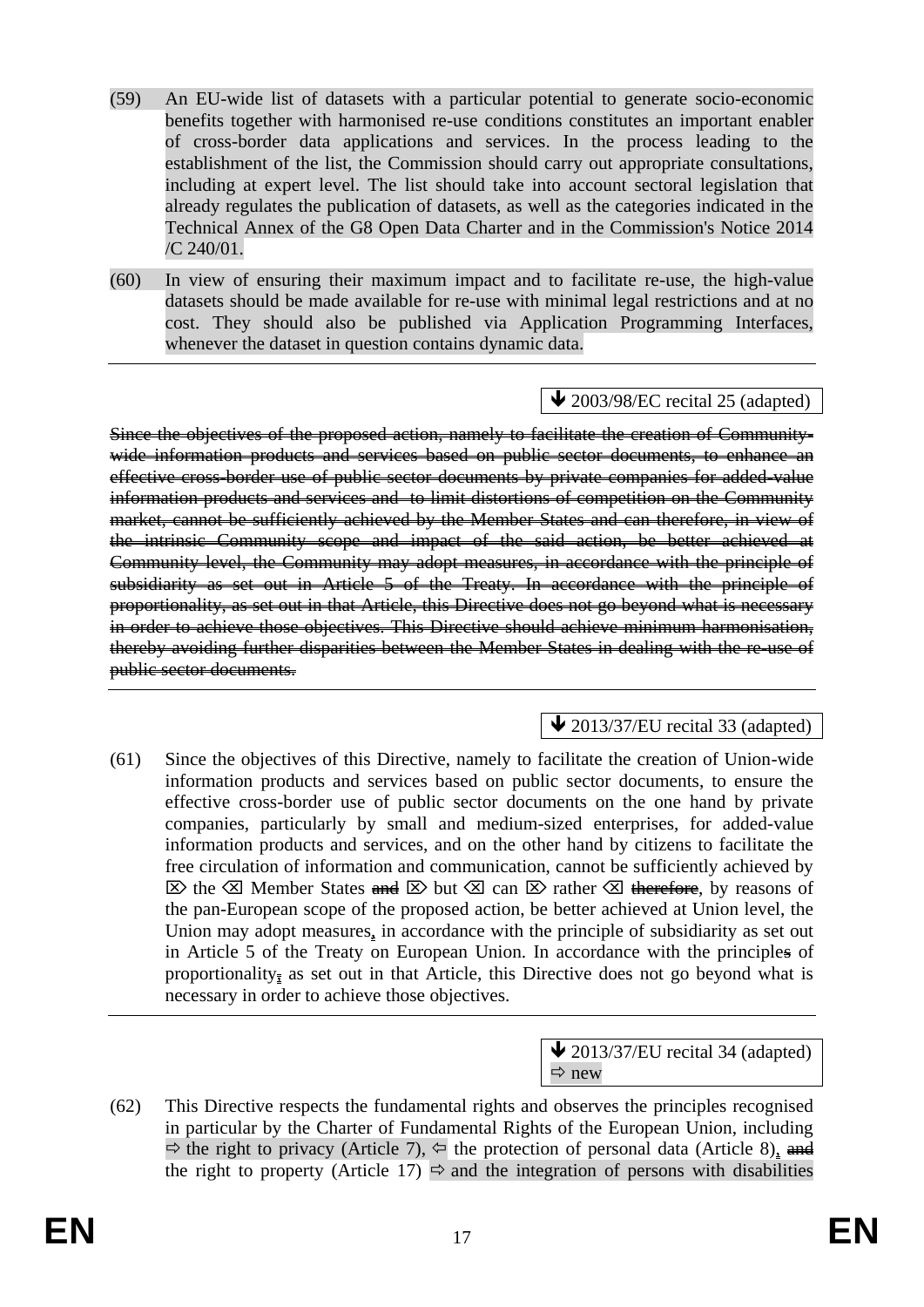(Article 26)  $\Leftrightarrow$  . Nothing in this Directive should be interpreted or implemented in a manner that is inconsistent with the European Convention for the Protection of Human Rights and Fundamental Freedoms.

new

- (63) The Commission should carry out an evaluation of this Directive. Pursuant to paragraph 22 of the Interinstitutional Agreement between the European Parliament, the Council of the European Union and the European Commission on Better Law-Making of 13 April  $2016^{46}$ , that evaluation should be based on the five criteria of efficiency, effectiveness, relevance, coherence and EU value added and should provide the basis for impact assessments of possible further measures.
- (64) The obligation to transpose this Directive into national law should be confined to those provisions which represent a substantive amendment as compared to the earlier Directives. The obligation to transpose the provisions which are unchanged arises under the earlier Directives.
- (65) This Directive should be without prejudice to the obligations of the Member States relating to the time-limit for the transposition into national law of the Directives set out in Annex I, Part B,

 $\blacktriangleright$  2003/98/EC

HAVE ADOPTED THIS DIRECTIVE:

# **CHAPTER I**

# **GENERAL PROVISIONS**

#### *Article 1*

#### **Subject matter and scope**

1. This Directive establishes a minimum set of rules governing the re-use and the practical means of facilitating re-use of:

(a) existing documents held by public sector bodies of the Member States;

new

(b) existing documents held by public undertakings active in the areas defined in Directive  $2014/25/EU$  of the European Parliament and of the Council<sup>47</sup> and by public undertakings acting as public service operators pursuant to Article 2 of Regulation (EC) No 1370/2007 of the European Parliament and of the Council<sup>48</sup>, public undertakings acting as air carriers

<u>.</u>

 $^{46}$  OJ L123, 12.5. 2016, p1.

Directive 2014/25/EU of the European Parliament and of the Council of 26 February 2014 on procurement by entities operating in the water, energy, transport and postal services sectors and repealing Directive 2004/17/EC (OJ L 94, 28.3.2014, p. 243).

<sup>48</sup> Regulation (EC) No. 1370/2007 of the European Parliament and of the Council of 23 October 2007 on public passenger transport services by rail and by road and repealing Council Regulations (EEC) Nos 1191/69 and 1107/70.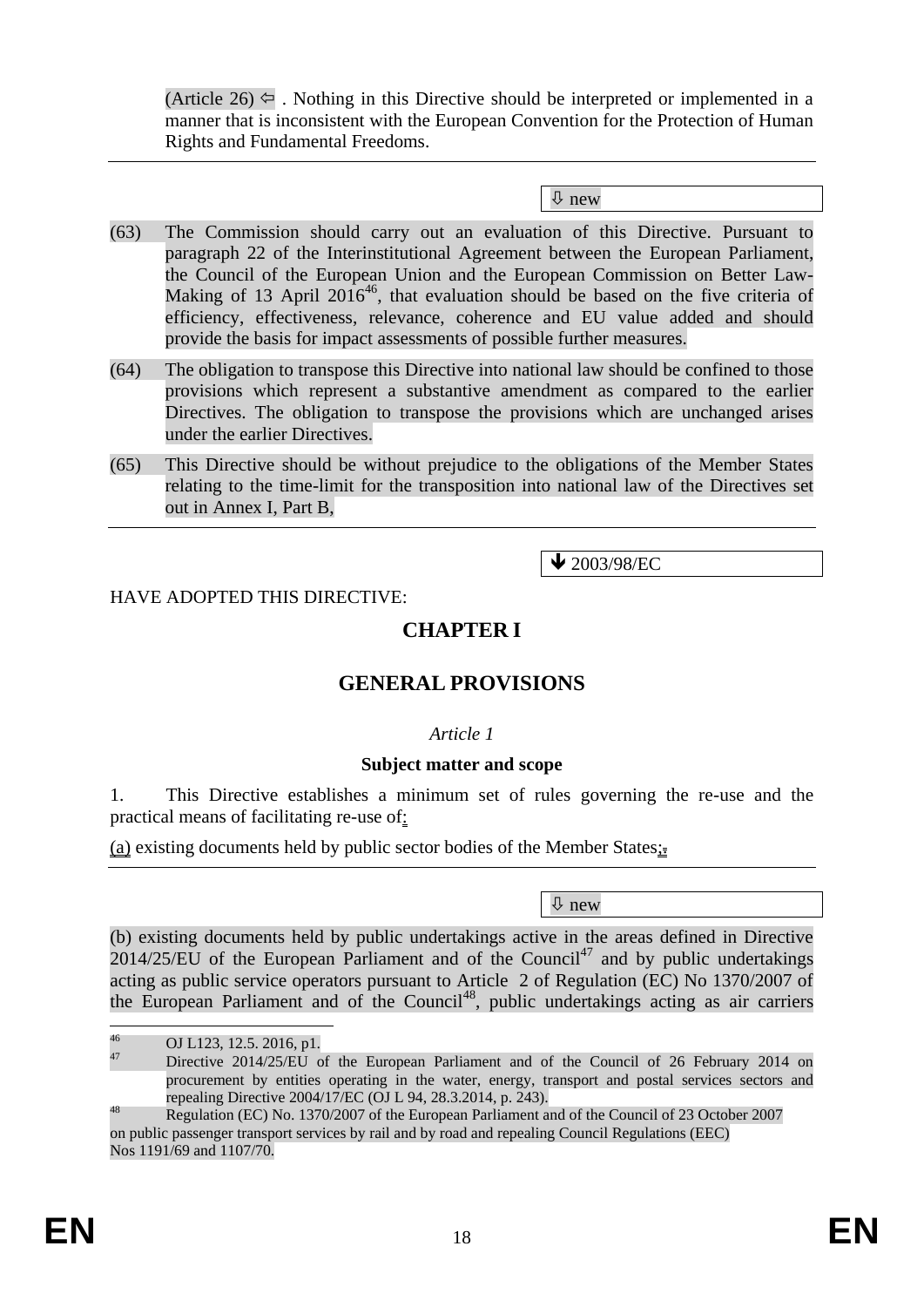1

fulfilling public service obligations pursuant to Article 16 of Regulation (EC) No 1008/2008 of the European Parliament and of the Council<sup>49</sup>, and public undertakings acting as Community shipowners fulfilling public service obligations pursuant to Article 4 of Council Regulation (EEC) No  $3577/92^{50}$ .

(c) research data, pursuant to conditions set out in Article 10(1) and (2).

2. This Directive shall not apply to:

#### (a) documents the supply of which is an activity falling outside the scope of the public task of the public sector bodies concerned as defined by law or by other binding rules in the Member State, or in the absence of such rules, as defined in line with common administrative practice in the Member State in question, provided that the scope of

# the public tasks is transparent and subject to review;

(b) documents held by public undertakings, produced outside the scope of the provision of services in the general interest as defined by law or other binding rules in the Member State;

 $\bigvee$  2003/98/EC

 $\triangle$  2013/37/EU Art. 1(1)(a)(ii)

 $(c<sub>b</sub>)$  documents for which third parties hold intellectual property rights;

(adapted)  $(d\acute{e})$  documents which are excluded from access by virtue of the access regimes in the Member States, including on the grounds of:

- the protection of national security ( $\overline{t}$ .  $\overline{\infty}$  that is to say,  $\overline{\infty}$  State security), defence, or public security,
- statistical confidentiality,
- commercial confidentiality ( $\overline{e}$ ,  $\overline{\mathbb{E}}$ ) including  $\overline{\mathbb{E}}$  business, professional or company secrets);

 $\bigvee$  2003/98/EC

 $\blacktriangleright$  2013/37/EU Art. 1(1)(a)(i)

new

<sup>&</sup>lt;sup>49</sup> Regulation (EC) No 1008/2008 of the European Parliament and of the Council of 24 September 2008 on common rules for the operation of air services in the Community (Recast) (Text with EEA relevance) (OJ L 293, 31.10.2008, p. 3–20).

<sup>&</sup>lt;sup>50</sup> Council Regulation (EEC) No 3577/92 of 7 December 1992 applying the principle of freedom to provide services to maritime transport within Member States (maritime cabotage) (OJ L 364, 12.12.1992, p. 7–10).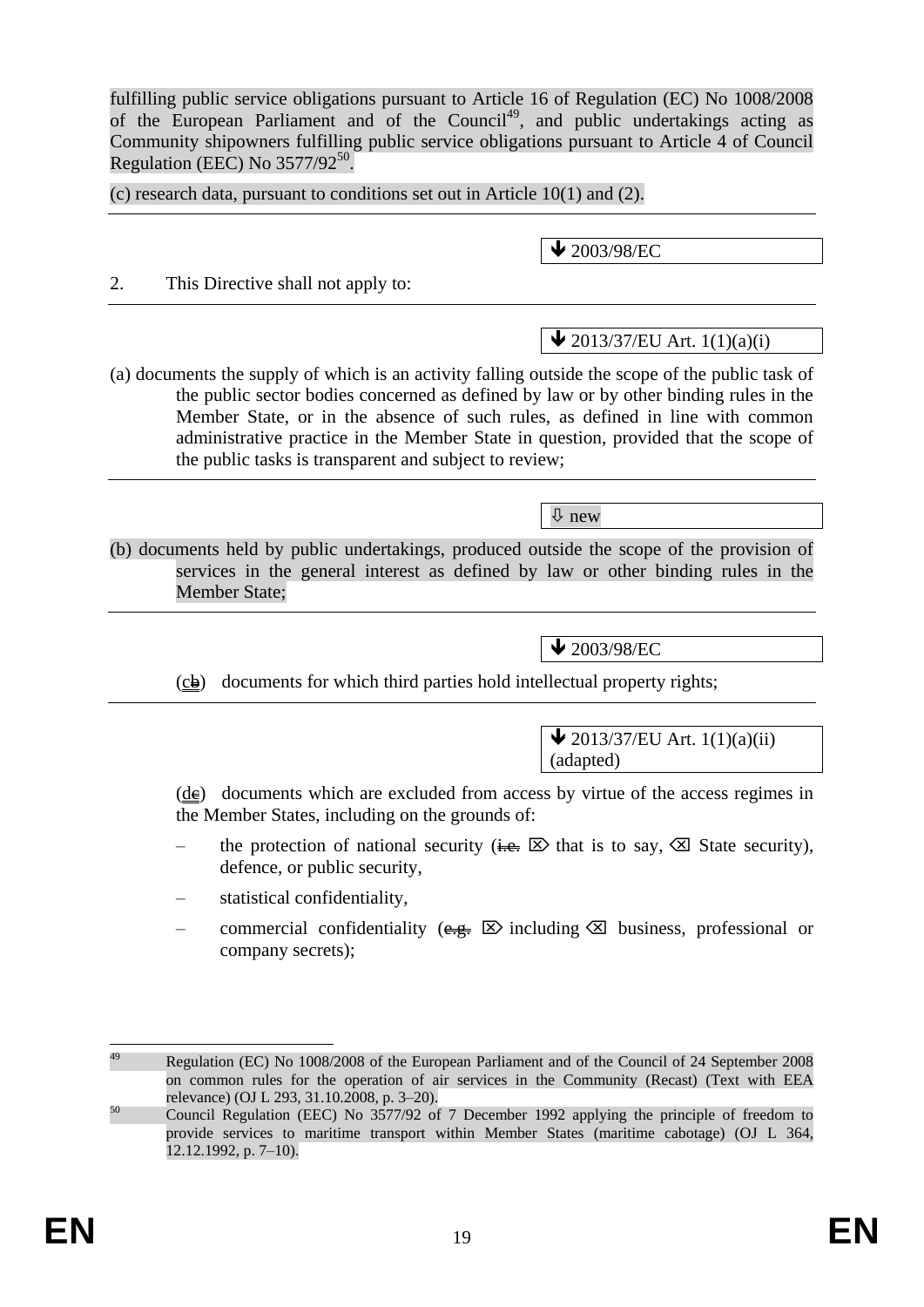$\bigvee$  2013/37/EU Art. 1(1)(a)(iii)

 $(ee<sub>et</sub>)$  documents access to which is restricted by virtue of the access regimes in the Member States, including cases whereby citizens or companies have to prove a particular interest to obtain access to documents;

 $(f<sub>eth</sub>)$  parts of documents containing only logos, crests and insignia;

 $(g_{\epsilon})$  documents access to which is excluded or restricted by virtue of the access regimes on the grounds of protection of personal data, and parts of documents accessible by virtue of those regimes which contain personal data the re-use of which has been defined by law as being incompatible with the law concerning the protection of individuals with regard to the processing of personal data;

## $\bigvee$  2003/98/EC

(hd) documents held by public service broadcasters and their subsidiaries, and by other bodies or their subsidiaries for the fulfilment of a public service broadcasting remit;

> $\bigvee$  2013/37/EU Art. 1(1)(a)(y)  $\Rightarrow$  new

(if) documents held by cultural establishments other than libraries,  $\Rightarrow$  university libraries,  $\Leftrightarrow$  museums and archives;

> $\bigvee$  2013/37/EU Art. 1(1)(a)(iv)  $\Rightarrow$  new

(ie) documents held by educational and research establishments  $\Rightarrow$  of secondary level and below  $\Leftrightarrow$  , including organisations established for the transfer of research results, schools and universities, except university libraries and  $\Rightarrow$ , in case of all other educational establishments, documents other than those referred to in Article  $1(1)(c)$ ;  $\Leftrightarrow$ 

 $\sqrt{\frac{1}{2}}$  new

 $(k)$  documents other than those referred to in Article 1(1)(c) held by research performing organisations and research funding organisations, including organisations established for the transfer of research results.

# $\blacktriangleright$  2013/37/EU Art. 1(1)(b)

3. This Directive builds on and is without prejudice to access regimes in the Member States.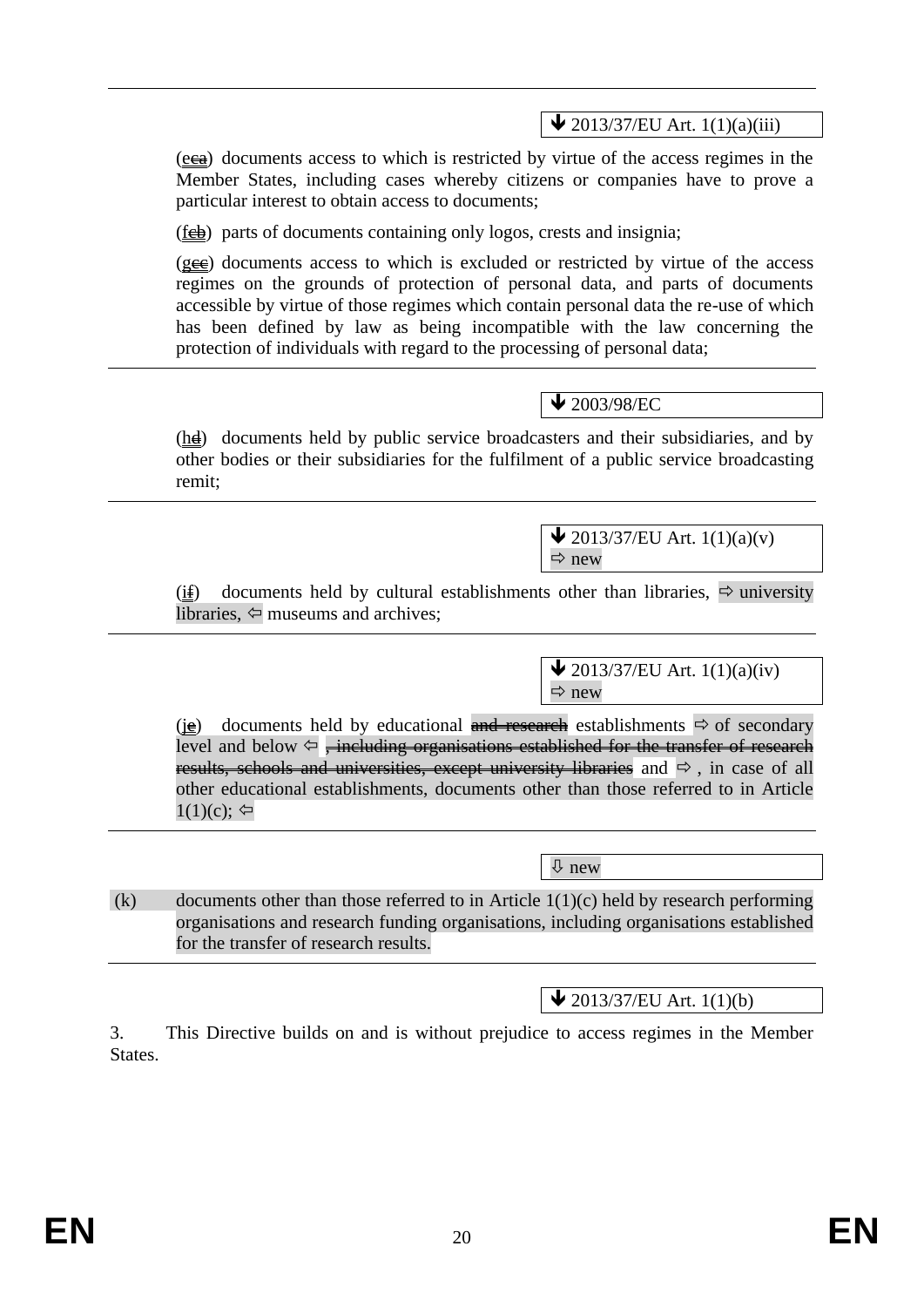4. This Directive leaves intact and in no way affects the level of protection of individuals with regard to the processing of personal data under the provisions of  $\rightarrow$  Union  $\leftarrow$  and national law, and in particular does not alter the obligations and rights set out in Directive 95/46/EC.

45. The obligations imposed by this Directive shall apply only insofar as they are compatible with the provisions of international agreements on the protection of intellectual property rights, in particular the Berne Convention and the TRIPS Agreement.

new

5. The right for the maker of a database provided for in Article 7(1) of Directive 96/9/EC shall not be exercised by public sector bodies in order to prevent or restrict the re-use of documents pursuant to this Directive.

6. This Directive governs the re-use of existing documents held by public sector bodies of the Member States, including documents to which Directive 2007/2/EC of the European Parliament and of the Council<sup>51</sup> applies.

2003/98/EC

## *Article 2*

# **Definitions**

For the purpose of this Directive the following definitions shall apply:

1. 'public sector body' means the State, regional or local authorities, bodies governed by public law and associations formed by one or several such authorities or one or several such bodies governed by public law;

2. 'body governed by public law' means any body:

(a) established for the specific purpose of meeting needs in the general interest, not having an industrial or commercial character; and

(b) having legal personality; and

(c) financed, for the most part by the State, or regional or local authorities, or other bodies governed by public law; or subject to management supervision by those bodies; or having an administrative, managerial or supervisory board, more than half of whose members are appointed by the State, regional or local authorities or by other bodies governed by public law;

51 Directive 2007/2/EC of the European Parliament and of the Council of 14 March 2007 establishing an Infrastructure for Spatial Information in the European Community (INSPIRE) (OJ L 108, 25.4.2007, p. 1).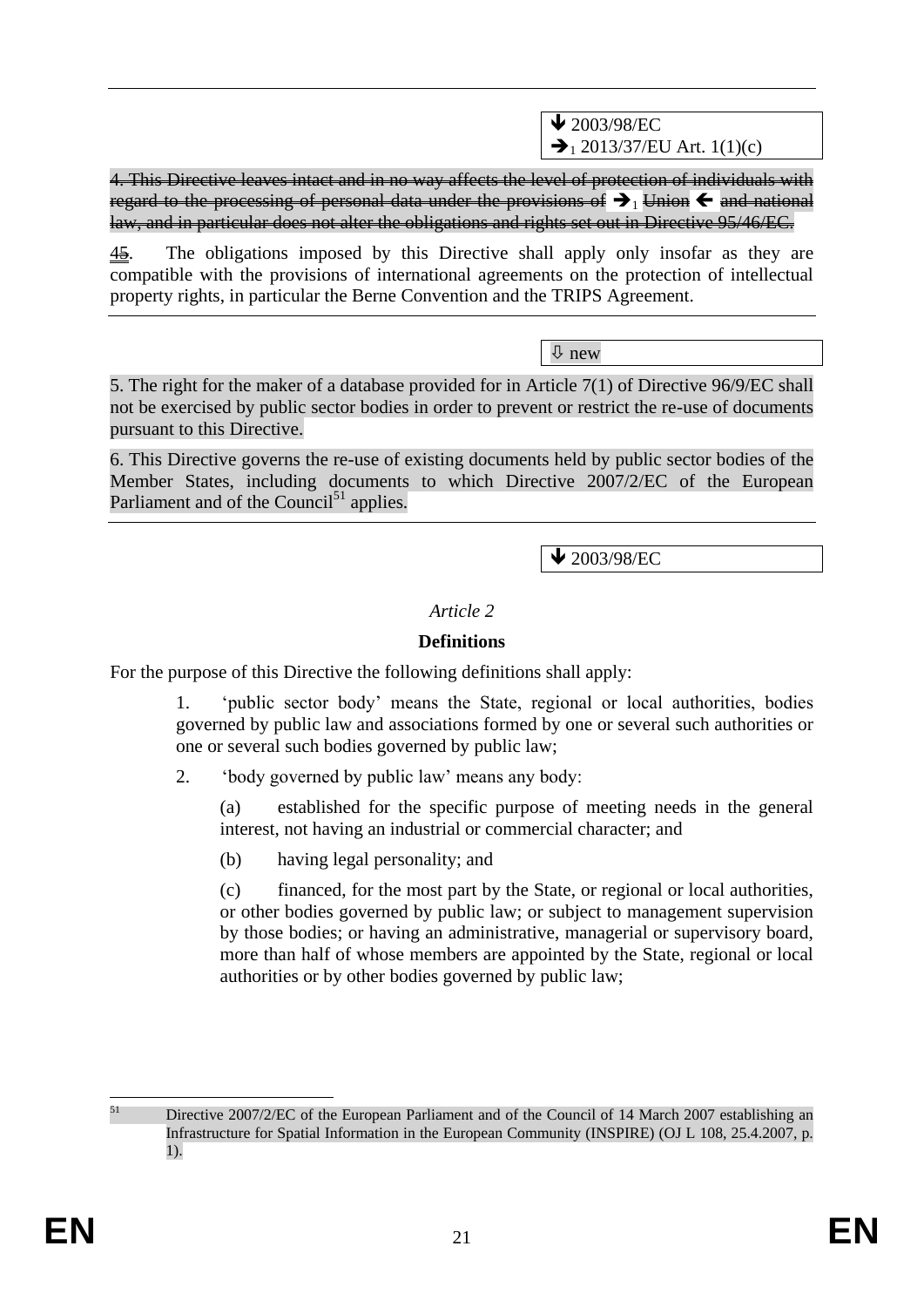$\overline{\Psi}$  new

3. 'public undertaking' means any undertaking over which the public sector bodies may exercise directly or indirectly a dominant influence by virtue of their ownership of it, their financial participation therein, or the rules which govern it;

## $\bigvee$  2013/37/EU Art. 1(2)

49. 'university' means any public sector body that provides post-secondary-school higher education leading to academic degrees;

 $\bigvee$  2003/98/EC

53. 'document' means:

(a) any content whatever its medium (written on paper or stored in electronic form or as a sound, visual or audiovisual recording);

(b) any part of such content;

 $\sqrt{2}$  new

6. 'dynamic data' means documents in an electronic form, subject to frequent or realtime updates;

7. 'research data' means documents in a digital form, other than scientific publications, which are collected or produced in the course of scientific research activities and are used as evidence in the research process, or are commonly accepted in the research community as necessary to validate research findings and results;

8. 'high value datasets' means documents the re-use of which is associated with important socio-economic benefits, notably because of their suitability for the creation of value-added services and applications, and the number of potential beneficiaries of the value-added services and applications based on these datasets;

 $\bigvee$  2003/98/EC (adapted)

24. 're-use' means the use by persons or legal entities of documents held by public sector bodies, for commercial or non-commercial purposes other than the initial purpose within the public task for which the documents were produced, $\overline{z}$  $\boxtimes$  except  $\boxtimes$  exchange of documents between public sector bodies purely in pursuit of their public tasks does not constitute re-use;

5. 'personal data' means data as defined in Article 2(a) of Directive 95/46/EC.

# $\blacktriangleright$  2013/37/EU Art. 1(2)

106. 'machine-readable format' means a file format structured so that software applications can easily identify, recognize and extract specific data, including individual statements of fact, and their internal structure;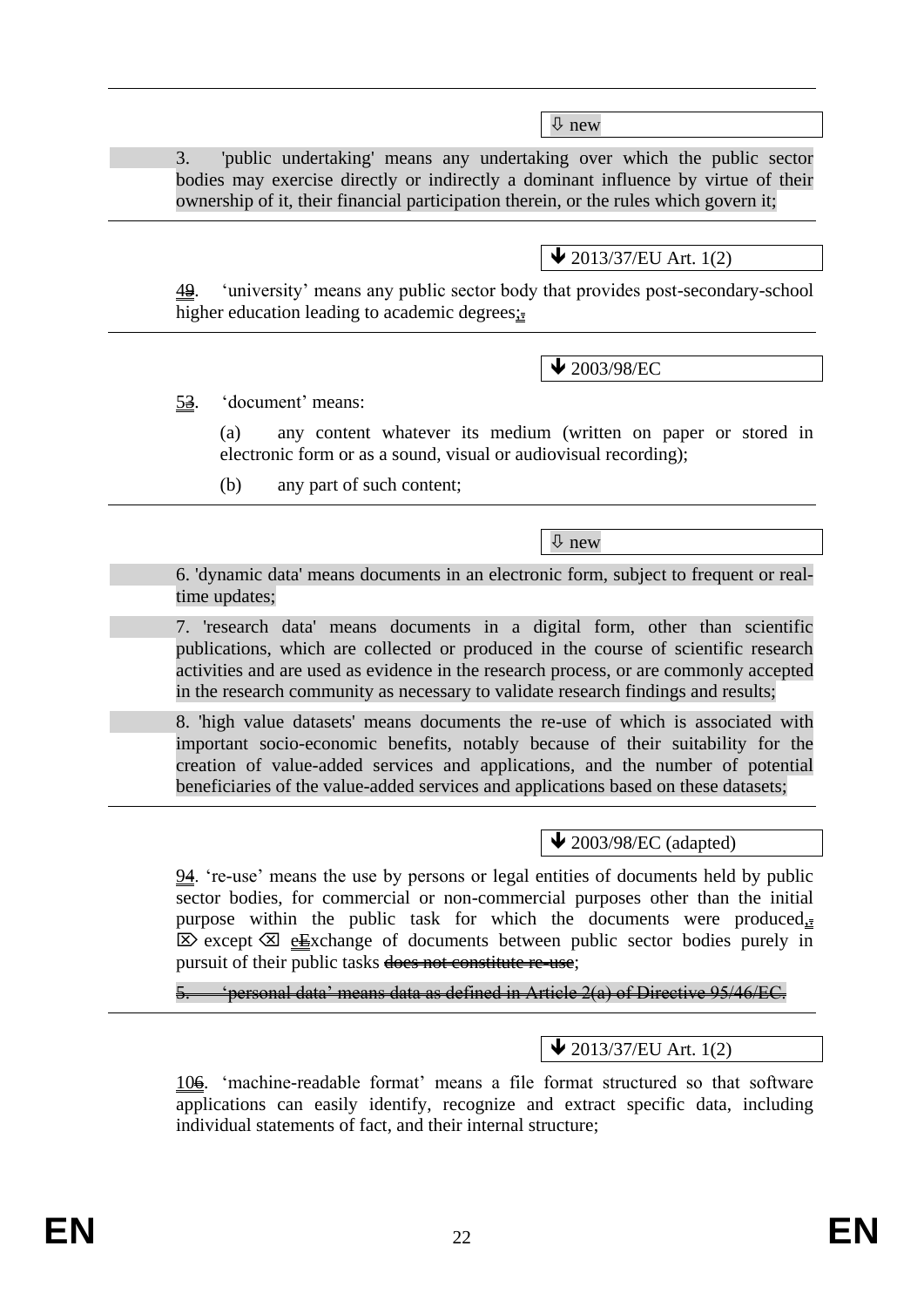117. 'open format' means a file format that is platform-independent and made available to the public without any restriction that impedes the re-use of documents;

128. 'formal open standard' means a standard which has been laid down in written form, detailing specifications for the requirements on how to ensure software interoperability;

new

13. 'reasonable return on investment' means a percentage of the overall charge, in addition to that needed to recover the eligible costs, not exceeding 5 percentage points above the fixed interest rate of the European Central Bank;

14. 'third party' means any natural or legal person other than a public sector body or a public undertaking that holds the data.

> $\blacktriangleright$  2013/37/EU Art. 1(3)  $\Rightarrow$  new

#### *Article 3*

#### **General principle**

1. Subject to paragraph 2 Member States shall ensure that documents to which this Directive applies in accordance with Article 1 shall be re-usable for commercial or noncommercial purposes in accordance with the conditions set out in Chapters III and IV.

2. For documents in which libraries, including university libraries, museums and archives hold intellectual property rights  $\Rightarrow$  and for documents held by public undertakings  $\Leftrightarrow$ , Member States shall ensure that, where the re-use of such documents is allowed, these documents shall be re-usable for commercial or non-commercial purposes in accordance with the conditions set out in Chapters III and IV.

 $\overline{\text{4}}$  2003/98/EC

# **CHAPTER II**

# **REQUESTS FOR RE-USE**

#### *Article 4*

#### **Requirements applicable to the processing of requests for re-use**

1. Public sector bodies shall, through electronic means where possible and appropriate, process requests for re-use and shall make the document available for re-use to the applicant or, if a licence is needed, finalise the licence offer to the applicant within a reasonable time that is consistent with the time-frames laid down for the processing of requests for access to documents.

2. Where no time limits or other rules regulating the timely provision of documents have been established, public sector bodies shall process the request and shall deliver the documents for re-use to the applicant or, if a licence is needed, finalise the licence offer to the applicant within a timeframe of not more than 20 working days after its receipt. This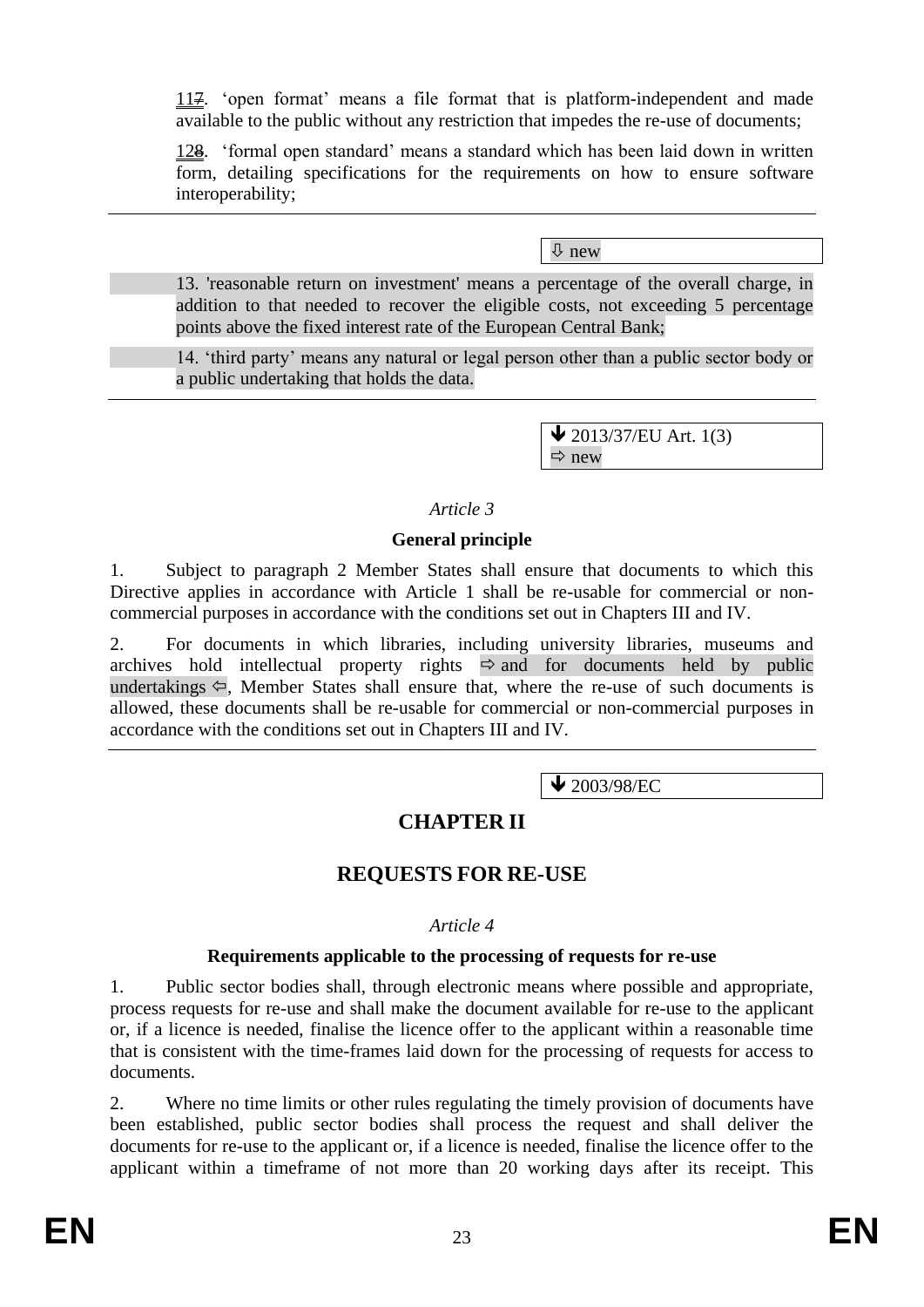timeframe may be extended by another 20 working days for extensive or complex requests. In such cases the applicant shall be notified within three weeks after the initial request that more time is needed to process it.

## $\bigvee$  2013/37/EU Art. 1(4)

3. In the event of a negative decision, the public sector bodies shall communicate the grounds for refusal to the applicant on the basis of the relevant provisions of the access regime in that Member State or of the national provisions adopted pursuant to this Directive, in particular points (a) to (gee) of Article 1( $2\overline{2}$ ) or Article 3. Where a negative decision is based on point (c) of Article  $1(2\frac{2}{\theta})$ , the public sector body shall include a reference to the natural or legal person who is the rightholder, where known, or alternatively to the licensor from which the public sector body has obtained the relevant material. Libraries, including university libraries, museums and archives shall not be required to include such a reference.

4. Any decision on re-use shall contain a reference to the means of redress in case the applicant wishes to appeal the decision. The means of redress shall include the possibility of review by an impartial review body with the appropriate expertise, such as the national competition authority, the national access to documents authority or a national judicial authority, whose decisions are binding upon the public sector body concerned.

> $\bigvee$  2003/98/EC (adapted)  $\Rightarrow$  new

5.  $\boxtimes$  The following entities shall not be required to comply with the requirements of this Article:

Public sector bodies covered under Article 1(2)(d), (e) and (f) shall not be required to comply with the requirements of this Article.

new

(a) public undertakings;

(b) educational establishments, research performing organisations and research funding organisations.

2003/98/EC

# **CHAPTER III**

# **CONDITIONS FOR RE-USE**

 $\bigvee$  2013/37/EU Art. 1(5) (adapted)  $\Rightarrow$  new

*Article 5*

#### **Available formats**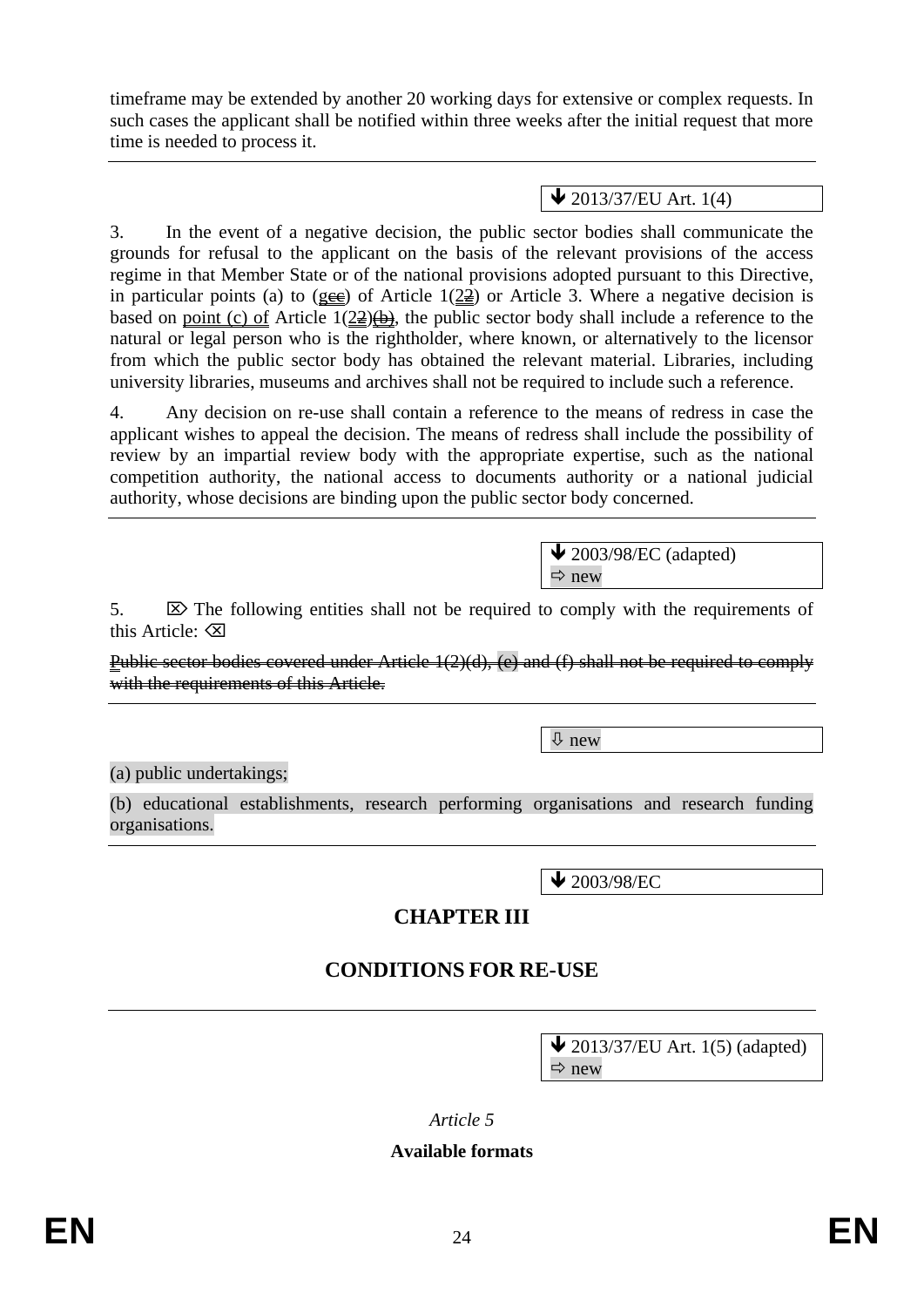1.  $\boxtimes$  Without prejudice to Chapter V,  $\boxtimes$  pPublic sector bodies  $\Rightarrow$  and public undertakings  $\Leftrightarrow$  shall make their documents available in any pre-existing format or language, and, where possible and appropriate, in open and machine-readable format together with their metadata. Both the format and the metadata  $\boxtimes$  shall  $\boxtimes$  should, in so far as  $\boxtimes$  where  $\boxtimes$ possible, comply with formal open standards.

2. Paragraph 1 shall not imply an obligation for public sector bodies  $\Rightarrow$  or public undertakings  $\Leftarrow$  to create or adapt documents or provide extracts in order to comply with that paragraph where this would involve disproportionate effort, going beyond a simple operation.

3. On the basis of this Directive, public sector bodies  $\Rightarrow$  and public undertakings  $\Leftarrow$ cannot be required to continue the production and storage of a certain type of documents with a view to the re-use of such documents by a private or public sector organisation.

 $Q$  new

4. Public sector bodies and public undertakings shall make dynamic data available for re-use immediately after collection, via suitable Application Programming Interfaces (APIs).

5. Where making available documents immediately after collection would exceed the financial and technical capacities of the public sector body or the public undertaking, documents referred to in paragraph 4 shall be made available in a timeframe that does not unduly impair the exploitation of their economic potential.

> $\blacktriangleright$  2013/37/EU Art. 1(6) (adapted)  $Arr$  new

#### *Article 6*

#### **Principles governing charging**

1. Where charges are made for the R<sub>i</sub> e-use of documents, those charges shall be  $\Rightarrow$  free of charge or  $\Leftarrow$  limited to the marginal costs incurred for their reproduction, provision and dissemination  $\Rightarrow$ , and – where applicable – anonymisation of personal data and measures taken to protect commercially confidential information  $\Leftrightarrow$ .

2.  $\boxtimes$  By way of exception,  $\boxtimes$  pParagraph 1 shall not apply to the following:

(a) public sector bodies that are required to generate revenue to cover a substantial part of their costs relating to the performance of their public tasks;

(b) by way of exception, documents for which the public sector body concerned is required to generate sufficient revenue to cover a substantial part of the costs relating to their collection, production, reproduction and dissemination. Those requirements shall be defined by law or by other binding rules in the Member State. In the absence of such rules, the requirements shall be defined in accordance with common administrative practice in the Member State;

 $(be)$  libraries, including university libraries, museums and archives:

 $Q$  new

(c) public undertakings.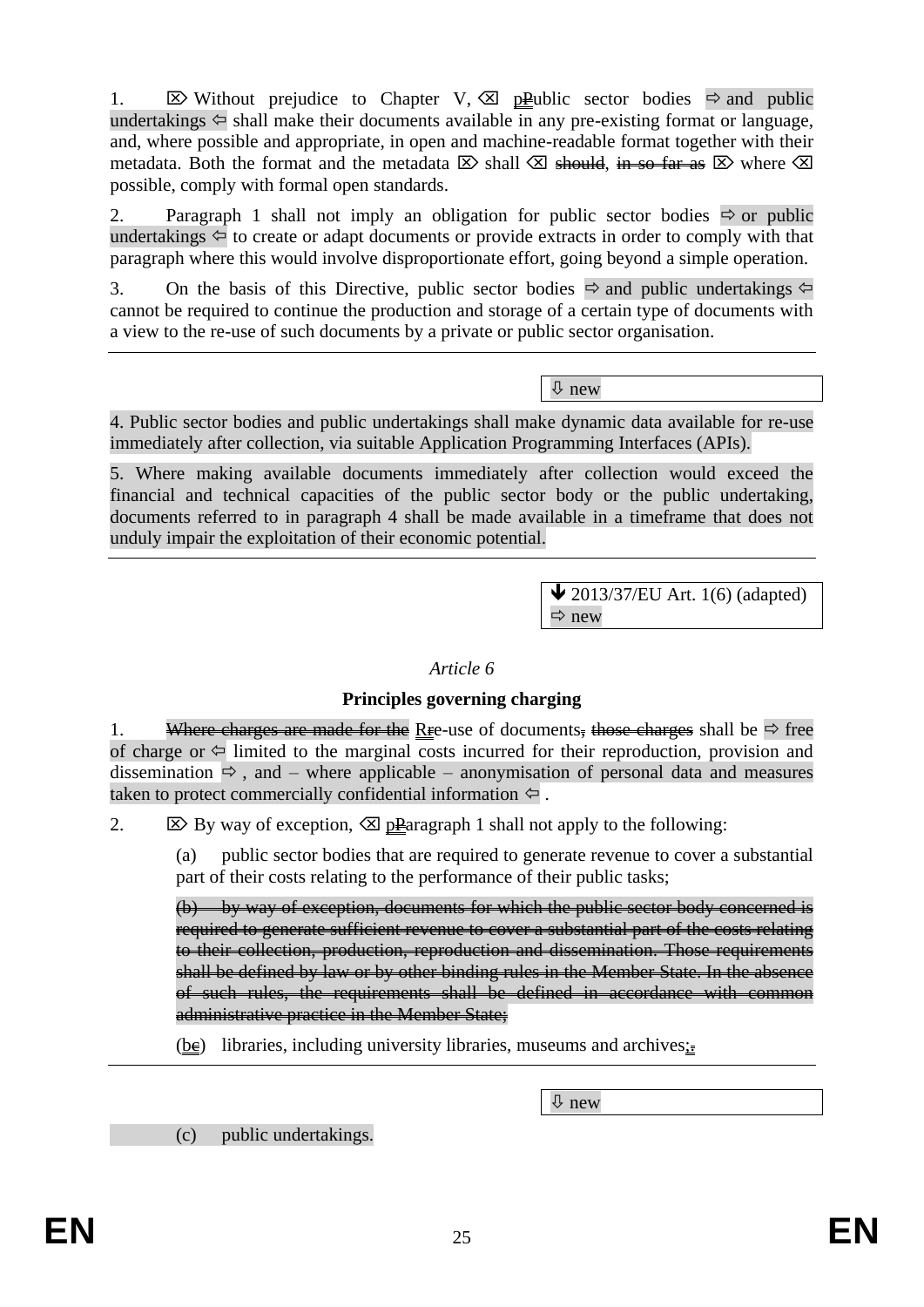3. In the cases referred to in points (a) and  $\overline{\Theta} \Rightarrow$  (c)  $\Leftrightarrow$  of paragraph 2, the public sector bodies concerned shall calculate the total charges  $\overline{\otimes}$  shall be calculated  $\overline{\otimes}$  according to objective, transparent and verifiable criteria to be laid down by the Member States. The total income of those bodies from supplying and allowing re-use of documents over the appropriate accounting period shall not exceed the cost of collection, production, reproduction and dissemination,  $\Rightarrow$  and – where applicable – anonymisation of personal data and measures taken to protect commercially confidential information,  $\Leftrightarrow$  together with a reasonable return on investment. Charges shall be calculated in line with the  $\boxtimes$  applicable  $\boxtimes$  accounting principles applicable to the public sector bodies involved.

4. Where charges are made by the public sector bodies referred to in point  $(be)$  of paragraph 2, the total income from supplying and allowing re-use of documents over the appropriate accounting period shall not exceed the cost of collection, production, reproduction, dissemination, preservation and rights clearance  $\Rightarrow$  and – where applicable – anonymisation of personal data and measures taken to protect commercially confidential information  $\Leftarrow$ , together with a reasonable return on investment. Charges shall be calculated in line with the accounting principles applicable to the public sector bodies involved.

new

5. The re-use of high value datasets, the list of which shall be defined in accordance with Article 13, and of research data referred to in point (c) of Article 1(1) shall be free of charge for the user.

 $\blacktriangleright$  2013/37/EU Art. 1(7) (adapted)

# *Article 7*

# **Transparency**

1. In the case of standard charges for the re-use of documents held by public sector bodies, any applicable conditions and the actual amount of those charges, including the calculation basis for such charges, shall be pre-established and published, through electronic means where possible and appropriate.

2. In the case of charges for the re-use other than those referred to in paragraph 1, the public sector body in question shall indicate at the outset which factors  $\boxtimes$  that  $\boxtimes$  are taken into account in the calculation of those charges  $\boxtimes$  shall be indicated at the outset  $\boxtimes$ . Upon request, the public sector body  $\boxtimes$  holder of documents  $\boxtimes$  in question shall also indicate the way in which such charges have been calculated in relation to the specific re-use request.

The requirements referred to in point (b) of Article 6(2) shall be pre-established. They shall be published by electronic means, where possible and appropriate.

new

3. Member States shall publish a list of public sector bodies referred to in point (a) of Article 6(2).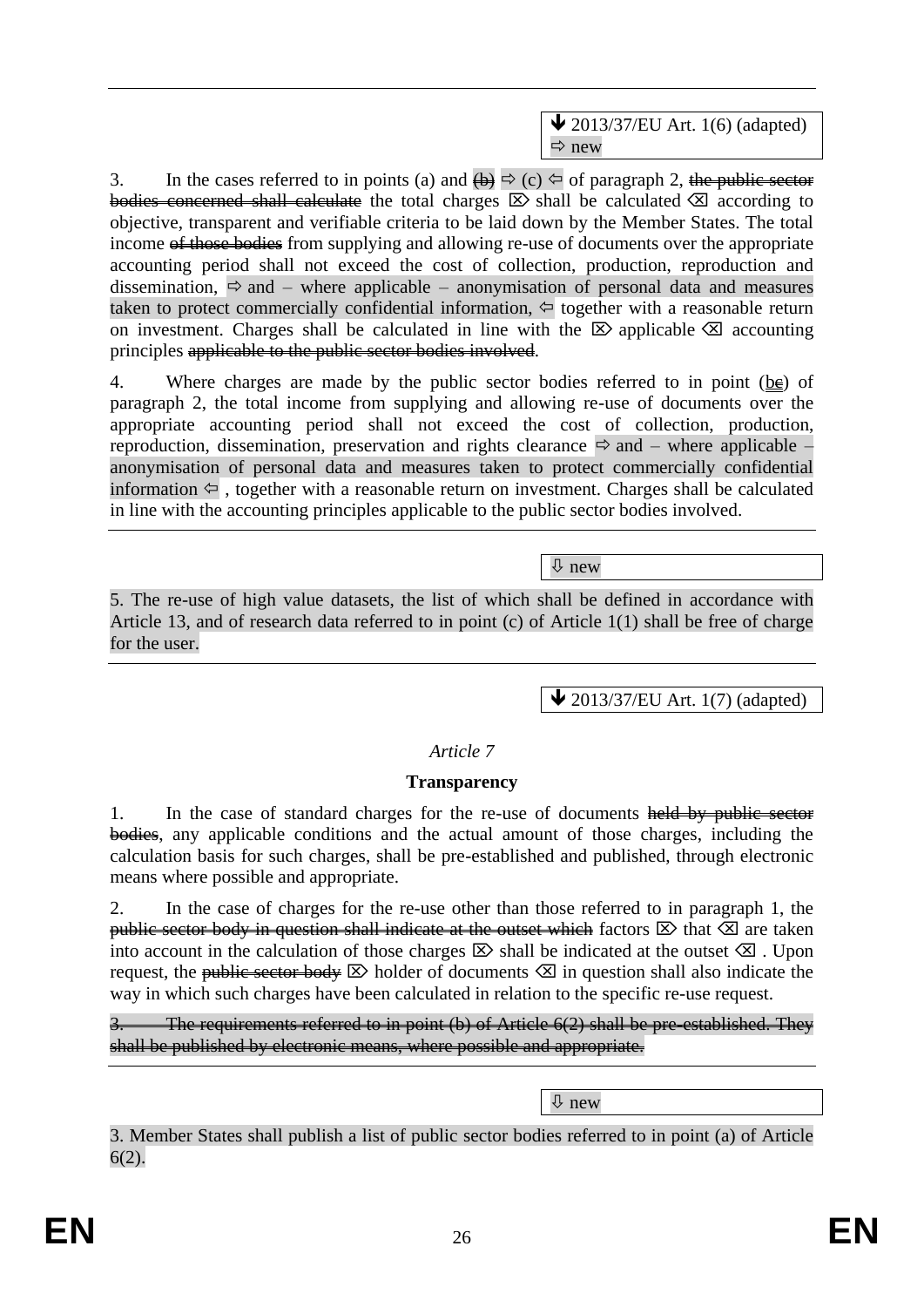$\bigvee$  2013/37/EU Art. 1(7)

4. Public sector bodies shall ensure that applicants for re-use of documents are informed of available means of redress relating to decisions or practices affecting them.

 $\bigvee$  2003/98/EC

*Article 8*

#### **Licences**

 $\bigvee$  2013/37/EU Art. 1(8) (adapted)

1. Public sector bodies may allow R i e-use  $\boxtimes$  of documents may be allowed  $\boxtimes$  without eonditions or may impose  $\boxtimes$  with  $\boxtimes$  conditions, where appropriate through a licence. These  $\boxtimes$  Those  $\boxtimes$  conditions shall not unnecessarily restrict possibilities for re-use and shall not be used to restrict competition.

 $\blacktriangleright$  2003/98/EC (adapted)

2. In Member States where licences are used, Member States shall ensure that standard licences for the re-use of public sector documents, which can be adapted to meet particular licence applications, are available in digital format and can be processed electronically. Member States shall encourage all public sector bodies to  $\boxtimes$  the  $\boxtimes$  use the  $\boxtimes$  of such  $\boxtimes$ standard licences.

 $\bigvee$  2013/37/EU Art. 1(9)

#### *Article 9*

#### **Practical arrangements**

Member States shall make practical arrangements facilitating the search for documents available for re-use, such as asset lists of main documents with relevant metadata, accessible where possible and appropriate online and in machine-readable format, and portal sites that are linked to the asset lists. Where possible Member States shall facilitate the cross-linguistic search for documents.

new

*Article 10*

#### **Availability and re-use of research data**

1. Member States shall support the availability of research data by adopting national policies and relevant actions aiming at making publicly funded research data openly available ('open access policies'). These open access policies shall be addressed to research performing organisations and research funding organisations.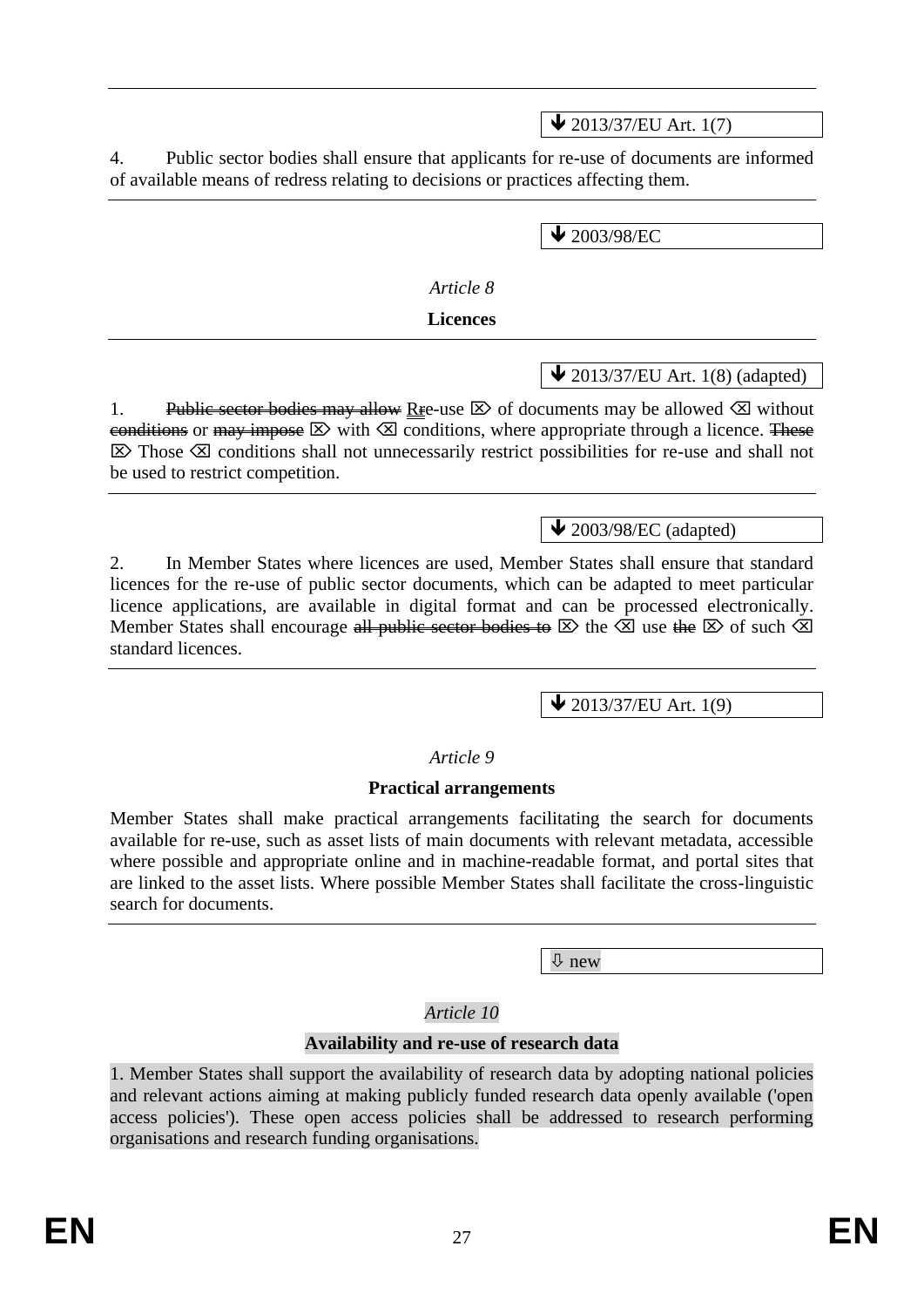2. Research data shall be re-usable for commercial or non-commercial purposes under the conditions set out in Chapters III and IV, insofar as they are publicly funded and whenever access to such data is provided through an institutional or subject-based repository. In this context, legitimate commercial interests and pre-existing intellectual property rights shall be taken into account. This provision shall be without prejudice to point (c) of Article 1(2).

> $\bigvee$  2003/98/EC (adapted)  $\Rightarrow$  new

# **CHAPTER IV**

# **NON-DISCRIMINATION AND FAIR TRADING**

# *Article 1110*

# **Non-discrimination**

1. Any applicable conditions for the re-use of documents shall be non-discriminatory for comparable categories of re-use  $\boxtimes$ , including for cross-border re-use  $\boxtimes$ .

2. If documents are re-used by a public sector body as input for its commercial activities which fall outside the scope of its public tasks, the same charges and other conditions shall apply to the supply of the documents for those activities as apply to other users.

# *Article 1211*

# **Prohibition of exclusive arrangements**

1. The re-use of documents shall be open to all potential actors in the market, even if one or more market  $\frac{\partial^2 u}{\partial x^2}$  actors  $\otimes$  already exploit added-value products based on these documents. Contracts or other arrangements between the public sector bodies  $\Rightarrow$  or public undertakings  $\Leftrightarrow$  holding the documents and third parties shall not grant exclusive rights.

2. However, where an exclusive right is necessary for the provision of a service in the public interest, the validity of the reason for granting such an exclusive right shall be subject to regular review, and shall, in any event, be reviewed every three years. The exclusive arrangements established after the entry into force of this Directive  $\Rightarrow$  shall be made publicly available at least two months before their coming into effect. The final terms of such arrangements  $\Leftarrow$  shall be transparent and made  $\triangleright$  publicly available  $\triangleleft$  public.

# $\bigvee$  2013/37/EU Art. 1(10)(a)

This paragraph shall not apply to digitisation of cultural resources.

# $\bigvee$  2013/37/EU Art. 1(10)(b)

 $3\frac{2}{2}$ . Notwithstanding paragraph 1, where an exclusive right relates to digitisation of cultural resources, the period of exclusivity shall in general not exceed 10 years. In case where that period exceeds 10 years, its duration shall be subject to review during the 11th year and, if applicable, every seven years thereafter.

The arrangements granting exclusive rights referred to in the first subparagraph shall be transparent and made public.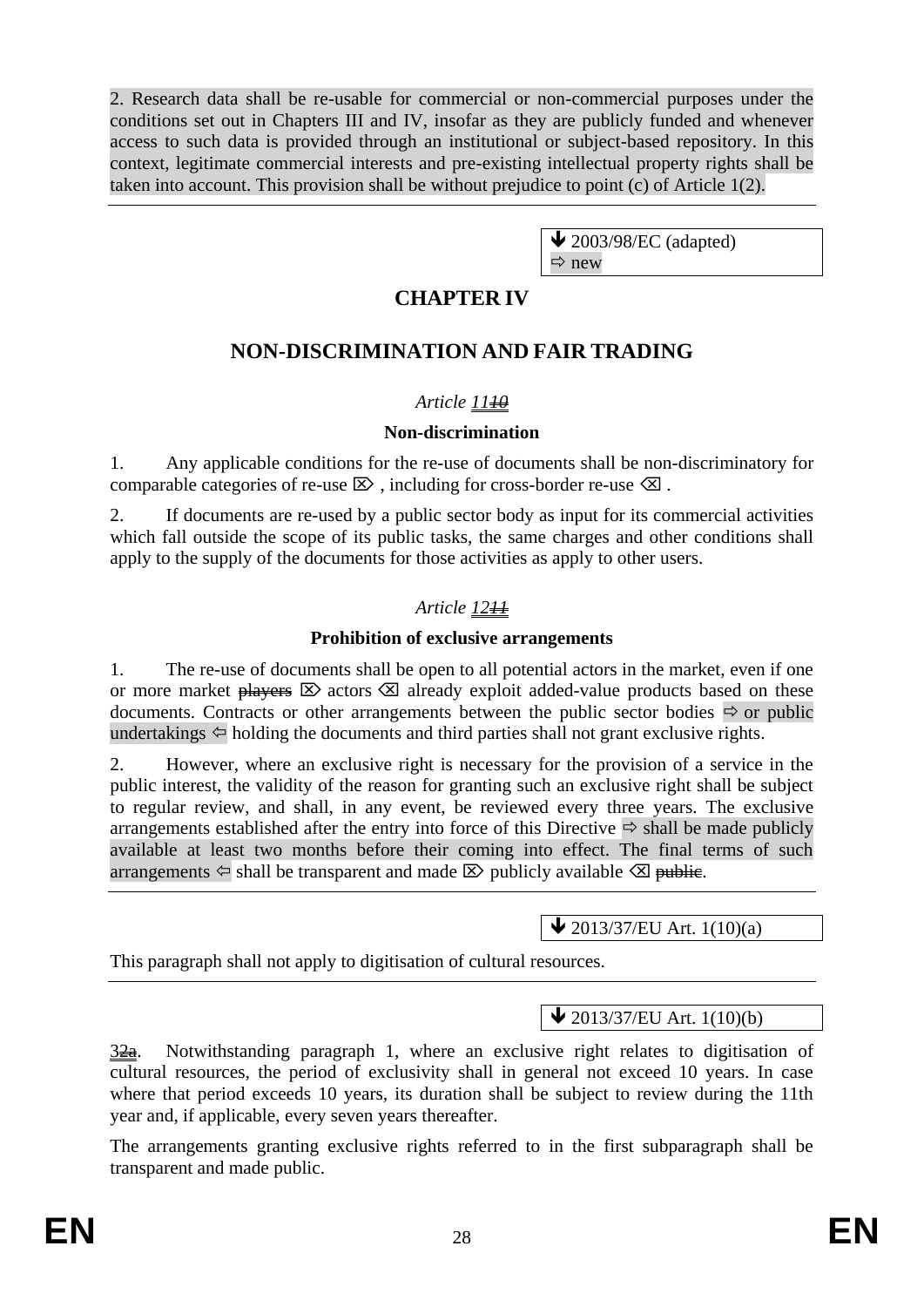In the case of an exclusive right referred to in the first subparagraph, the public sector body concerned shall be provided free of charge with a copy of the digitised cultural resources as part of those arrangements. That copy shall be available for re-use at the end of the period of exclusivity.

new

4. Legal or practical arrangements that, without expressly granting an exclusive right, aim at or could reasonably be expected to lead to a restricted availability for re-use of documents by entities other than the third party participating in the arrangement, shall be made publicly available at least two months before their coming into effect. The final terms of such arrangements shall be transparent and made publicly available.

> $\bigvee$  2013/37/EU Art. 1(10)(c) (adapted)

Exclusive arrangements existing on 1 July 2005 that do not qualify for the exceptions under paragraph 2 shall be terminated at the end of the contract or in any event not later than 31 December 2008.

> $\bigvee$  2013/37/EU Art. 1(10)(d) (adapted)

54. Without prejudice to paragraph 3, Eexclusive arrangements existing on 17 July 2013 that do not qualify for the exceptions under paragraphs 2 and  $3\frac{2}{3}$  shall be terminated at the end of the contract or in any event not later than 18 July 2043.

new

# **CHAPTER V**

# **HIGH VALUE DATASETS**

# *Article 13*

# **List of high value datasets**

1. With a view to achieving the objectives of this Directive, the Commission shall adopt the list of high value datasets among the documents to which this Directive applies, together with the modalities of their publication and re-use.

2. These datasets shall be available for free, machine-readable and accessible via APIs. The conditions for re-use shall be compatible with open standard licences.

3. By way of exception, the free availability referred to in paragraph 2 shall not apply to highvalue datasets of public undertakings if the impact assessment referred to in Article 13(7)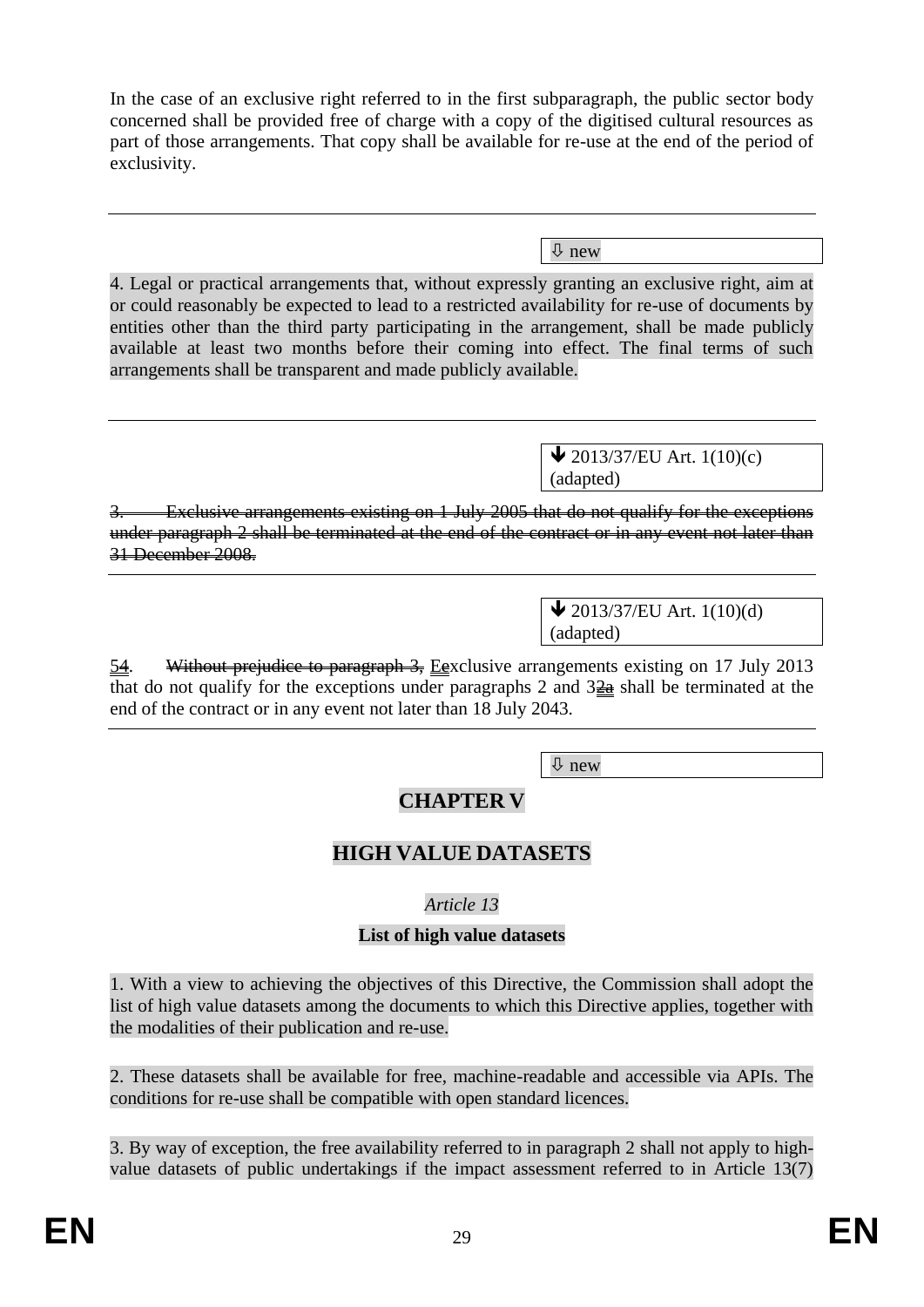shows that making the datasets available for free will lead to a considerable distortion of competition in the respective markets.

4. In addition to the conditions set out in paragraph 2, the Commission may define other applicable modalities, in particular

a. any conditions for re-use;

b. formats of data and metadata and technical modalities of their publication and dissemination.

5. The selection of datasets for the list referred to in paragraph 1 shall be based on the assessment of their potential to generate socio-economic benefits, the number of users and the revenues they may help generate, and their potential for being combined with other datasets.

6. The measures referred to in this Article shall be adopted by the Commission by means of a delegated act in accordance with Article 290 of the TFEU and subject to the procedure laid down in Article 14.

7. The Commission shall conduct an impact assessment including a cost-benefit analysis prior to the adoption of the delegated act and ensure that the act is complementary to the existing sector based legal instruments with respect to the re-use of documents that belong to the scope of application of this Directive. Where high value datasets held by public undertakings are concerned, the impact assessment shall give special consideration to the role of public undertakings in a competitive economic environment.

 $\bigvee$  2003/98/EC

# **CHAPTER VIV**

# **FINAL PROVISIONS**

new

*Article 14*

#### **Exercise of the delegation**

1. The power to adopt delegated acts is conferred on the Commission subject to the conditions laid down in this Article.

2. The power to adopt delegated acts referred to in Article 13 shall be conferred on the Commission for a period of five years from [date of entry into force of the Directive]. The Commission shall draw up a report in respect of the delegation of power not later than nine months before the end of the five-year period. The delegation of power shall be tacitly extended for periods of an identical duration, unless the European Parliament or the Council opposes such extension not later than three months before the end of each period.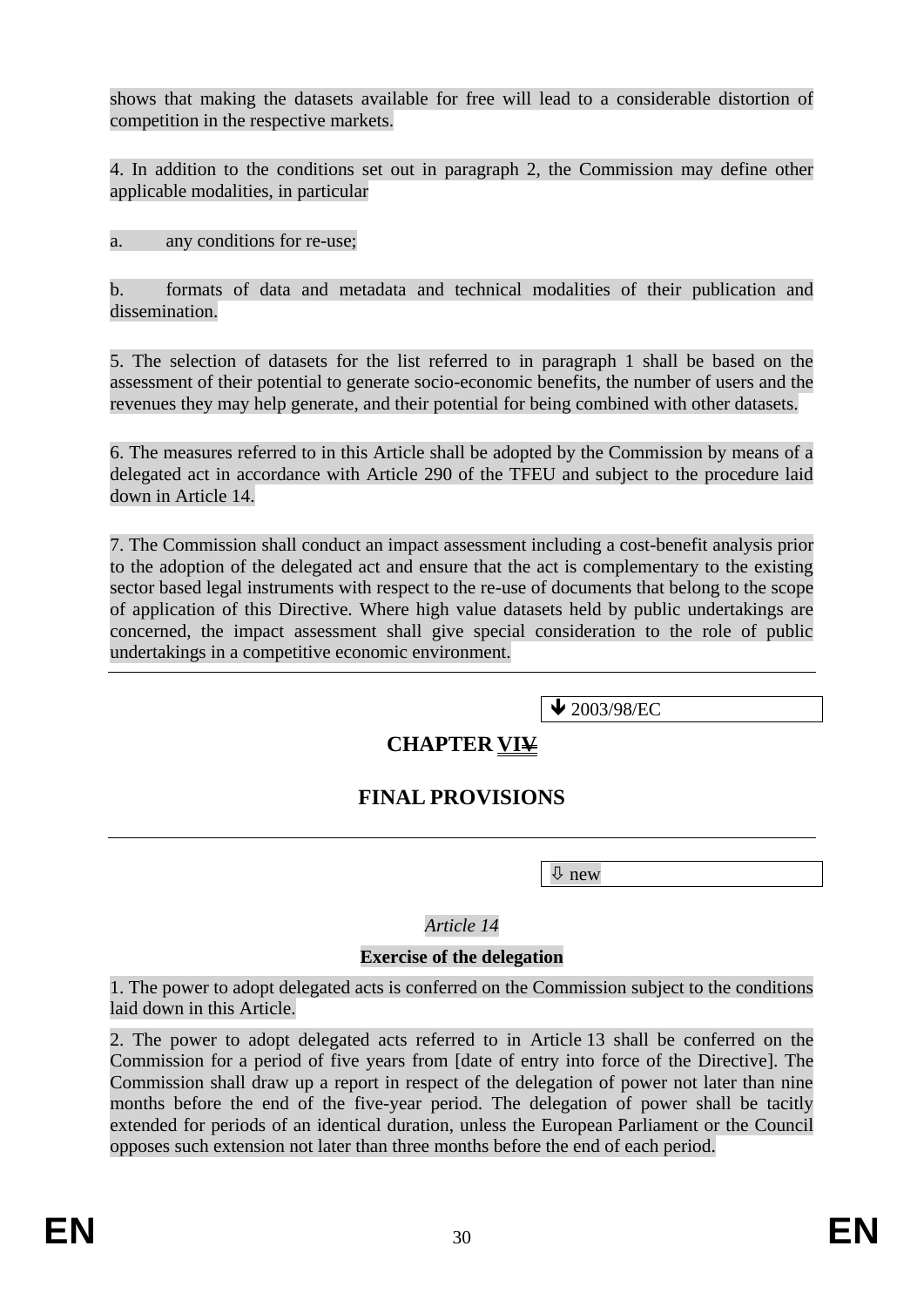3. The delegation of power referred to in Article 13 may be revoked at any time by the European Parliament or by the Council. A decision to revoke shall put an end to the delegation of the power specified in that decision. It shall take effect the day following the publication of the decision in the Official Journal of the European Union or at a later date specified therein. It shall not affect the validity of any delegated acts already in force.

4. Before adopting a delegated act, the Commission shall consult experts designated by each Member State in accordance with the principles laid down in the Interinstitutional Agreement of 13 April 2016 on Better Law-Making.

5. As soon as it adopts a delegated act, the Commission shall notify it simultaneously to the European Parliament and to the Council.

6. A delegated act adopted pursuant to Article 13 shall enter into force only if no objection has been expressed either by the European Parliament or the Council within a period of two months of notification of that act to the European Parliament and the Council or if, before the expiry of that period, the European Parliament and the Council have both informed the Commission that they will not object. That period shall be extended by two months at the initiative of the European Parliament or of the Council.

 $\bigvee$  2003/98/EC (adapted)

# *Article 1512*

#### **Implementation**  $\boxtimes$  Transposition  $\boxtimes$

1. Member States shall bring into force the laws, regulations and administrative provisions necessary to comply with this Directive  $\boxtimes$  Articles  $[...] \otimes$  by  $\frac{1}{2}$  July 2005  $\boxtimes$   $[...] \otimes ]$ . They shall forthwith inform  $\boxtimes$  immediately communicate the text of those measures to  $\boxtimes$ the Commission thereof.

When Member States adopt those measures, they shall contain a reference to this Directive or  $\boxtimes$  shall  $\boxtimes$  be accompanied by such a reference on the occasion of their official publication.  $\boxtimes$  They shall also include a statement that references in existing laws, regulations and administrative provisions to the Directives repealed by this Directive shall be construed as references to this Directive.  $\boxtimes$  Member States shall determine how such reference is to be made  $\boxtimes$  and how that statement is to be formulated  $\boxtimes$ .

 $\mathbb{Z}$  2. Member States shall communicate to the Commission the text of the main provisions of national law which they adopt in the field covered by this Directive.  $\otimes$ 

> $\bigvee$  2013/37/EU Art. 1(11) (adapted)  $\Rightarrow$  new

# *Article 1613*

# **Review**  $\mathbb{Z}$  **Evaluation**  $\mathbb{Z}$

1.  $\Rightarrow$  No sooner than four years after the date of transposition of this Directive,  $\Leftarrow$  to  $\angle$ Commission shall carry out  $\boxtimes$  an evaluation  $\boxtimes$  a review of the application of this Directive before 18 July 2018 and shall communicate the results of that review, together with any proposals for amendments to this Directive,  $\boxtimes$  present a Report on the main findings  $\boxtimes$  to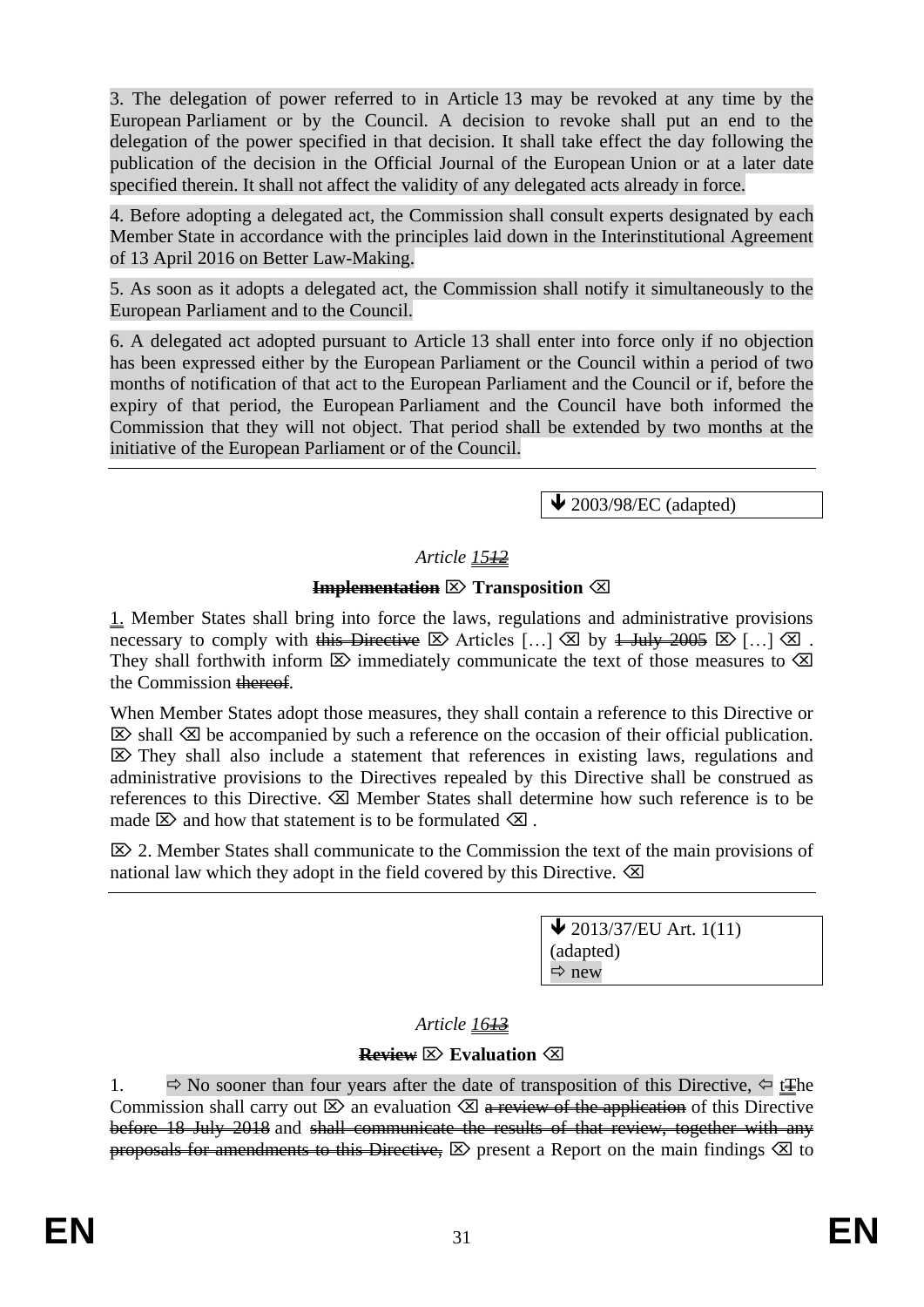the European Parliament,  $\theta$  and the European Economic and Social Committee. The evaluation shall be conducted according to the Commission's better regulation Guidelines<sup>52</sup>. Member States shall provide the Commission with the information necessary for the preparation of that Report  $\Leftrightarrow$ .

2. Member States shall submit a report every 3 years to the Commission on the availability of public sector information for re-use and the conditions under which it is made available and the redress practices. On the basis of that report, which shall be made public, Member States shall carry out a review of the implementation of Article 6, in particular as regards charging above marginal cost.

 $2\frac{3}{2}$ . The evaluation referred to in paragraph 1 shall in particular address the scope and impact of this Directive, including the extent of the increase in re-use of public sector documents  $\boxtimes$  to which this Directive applies  $\boxtimes$ , the effects of the principles applied to charging and the re-use of official texts of a legislative and administrative nature,  $\Rightarrow$  the reuse of documents held by other entities than public sector bodies,  $\Leftrightarrow$  the interaction between data protection rules and re-use possibilities, as well as further possibilities of improving the proper functioning of the internal market and the development of the European content  $\frac{1}{\text{index}}$   $\Rightarrow$  data economy  $\Leftarrow$ .

Article 17

#### **Repeal**

Directive 2003/98/EC, as amended by the Directive listed in Annex I, Part A, is repealed with effect from [day after the date in the first subparagraph of Article 15(1)], without prejudice to the obligations of the Member States relating to the time-limits for the transposition into national law and the date of application of the Directives set out in Annex I, Part B.

References to the repealed Directive shall be construed as references to this Directive and shall be read in accordance with the correlation table in Annex II.

 $\bigvee$  2003/98/EC (adapted)

#### *Article 1814*

#### **Entry into force**

This Directive shall enter into force on the  $\boxtimes$  twentieth  $\boxtimes$  day  $\boxtimes$  following that  $\boxtimes$  of its publication in the *Official Journal of the European Union*.

# *Article 1915*

#### **Addressees**

This Directive is addressed to the Member States.

52 SWD (2017)350